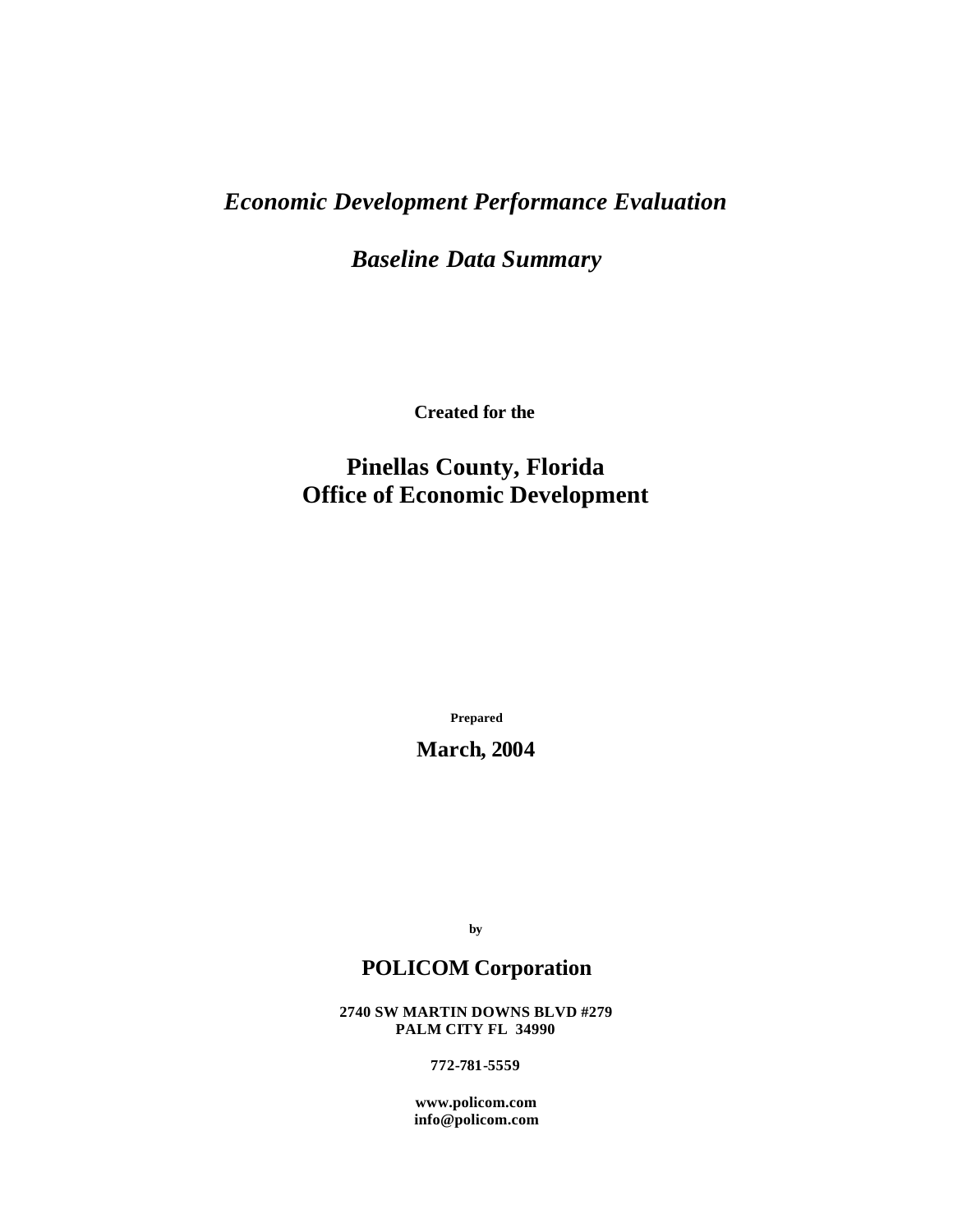## *Introduction*

In November, 2003, POLICOM Corporation created an Economic Development Goal Setting Study (Revised) for Pinellas County, Florida. The study is part of Phase I and II of the Pinellas Planning Council Economic Development & Redevelopment Plan to be completed in 2004.

The Goal Setting Study discussed the existing condition of the economy, projected the condition to the year 2023, and established economic goals for the size and the quality of the economy to be attained by the year 2023.

In order to achieve the economic goals, annual milestones for new primary industry jobs and their associated wage levels were established. The annual milestones began with 2003 and, if achieved, will cause the Pinellas County reach the desired goal.

The size of a local economy grows and expands, contracts and declines, in direct proportion to the number of primary industry jobs which import money to the area. The quality of a local economy depends upon the wage level paid to the workers employed in primary jobs.

The Office of Economic Development is the economic development organization which implements and coordinates economic development programs for Pinellas County. Its principal mission is to improve the standard of living for the people in the area by increasing the size and improving the quality of the local economy. Through its direct programs and the activities of other organizations in the area, it attempts to increase the number of primary industry jobs in the community.

This is accomplished by encouraging existing primary employers to expand, recruiting new employers to the area, and helping new businesses "start-up" which are primary in nature. The Pinellas County Office of Economic Development works in conjunction with the Tampa Bay Partnership and several municipal organizations in the county.

Since the annual milestones for the creation of new primary industry jobs were established in the Goal Setting Study, it is the desire of the community and the Office of Economic Development to determine, on an annual basis, if the milestones are achieved by the community.

To determine if the area achieves the annual job-wage milestones, POLICOM Corporation has been engaged to create an "Economic Development Performance Evaluation (Evaluation)."

The Evaluation attempts to determine the net gain or loss of the number of primary industry jobs in the economy along with their ancillary wage level. From this Evaluation, it can be determined if the annual milestone was achieved for the preceding year.

In order to determine the net gain or loss from the previous year of primary industry jobs in an economy, a "baseline" or beginning year needs to be created. After the baseline has been created, for each successive year the net gain or loss can be determined.

The purpose of the report is to establish a baseline for the number of existing primary industry jobs in the economy. This is accomplished by creating mathematic formulas, or a "matrix," which separates or identifies primary industry jobs from the total number of jobs in the area using available labor data.

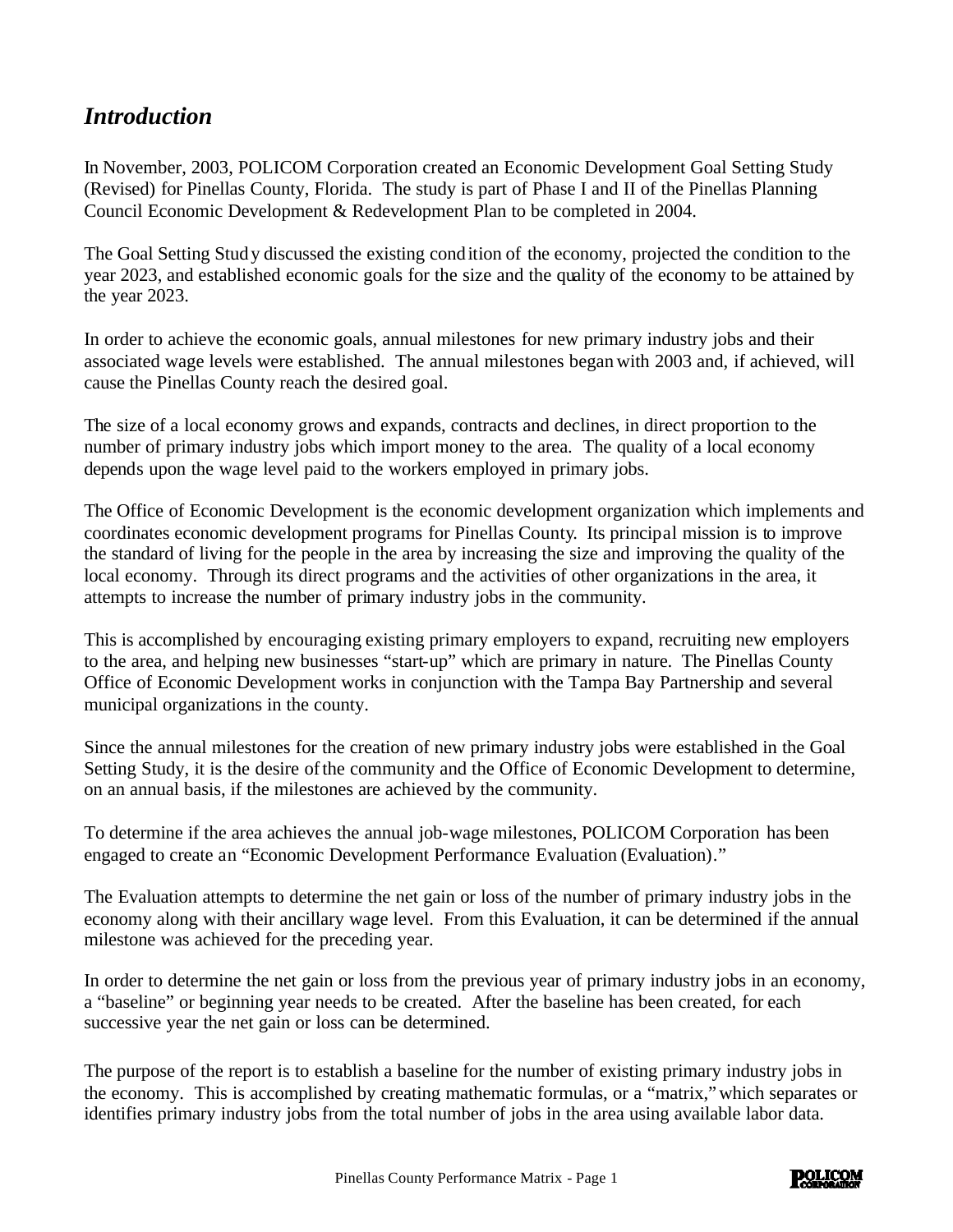Since 2003 is the first milestone year in the Goal Setting Study, 2002 will serve as the baseline year. This report will determine the number of primary industry jobs existing in the economy during 2002 and establish the matrix for ensuing years.

**It should be understood at the outset the job generating results of future evaluations, whether positive or negative, are not claimed to be the direct result of the programs of the Pinellas County Office of Economic Development, but the result of the overall condition of the national economy, state economy, and the combined efforts of the various economic and community development organizations and local government entities in Pinellas County.**

## *Summary of Findings*

The process of estimating the number of primary jobs in a local economy involves utilizing specific mathematical formulas which attempt to "extract" primary jobs from "all jobs" within an area.

A primary job is one for which the wages paid are generated from the sale of goods or services outside the local area. This imports money to the area. It is from this money a vast majority of all the (dependent) jobs in the area are created.

A primary job can be identified by the industrial activity of the worker. The Performance Matrix is based upon the North American Industrial Classification System (NAICS).

Employers in the United States are required to report to the state and federal governments the number of employees and related wages paid. When reporting, the employer is required to provide an industry code for the work activity. The required reporting is part of the "Unemployment Compensation" program. The data collected is known as "covered workers" data or ES-202 data. State governments collect the data and forward it to the federal government.<sup>1</sup> POLICOM Corporation utilized ES-202 data for 2002 to create the Evaluation Matrix.

In order to determine the number of primary industry jobs and their ancillary wages paid, POLICOM Corporation created elaborate mathematical formulas for Pinellas County which identify the primary industry jobs to their most definitive NAICS code.<sup>2</sup> These formulas were applied to 2002 ES-202 data, published by the Bureau of Labor Statistics, U.S. Department of Labor, and the number of primary jobs for the county has been determined. The total of these jobs serves as the baseline for the county. The jobs identified are wage and salaried jobs and coincide with the methodology used to create the annual milestones.

The mathematical matrix used to create the baseline will now be frozen in time<sup>3</sup>, and applied to the data for each successive year, in order to determine the net gain or loss. It is important, for the veracity of the results, to use the same formulas and methodology each year in calculating the number of primary jobs in the economy.



l 1 Beginning with 2001, employers were required to report using NAICS. Prior to that year, employers reported under the Standard Industrial Classification System created in 1987 know as SIC. 2 A description of the methodology follows.

 $3$  Since this is only the  $2<sup>nd</sup>$  year NAICS data has been used, it is anticipated state and federal governments will revise the data and make adjustments to the collection process. As a result, POLICOM reserves the right to make changes to the data matrix in the future in response to these revisions.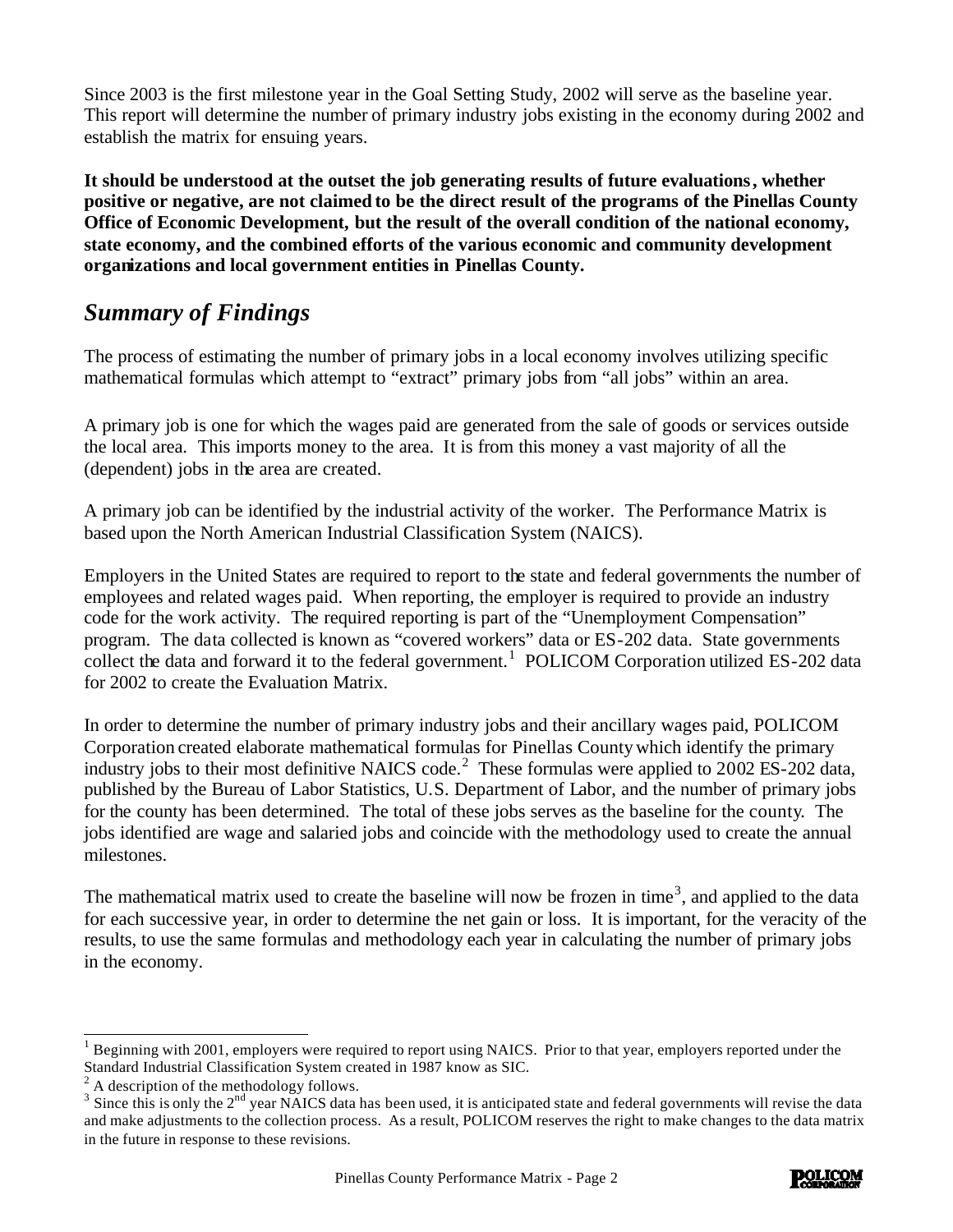Not only is Pinellas County interested is determining if the area achieved its annual milestones, but it additionally wants to measure its success with other economies. POLICOM has been asked to compare the growth rate in primary jobs and wages to three other areas. These include Wake County, NC, Travis County (Austin), TX, and Miami-Dade County, FL.

Wake and Travis counties were chosen for comparison as they represent two of the most successful counties in the United States for rapid, quality economic growth.

Wake County, North Carolina (Raleigh) is the most dominate of the three counties which compose the newly defined Raleigh-Cary Metropolitan Statistical Area.<sup>4</sup> Previously, Wake County was included in a six county metropolitan area known as the Raleigh-Durham-Chapel Hill MSA.

Travis County (Austin) is the economic focal point of the Austin-Round Rock Metropolitan Statistical Area which includes six counties. The definition of this metropolitan area did not change in 2003.

For each of the seven years from 1995 through 2002, POLICOM Corporation ranked all metropolitan areas for "economic strength. " During this time, either the Raleigh-Durham-Chapel Hill MSA or the Austin-Round Rock MSA was ranked #1 in economic strength among the 318 metropolitan areas.<sup>5</sup>

Miami-Dade County was chosen as it is the largest, by population, in the State of Florida.

Annually, the total of net, new primary jobs and related wages will be determined for each of the comparison areas. The percentage increase or decrease will be compared to Pinellas County to determine if Pinellas County did as well or better than the comparison areas.

For the purposes of creating a baseline, data for each of the comparison counties was evaluated in the same manner as that of Pinellas County.

l



<sup>4</sup> In June, 2003, the Office of Management and Budget announced new definitions for the nation's metropolitan areas based upon the 2000 census. For the definitions, new and old, of all metropolitan areas, go to www.policom.comand click "metropolitan areas."

 $5$  For a complete list of all metropolitan area rankings and methodology, go to www.policom.comand click "metropolitan" areas."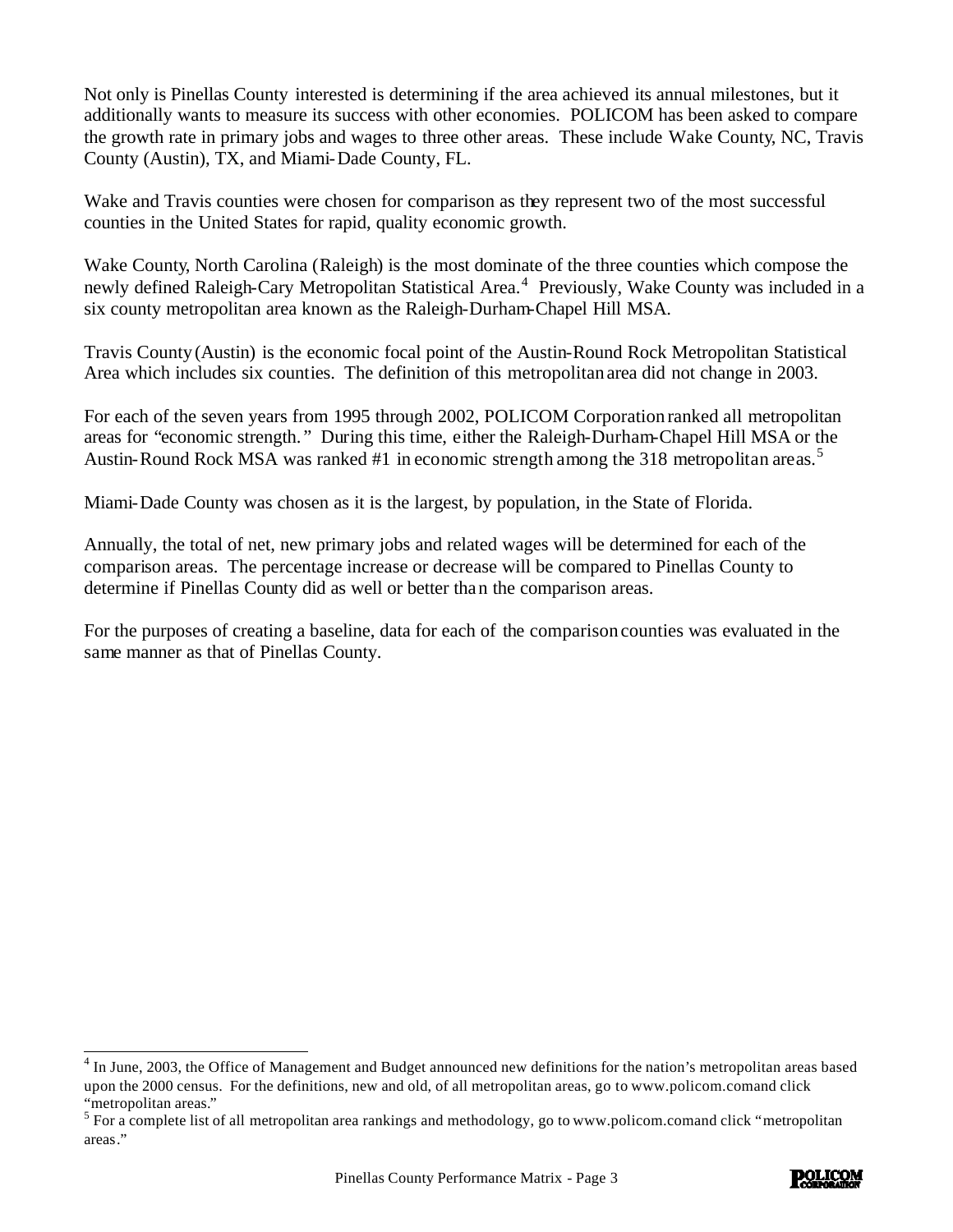The data on the following chart will now serve as the "baseline" for future Performance Evaluations.

**Total - Private Sector**: The total number of private sector jobs which are covered under the "Unemployment Compensation Program" which includes approximately 85% of private sector workforce. The total does not include most farm workers and most sole proprietors.

**Total – Primary**: This is the total number of "Primary Jobs" after the calculations have been made.

The Appendix of this report includes a detailed industry summary for each area.

### **Primary Job Baseline - 2002**

#### **Pinellas County**

| Pinellas County, FL           | <b>Jobs</b> | <b>Earnings</b> | <b>Wages</b> |
|-------------------------------|-------------|-----------------|--------------|
| <b>Total - Private Sector</b> | 380,415     | 12,039,465,851  | 31,648       |
| Total - Primary               | 80,498      | 3,475,816,881   | 43,178       |
| <b>Miami-Dade</b>             |             |                 |              |
| Miami-Dade County, FL         | <b>Jobs</b> | Earnings        | <b>Wages</b> |
| Total - Private Sector        | 831,463     | 28,845,474,581  | 34,692       |
| Total - Primary               | 177,483     | 7,652,322,989   | 43,116       |
| Wake                          |             |                 |              |
| Wake County, NC               | <b>Jobs</b> | <b>Earnings</b> | <b>Wages</b> |
| <b>Total - Private Sector</b> | 312,155     | 11,663,694,927  | 37,365       |
| Total - Primary               | 80,356      | 4,435,066,464   | 55,192       |
| <b>Travis</b>                 |             |                 |              |
| Travis County, TX             | <b>Jobs</b> | <b>Earnings</b> | Wages        |
| Total - Private Sector        | 404,494     | 17,039,167,345  | 42,125       |
| Total - Primary               | 112,402     | 7,222,835,736   | 64,259       |

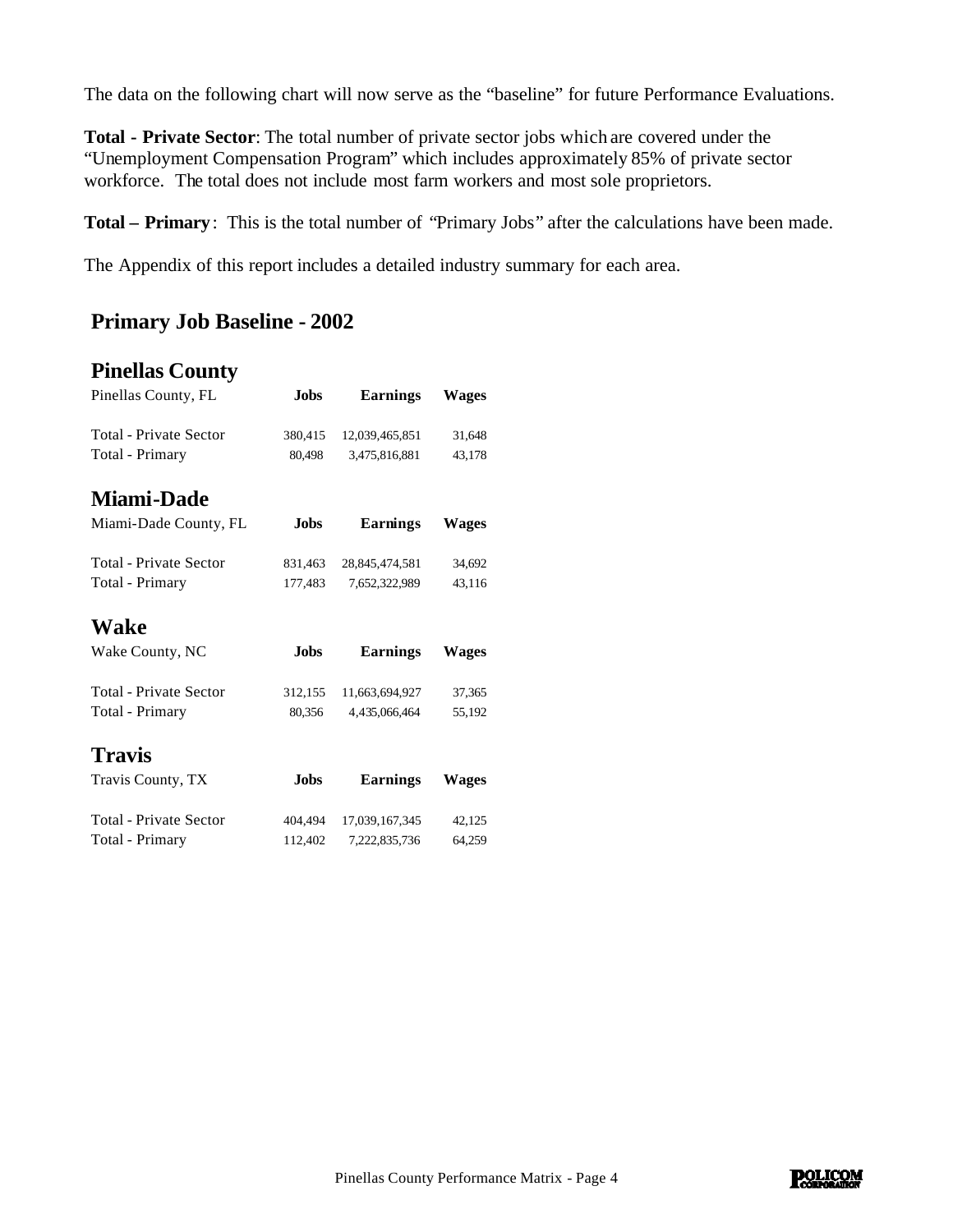# *General Methodology*

The purpose of creating the Primary Job Matrix is to determine the number and wage level of the primary jobs in the area. Done annually, the net gain from the previous year can be determined.

Once again, a primary job is one for which the wages paid are generated from the sale of goods or services outside the local area. This imports money to the area. It is from this money a vast majority of all the (dependent) jobs in the area are created.

Whether or not a job is primary can be determined from the nature of the business, or the industrial activity. Sinc e NAICS data (and previously SIC) is collected from employers coded by industrial activity, much of this information can be attained by reviewing the data.

The task before the researcher is to separate primary jobs from all the other jobs included in the overall data. This is done by reviewing each industrial sector for its inherent primary-dependent industry nature.

The process described below is not "perfect." It is not possible to identify the exact number of primary jobs in a local economy. POLICOM Corporation believes it is able to create a "reasonable" estimate of the number of jobs and wages paid. However, by using the same methodology each year hereafter, gains and losses relative to 2002 can be determined.

Some industries are inherently dependent. This means the businesses feed upon or utilize money which is already present in the economy. A vast, vast majority of all jobs fall into this category. An example is Retail Trade. The wages paid to retail trade workers is generated from the sale of goods on a local basis. Therefore, jobs in retail trade are dependent, not primary.

However, workers employed in "cane sugar refining" are primary in nature. It is not likely very much of the sugar processed at a cane sugar refinery is actually sold locally. The sugar is not only sold outside the area, but likely sold outside the state. Therefore, this sector is inherently a primary industrial activity and the workers employed are considered primary jobs.

NAICS data, like SIC, is constructed in a hierarchical system or code based upon the industrial activity of the business. This code begins with a general industry (now known as "Sector" level, formerly "Industry" level – 2 digit code) and continues in specificity to a 6 digit Subsector level based upon the continued refinement of the activity. The following is the path from *31 - Manufacturing to 311312 - Cane Sugar Refining*:

#### Code Industrial Activity

- 31 Manufacturing
- 311 Food Manufacturing
- 3113 Sugar and Confectionery Product Manufacturing
- 31131 Sugar Manufacturing
- 311311 Sugarcane Mills
- 311312 Cane Sugar Refining
- 311313 Beet Sugar Manufacturing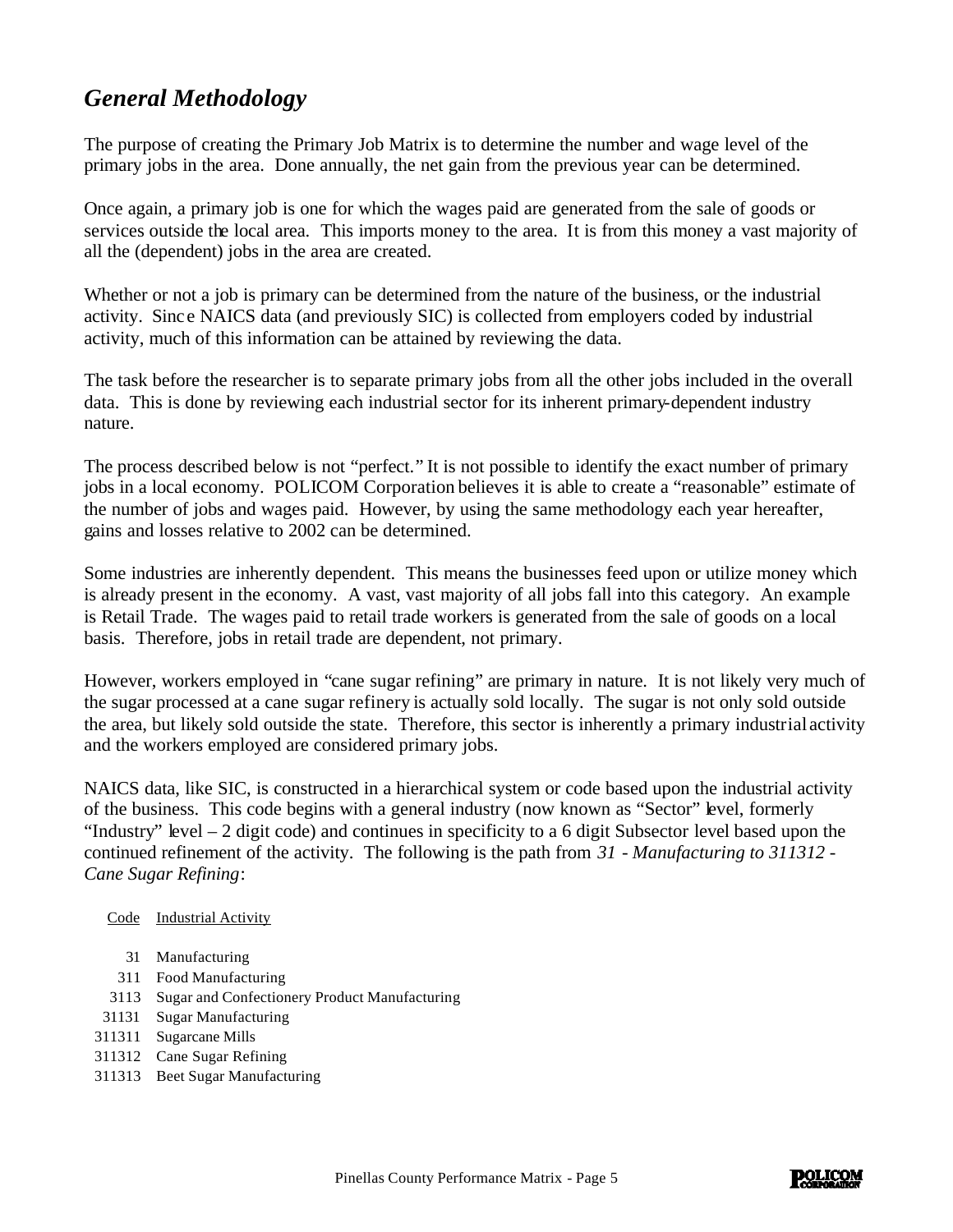There are more than 2,200 industrial codes in NAICS, running from the 2 digit Sector to 6 digit Subsector levels.

To identify primary industry jobs, the researcher first examines all 2,283 codes for their inherent tendency to be primary nature. However, even at the 5 or 6 digit Subsector, it cannot be determined for certain all jobs are primary in nature.

As an example, *51112 – Periodical Publishers* (magazines), for the most part is a primary activity, as most magazines are sold nationally or statewide. However, many metropolitan areas have local magazines specifically targeted to the local market. That portion of the activity is not primary. The researcher makes reasonable estimates as to the percentage each industrial Subsector is relative to being primary, based upon a review of national data.

However, determining the general tendency for a Subsector to be primary in nature is the beginning of the process due to "data suppression."

Federal and state laws require employers to report the number of employees and their respective earning for the administration of various government programs such as the Unemployment Compensation program. It is from this reporting most economic data is created, including NAICS.

However, the privacy of individual employers is protected. The law provides if, through a reasonable effort, the actual number of employees or the actual wage paid by a private company can be determined from the publication of economic data, then that data must be withheld from the public. The data is suppressed.

As an example, suppose there is one cane sugar refinery in a community. The employer must report the number of employees and their respective earnings to the government. If this data is published, then all will know the company's workforce and wages paid. This private information, by law, cannot be ascertained through the public release of data.

As a result, data for *311312 – Cane Sugar Refining* is withheld or suppressed. However, the total employment and earnings are carried upward in the hierarchy of codes to the next level, *31131 – Sugar Manufacturing*. But, if the cane sugar refiner is still virtually the only sugar manufacturer in the area, the data will once again be suppressed but included in the next higher level, *3113 - Sugar and Confectionery Product Manufacturing*. Once again the data might be suppressed, but it is carried upward to *311 – Food Manufacturing*. Since there will likely be several food manufactures in the area, this data will be published. However, under this scenario, you cannot determine from the data the number of workers employed in cane sugar refining.

As a result of data suppression, the process of determining the number of primary jobs becomes very difficult. In large, highly populated areas, there is less data suppression as the frequency of employers in a particular industry increases. In small areas, data suppression is prevalent as there quite often might be one business operating in a particular Subsector.

To estimate the number of primary jobs, POLICOM Corporation applies both "rule of thumb" and specific mathematical tests to data Subsectors to extract the jobs and earnings from consolidated data levels.

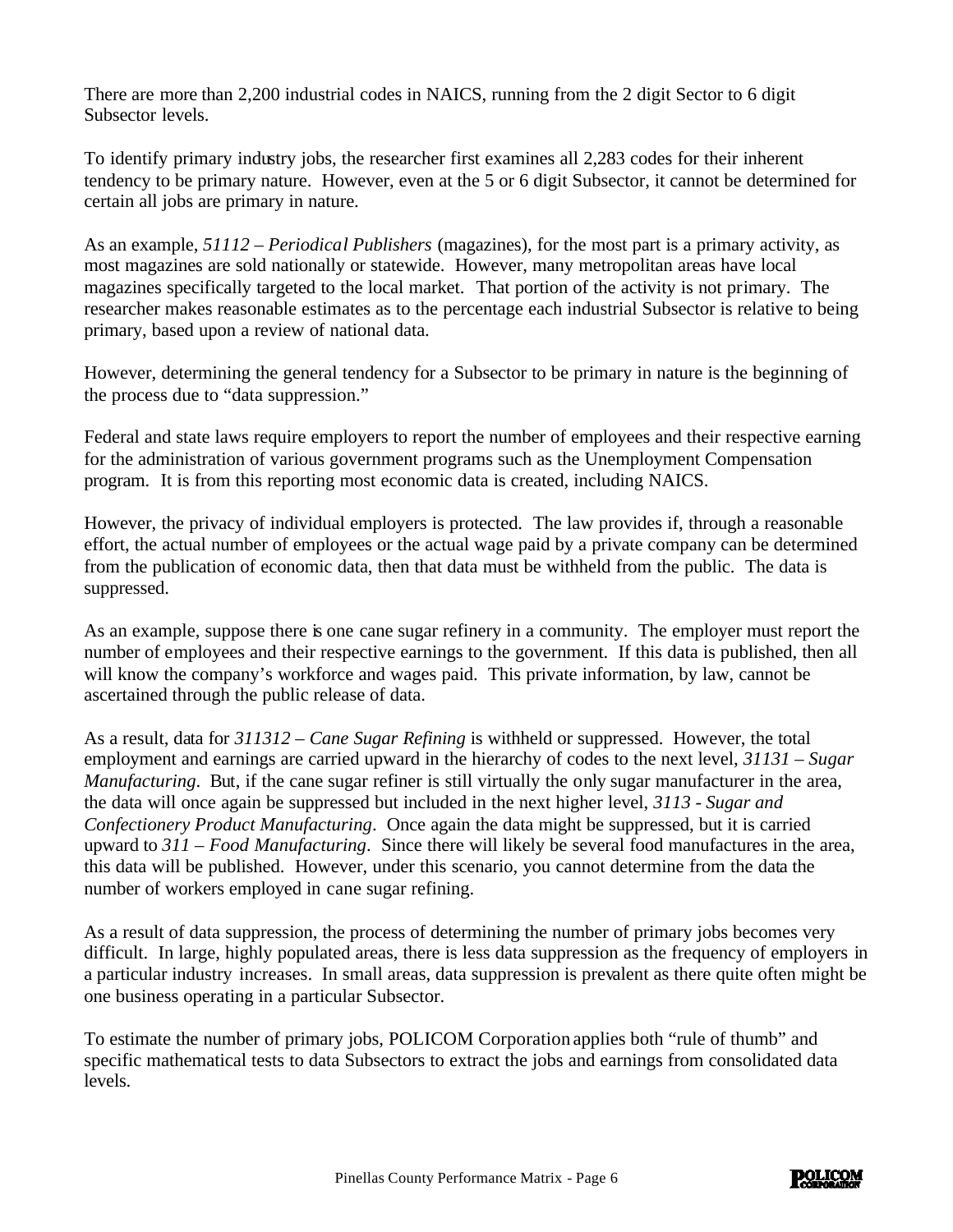A "rule of thumb" test is the process of applying a percentage of employment in a Subsector which is generally inherently primary in nature.

As an example, for most manufacturing Subsectors, 100% of the employment is considered primary. The manufacturing of automobile, semi-conductors, and aircraft parts is primary in nature.

However, *311 – Food Manufacturing* includes manufacturers serving the local marketplace, such as bakeries and soda pop canners. These are not primary. If data is available for exceptions like these, it is deducted from the total of 100%. If it is not, having been suppressed, then the percentage applied to Subsector is adjusted downward based upon the percentage each is of the national percentage of the workforce in each industry.

As an example, if local bakeries account for 4% of the national workforce in *311 - Food Manufacturing*, then only 96% of the data for this Subsector is considered primary. (Yes, a "baker" could be a bread manufacturer with distribution "statewide," making it primary. This anomaly is detected through the process below.)

This rule of thumb test is applied to many of the Subsectors. However, it is taken even much further for most Subsectors which are not inherently primary.

Sector *42 - Wholesale Trade* is split into two 3 digit Subsectors: *421 – Wholesale Trade Durable* and *422 – Wholesale Trade – Non Durable*. The wholesale trade of durable goods is more inherently primary than non durable goods. Therefore, the rule of thumb percentage is 75% for durable and 25% for non durable, based upon the experience of the researcher.

However, a second specific test is now taken to determine anomalous employment. The percentage of the workforce for the Subsector is examined to "detect" the presence of a primary employer(s). For each Subsector, the percentage of the national and state workforce is determined. Suppose for *422 – Wholesale Non Durable* it is 1.8% of the national workforce and 1.9% of the state's workforce. However, the area has 3.5% of the workforce employed in this Subsector.

This indicates the presence of a wholesaler(s) of non durable goods doing business in excess of what is needed for the local marketplace and is therefore primary jobs. As a result, the number of jobs in excess of what is the norm (higher between state and USA) is added to the total generated by the rule of thumb percentage. In this case,  $3.5\%$  -  $1.8\% = 1.7\%$ . The 1.7% is multiplied by the total private employment in the area and the average wage for the Subsector is used to create the earnings estimate.

This process is applied to many of the Subsectors. A third test is also used for more difficult Subsectors.

The publishing of books is inherently primary in nature. However, this data is rarely disclosed except in large areas. The following is the NAICS code path:

- 51 Information
- 511 Publishing Industries (except Internet)
- 5111 Newspaper, Periodical, Book, and Directory Publishers
- 51111 Newspaper Publishers
- 51112 Periodical Publis hers
- **51113 Book Publishers**

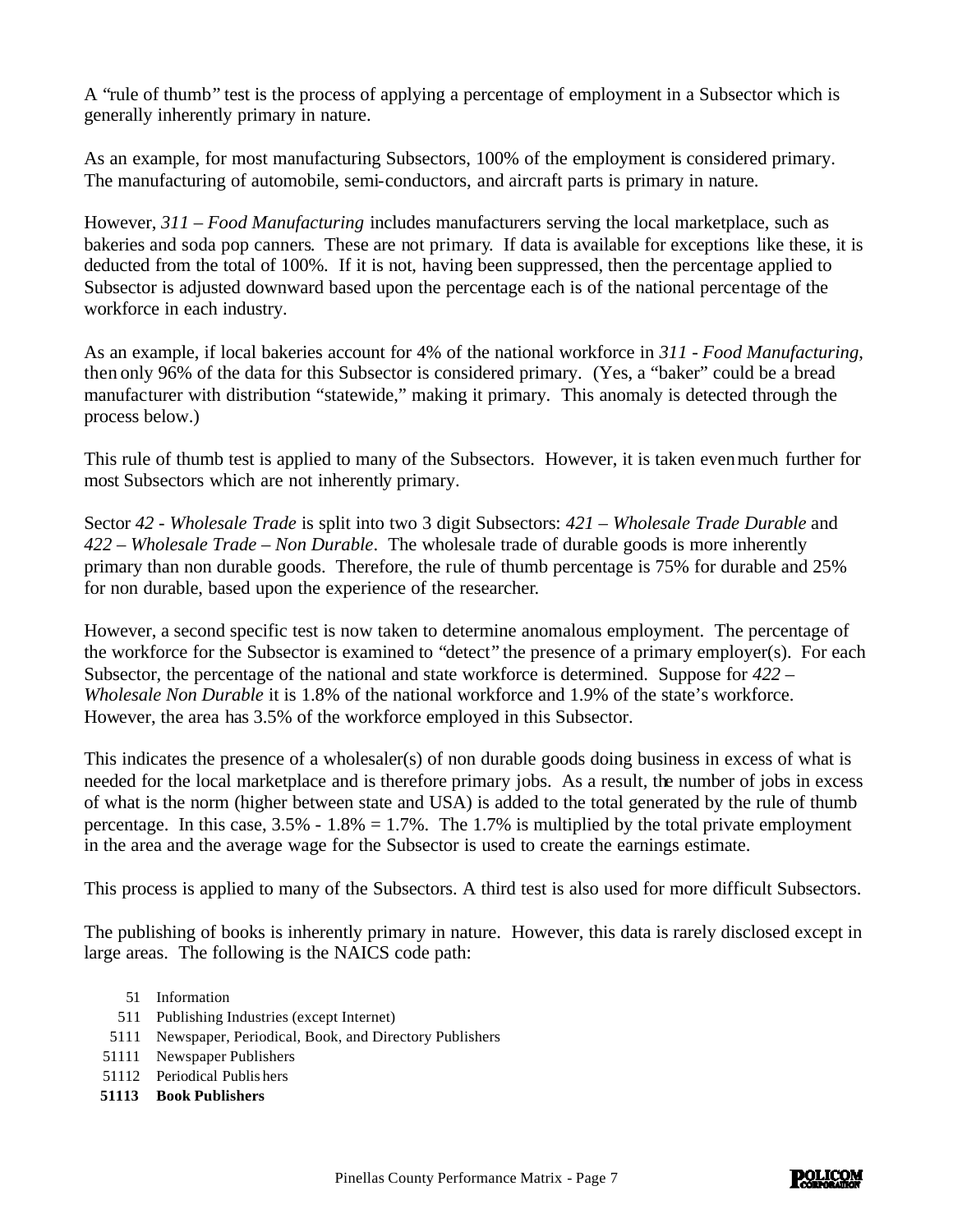Book publishing data is frequently not disclosed because it is coded at the 5 digit level with newspaper publishers. In many communities, there is only one dominant newspaper. As a result, the data for *51111 – Newspaper Publishers* is suppressed, causing the data for *51112 – Periodical Publishers* and *51113 – Book Publishers* to be suppressed. (Since the total data is carried upward to *5111 - Newspaper, Periodical, Book, and Directory Publishers*, data for 51112 and 51113 must be withheld or you could simply subtract from 5111 the data for 51112 and 51113 and get the data for 51111.)

In this case, no inherent percentage is applied to 5111 as it cannot be assumed any book publishers are in the area. Therefore, in this case only the employment percentage test is used. First, from national data, the percentage newspaper publishers of national and state employment totals and the total of 5111 is determined. Then, the area percentage of workforce in 5111 is compared to the nation and state. If the area percentage of 5111 is greater than the national percentage of 51111 and 5111, then it is determined there is a presence of either 51112 or 51113 in the economy, and the variance is considered primary in nature.

This test is applied to several Subsectors.

In order to create totals for each area, primary jobs for the 5 and 4 digit Subsectors are calculated first. Second, jobs for the 3 digit Subsectors are determined. All of the jobs in the 5 and 4 digit Subsectors are included in the totals. To create a total for the 3 digit Subsectors, the sum of the respective 4 and 5 digit Subsectors is subtracted from the initial total at the 3 digit level. The formula is basically: "If the number of 3 digit jobs is greater than sum of the 4 and 5 digit jobs, then 3 digit jobs minus sum of 4 and 5 digit, otherwise, 0." Worker earnings are concurrently calculated. The Earnings Per Worker (EPW) is typically determined by dividing the Earnings by the number of jobs.

The sum of the 5, 4, and 3 digit Subsectors are used to created the Sector totals.

As mentioned in Footnote 1 in the Summary of this report, 2002 is the  $2<sup>nd</sup>$  year NAICS coding was used. The new industry codes have created many more opportunities for industry evaluation than the old SIC system. Under NAICS, there are three entirely new Sectors. Six sectors have been created from the old Services industry. The chart below shows the 18 Sector codes.

- 11 Agriculture, Forestry, Fishing and Hunting
- 21 Mining
- 22 Utilities
- 23 Construction
- 31 Manufacturing
- 42 Wholesale Trade
- 44 Retail Trade
- 48 Transportation and Warehousing
- 51 Information New
- 52 Finance and Insurance
- 54 Professional, Scientific, and Technical Services Services
- 55 Management of Companies and Enterprises New

|    | 56 Administrative and Support and Waste Management | <b>New</b> |
|----|----------------------------------------------------|------------|
|    | 61 Educational Services                            | Services   |
|    | 62 Health Care and Social Assistance               | Services   |
|    | 71 Arts, Entertainment, and Recreation             | Services   |
|    | 72 Accommodation and Food Services                 | Services   |
| 81 | Other Services (except Public Administration)      | Services   |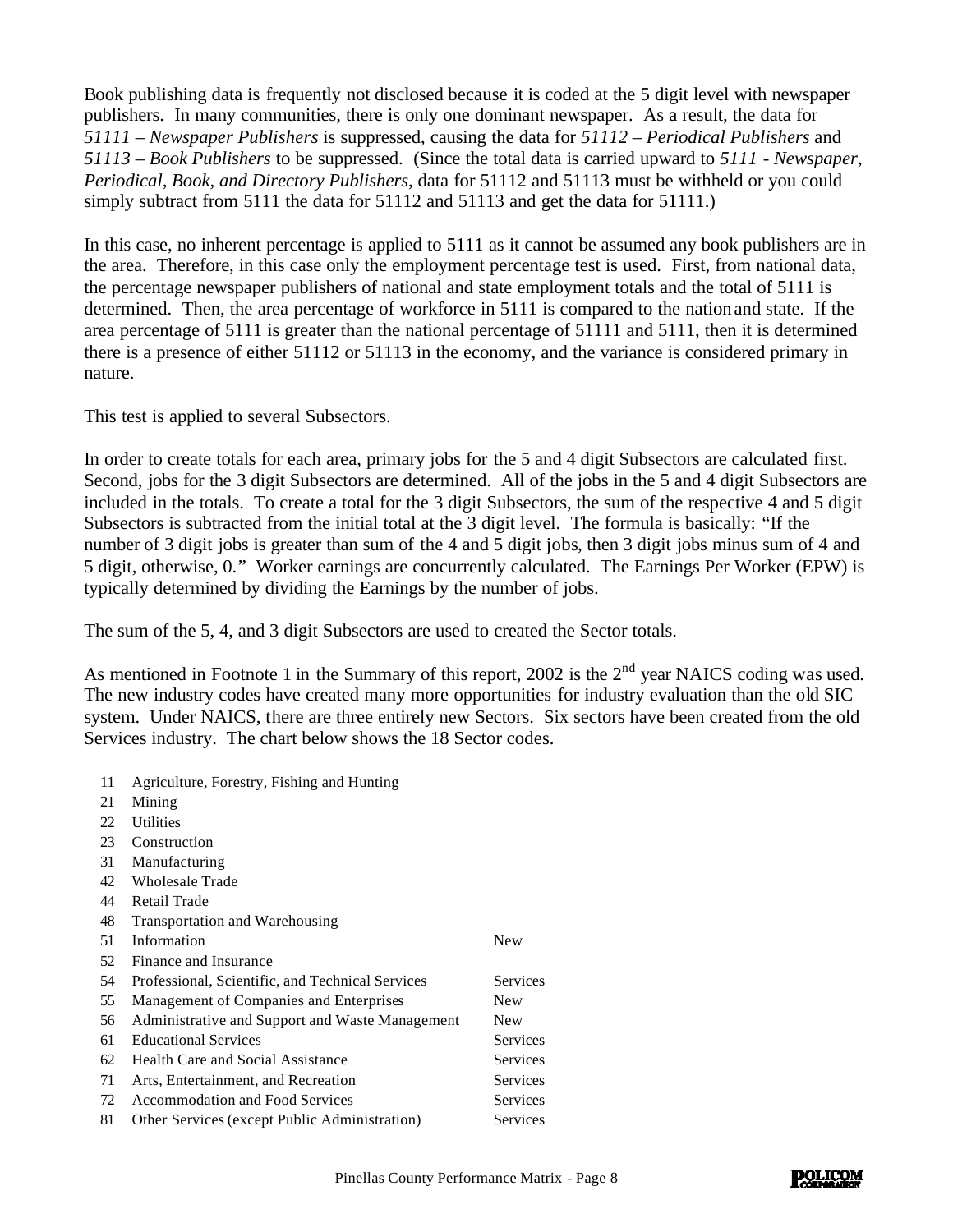For Pinellas, Wake, Travis, and Miami-Dade Counties, this process was used to determine, by industry, the number of primary jobs and total earnings as of 2002.

The formulas developed to determine the number of primary jobs in the area's economy are directed toward jobs for which the local economic development organizations focus upon.

Specifically not included in this evaluation were primary jobs created by the state or federal government, as local economic development organizations typically have little influence or control on their formation. Also not included were jobs which are specific to the tourism industry, as the Office of Economic Development is not involved in this industry sector.

The following is the appendix for this report. For Pinellas County and each of the comparison counties, the entire five page baseline results are provided. Also, at the end of the Appendix are the annual milestones for Pinellas County established by the Goal Setting Study.

When 2003 ES-202 data is published, the same calculations will be made to determine the primary jobs in each area. The variance, by Subsector, will be determined, showing a gain or loss.

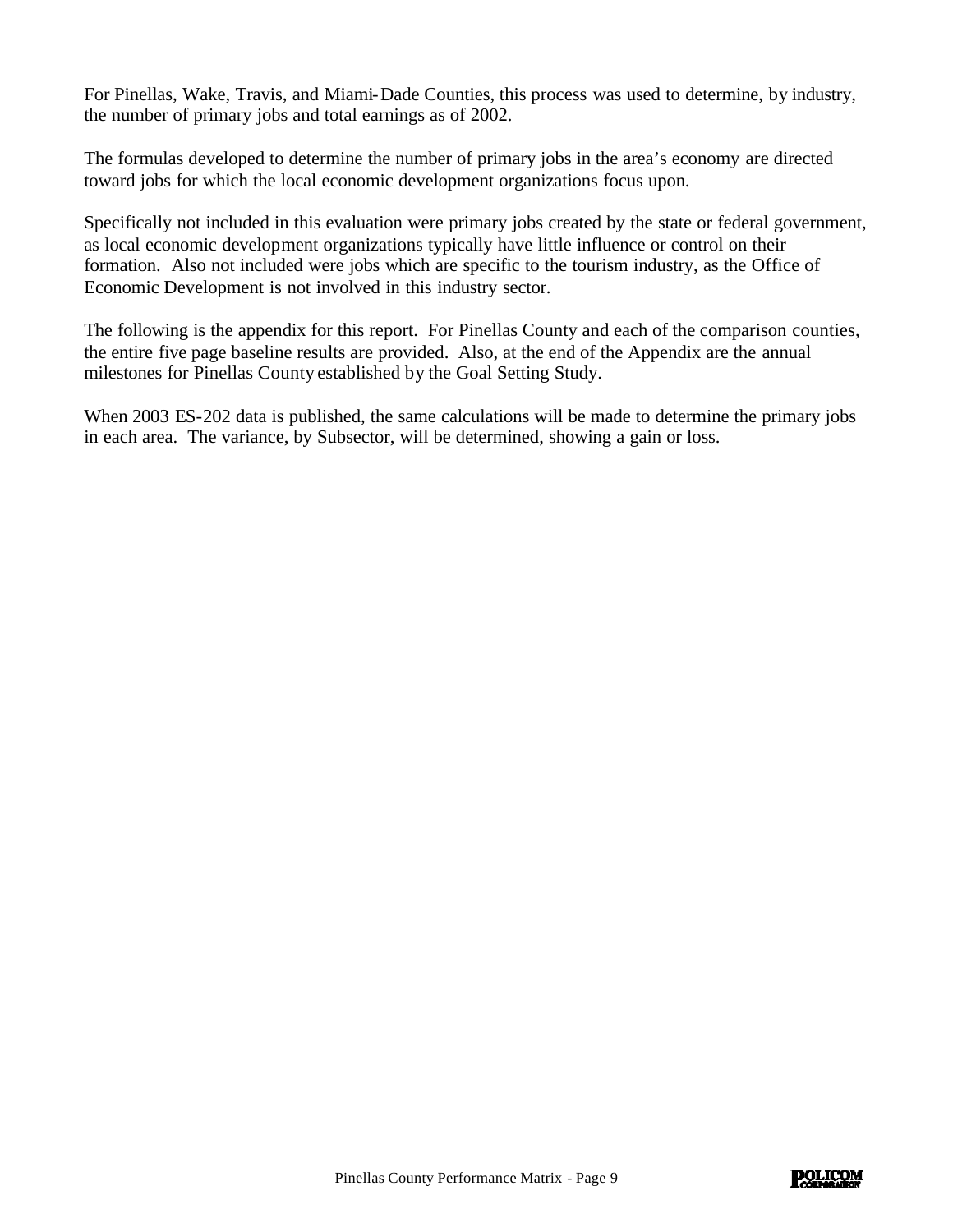# Appendix

| Pinellas County, FL      | Page 11 |
|--------------------------|---------|
| Miami-Dade County, FL    | Page 16 |
| Wake County, NC          | Page 21 |
| Travis County, TX        | Page 26 |
| <b>Annual Milestones</b> | Page 31 |

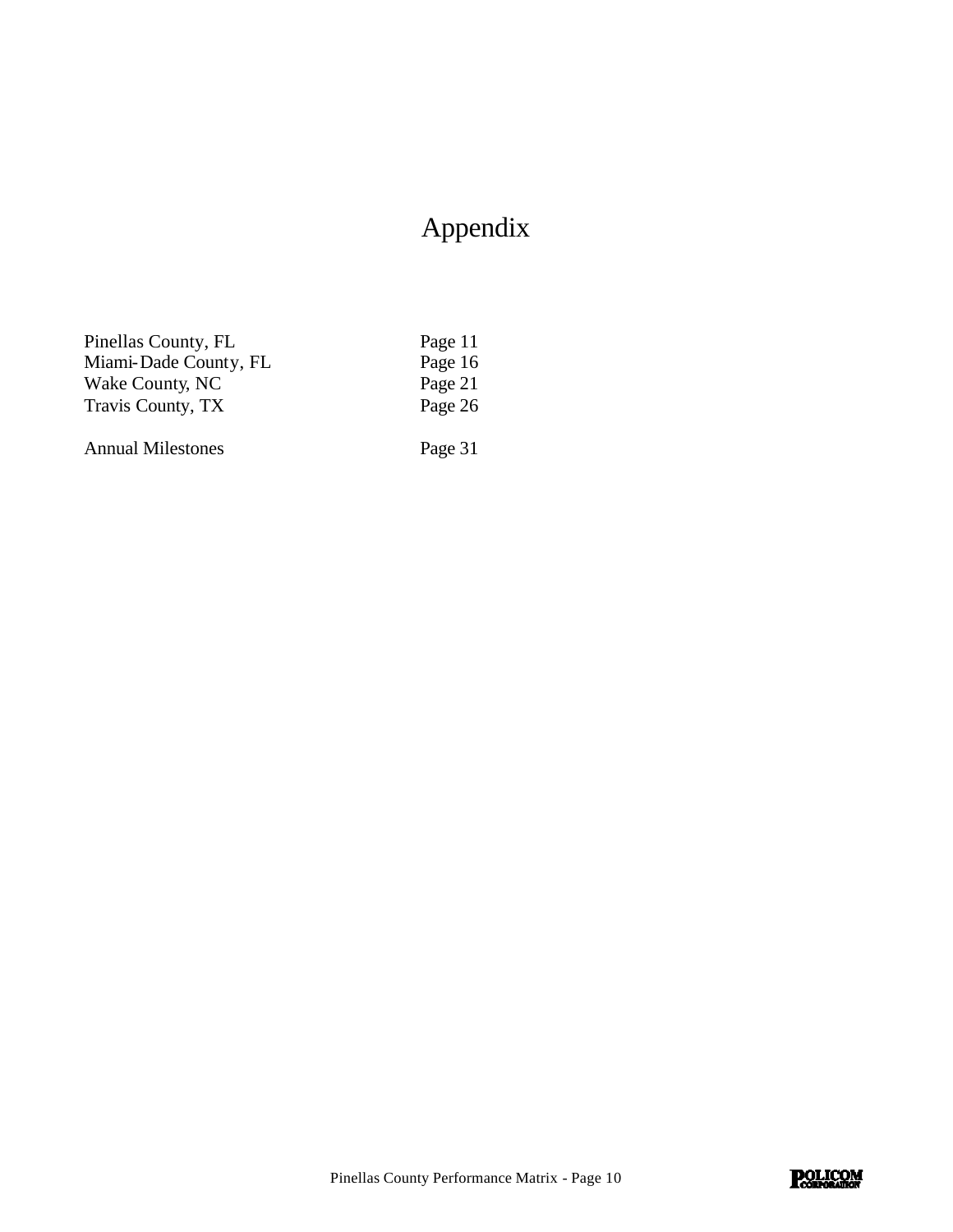| <b>Pinellas</b>                                                             |         |                 |              |
|-----------------------------------------------------------------------------|---------|-----------------|--------------|
| 2002 NAICS Description                                                      | Jobs    | <b>Earnings</b> | <b>Wages</b> |
| 10 Total - All Workers                                                      | 425,465 | 13,682,969,740  | 32,160       |
| 10.1 Total - Private Sector                                                 | 380,415 | 12,039,465,851  | 31,648       |
| Primary Industries                                                          | 80,498  | 3,475,816,881   | 43,178       |
| 11 Agriculture, Forestry, Fishing and Hunting                               |         |                 |              |
| 21 Mining                                                                   |         |                 |              |
| 22 Utilities                                                                | 188     | 10,401,886      | 55,385       |
| 23 Construction                                                             |         |                 |              |
| 31 Manufacturing - NET                                                      | 37,533  | 1,491,568,439   | 39,741       |
| 42 Wholesale Trade                                                          | 8.760   | 432,521,717     | 49,376       |
| 44 Retail Trade                                                             | 2,238   | 82,734,755      | 36,968       |
| 48 Transportation and Warehousing                                           | 777     | 23,309,215      | 30,004       |
| 51 Information                                                              | 3,630   | 125,426,855     | 34,554       |
| 52 Finance and Insurance                                                    | 8,809   | 464, 199, 555   | 52,696       |
| 54 Professional, Scientific, and Technical Services                         | 5,684   | 209,470,427     | 36,856       |
| 55 Management of Companies and Enterprises                                  | 9,429   | 541,024,975     | 57,379       |
| 56 Administrative and Support and Waste Management and Remediation Services | 3,220   | 85,710,588      | 26,621       |
| 61 Educational Services                                                     |         |                 |              |
| 62 Health Care and Social Assistance                                        | 232     | 9,398,788       | 40,524       |
| 71 Arts, Entertainment, and Recreation                                      |         |                 |              |
| 72 Accommodation and Food Services                                          |         |                 |              |
| 81 Other Services (except Public Administration)                            |         |                 |              |
|                                                                             |         |                 |              |
| 3 and 4 Digit NAICS                                                         |         |                 |              |
| <b>NAICS</b> Description                                                    | Jobs    | <b>Earnings</b> | <b>Wages</b> |
| 221 Utilities                                                               | 188     | 10,401,886      | 55,385       |
| $\mathbf{1}$                                                                |         |                 |              |

| 221 Utilities                                                        | 188 | 10,401,886 | 55,385 |
|----------------------------------------------------------------------|-----|------------|--------|
| 2211 Electric Power Generation, Transmission and Distribution        |     |            |        |
| 2212 Natural Gas Distribution                                        |     |            |        |
| 311 Food Manufacturing                                               | 925 | 32,604,400 | 35,248 |
| 3111 Animal Food Manufacturing                                       |     |            |        |
| 3112 Grain and Oilseed Milling                                       |     |            |        |
| 3113 Sugar and Confectionery Product Manufacturing                   |     |            |        |
| 3114 Fruit and Vegetable Preserving and Specialty Food Manufacturing |     |            |        |
| 3115 Dairy Product Manufacturing                                     |     |            |        |
| 3116 Animal Slaughtering and Processing                              |     |            |        |
| 3117 Seafood Product Preparation and Packaging                       |     |            |        |
| 3118 Bakeries and Tortilla Manufacturing                             |     |            |        |
| 3119 Other Food Manufacturing                                        | 195 | 7,694,407  | 39,391 |
| 312 Beverage and Tobacco Product Manufacturing                       |     |            |        |
| 3121 Beverage Manufacturing                                          | 9   | 373,564    | 43,734 |
| 3122 Tobacco Manufacturing                                           |     |            |        |
| 313 Textile Mills                                                    | 46  | 941,896    | 20,476 |
| 3131 Fiber, Yarn, and Thread Mills                                   |     |            |        |
| 3132 Fabric Mills                                                    |     |            |        |
| 3133 Textile and Fabric Finishing and Fabric Coating Mills           | 113 | 2,352,964  | 20,869 |
| 314 Textile Product Mills                                            | 183 | 3,947,676  | 21,572 |
| 3141 Textile Furnishings Mills                                       |     |            |        |
| 3149 Other Textile Product Mills                                     |     |            |        |
| 315 Apparel Manufacturing                                            | 416 | 6,964,672  | 16,742 |
| 3151 Apparel Knitting Mills                                          |     |            |        |
| 3152 Cut and Sew Apparel Manufacturing                               |     |            |        |
| 3159 Apparel Accessories and Other Apparel Manufacturing             |     |            |        |
| 316 Leather and Allied Product Manufacturing                         |     |            |        |
| 3161 Leather and Hide Tanning and Finishing                          |     |            |        |
| 3162 Footwear Manufacturing                                          |     |            |        |

Other Leather and Allied Product Manufacturing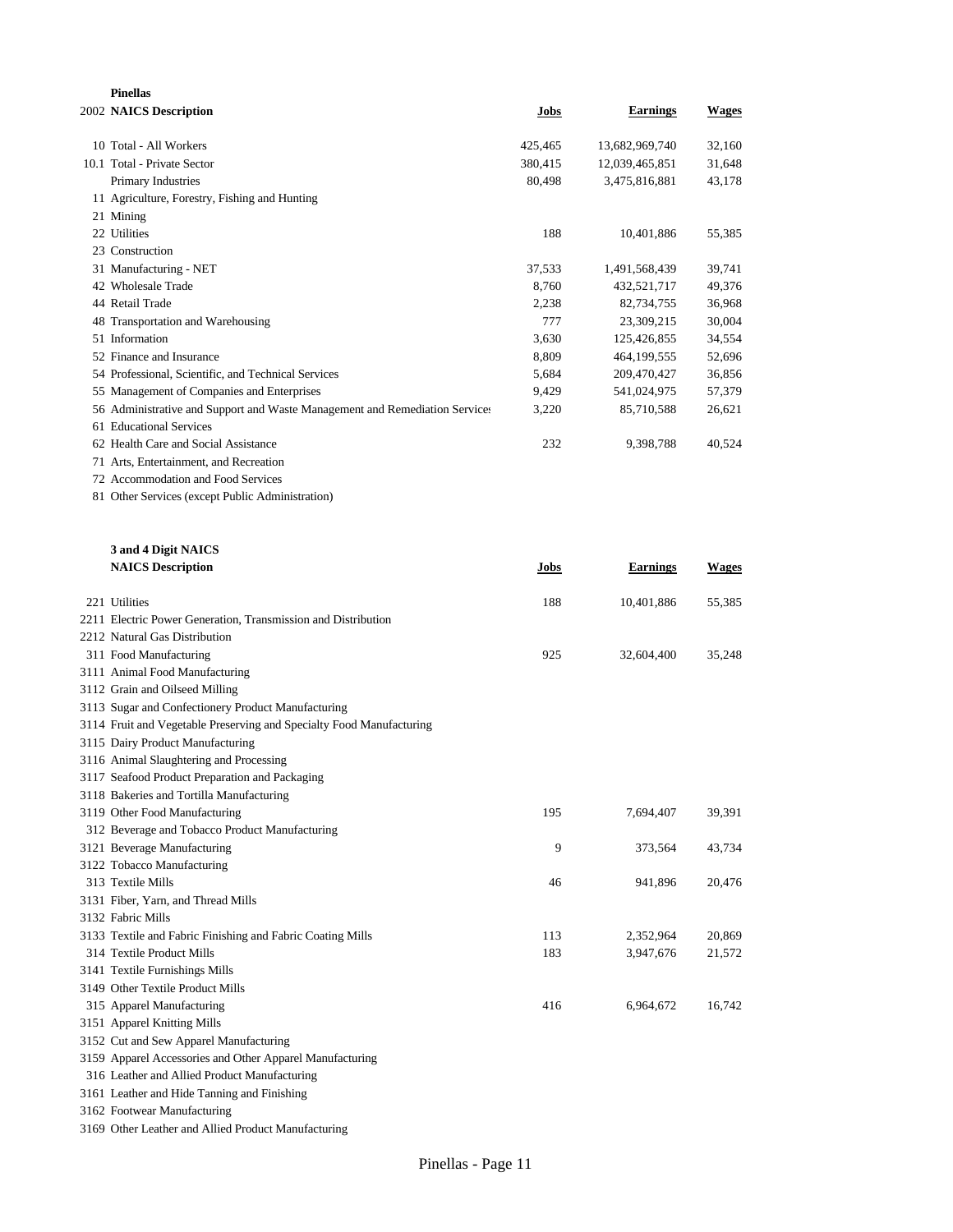| 3 and 4 Digit NAICS                                                                |       |                 |              |
|------------------------------------------------------------------------------------|-------|-----------------|--------------|
| <b>NAICS Description</b>                                                           | Jobs  | <b>Earnings</b> | <b>Wages</b> |
|                                                                                    |       |                 |              |
| 321 Wood Product Manufacturing                                                     |       |                 |              |
| 3211 Sawmills and Wood Preservation                                                | 27    | 828,518         | 30,404       |
| 3212 Veneer, Plywood, and Engineered Wood Product Manufacturing                    | 120   | 3,324,636       | 27,629       |
| 3219 Other Wood Product Manufacturing                                              | 625   | 19,233,435      | 30,786       |
| 322 Paper Manufacturing                                                            |       |                 |              |
| 3221 Pulp, Paper, and Paperboard Mills                                             |       |                 |              |
| 3222 Converted Paper Product Manufacturing                                         | 568   | 17,033,338      | 29,993       |
| 323 Printing and Related Support Activities                                        |       |                 |              |
| 3231 Printing and Related Support Activities                                       | 1,397 | 46, 154, 725    | 33,042       |
| 324 Petroleum and Coal Products Manufacturing                                      |       |                 |              |
| 3241 Petroleum and Coal Products Manufacturing                                     | 64    | 1,996,439       | 31,440       |
| 325 Chemical Manufacturing                                                         | 45    | 1,780,425       | 39,565       |
| 3251 Basic Chemical Manufacturing                                                  | 44    | 1,755,963       | 39,534       |
| 3252 Resin, Synthetic Rubber, and Artificial Synthetic Fibers and Filaments Manufa | 153   | 4,456,804       | 29,177       |
| 3253 Pesticide, Fertilizer, and Other Agricultural Chemical Manufacturing          |       |                 |              |
| 3254 Pharmaceutical and Medicine Manufacturing                                     | 1,218 | 52,300,313      | 42,925       |
| 3255 Paint, Coating, and Adhesive Manufacturing                                    | 197   | 7,087,050       | 36,051       |
| 3256 Soap, Cleaning Compound, and Toilet Preparation Manufacturing                 | 174   | 5,249,583       | 30,170       |
| 3259 Other Chemical Product and Preparation Manufacturing                          |       |                 |              |
| 326 Plastics and Rubber Products Manufacturing                                     | 1,587 | 52,518,591      | 33,093       |
| 3261 Plastics Product Manufacturing                                                |       |                 |              |
| 3262 Rubber Product Manufacturing                                                  |       |                 |              |
| 327 Nonmetallic Mineral Product Manufacturing                                      | 117   | 3,537,495       | 30,235       |
| 3271 Clay Product and Refractory Manufacturing                                     |       |                 |              |
| 3272 Glass and Glass Product Manufacturing                                         | 68    | 2,015,428       | 29,458       |
| 3273 Cement and Concrete Product Manufacturing                                     | 342   | 11,161,101      | 32,683       |
| 3274 Lime and Gypsum Product Manufacturing                                         |       |                 |              |
| 3279 Other Nonmetallic Mineral Product Manufacturing                               |       |                 |              |
| 331 Primary Metal Manufacturing                                                    | 220   | 6,985,220       | 31,751       |
| 3311 Iron and Steel Mills and Ferroalloy Manufacturing                             |       |                 |              |
| 3312 Steel Product Manufacturing from Purchased Steel                              |       |                 |              |
| 3313 Alumina and Aluminum Production and Processing                                |       |                 |              |
| 3314 Nonferrous Metal (except Aluminum) Production and Processing                  |       |                 |              |
| 3315 Foundries                                                                     | 159   | 5,149,718       | 32,304       |
| 332 Fabricated Metal Product Manufacturing                                         | 109   | 3,563,537       | 32,693       |
| 3321 Forging and Stamping                                                          | 271   | 8,983,744       | 33,201       |
| 3322 Cutlery and Handtool Manufacturing                                            | 206   | 7,624,150       | 36,951       |
| 3323 Architectural and Structural Metals Manufacturing                             | 1,293 | 40,663,916      | 31,447       |
| 3324 Boiler, Tank, and Shipping Container Manufacturing                            | 105   | 2,586,372       | 24,730       |
| 3325 Hardware Manufacturing                                                        |       |                 |              |
| 3326 Spring and Wire Product Manufacturing                                         |       |                 |              |
| 3327 Machine Shops; Turned Product; and Screw, Nut, and Bolt Manufacturing         | 608   | 18,324,609      | 30,160       |
| 3328 Coating, Engraving, Heat Treating, and Allied Activities                      | 163   | 4,810,114       | 29,510       |
| 3329 Other Fabricated Metal Product Manufacturing                                  | 379   | 17,041,502      | 45,004       |
| 333 Machinery Manufacturing                                                        | 72    | 2,586,168       | 35,919       |
| 3331 Agriculture, Construction, and Mining Machinery Manufacturing                 |       |                 |              |
| 3332 Industrial Machinery Manufacturing                                            | 260   | 10,010,202      | 38,439       |
| 3333 Commercial and Service Industry Machinery Manufacturing                       | 331   | 10,838,021      | 32,727       |
| 3334 Ventilation, Heating, Air-Conditioning, and Commercial Refrigeration Equipm   | 369   | 11,218,883      | 30,417       |
| 3335 Metalworking Machinery Manufacturing                                          | 897   | 32,318,933      | 36,023       |
| 3336 Engine, Turbine, and Power Transmission Equipment Manufacturing               |       |                 |              |
| 3339 Other General Purpose Machinery Manufacturing                                 | 634   | 25,628,229      | 40,439       |
| 334 Computer and Electronic Product Manufacturing                                  | 3,316 | 177,306,520     | 53,470       |
| 3341 Computer and Peripheral Equipment Manufacturing                               | 964   | 60,493,968      | 62,769       |
| 3342 Communications Equipment Manufacturing                                        |       |                 |              |
| 3343 Audio and Video Equipment Manufacturing                                       |       |                 |              |
| 3344 Semiconductor and Other Electronic Component Manufacturing                    | 3,430 | 162,630,406     | 47,418       |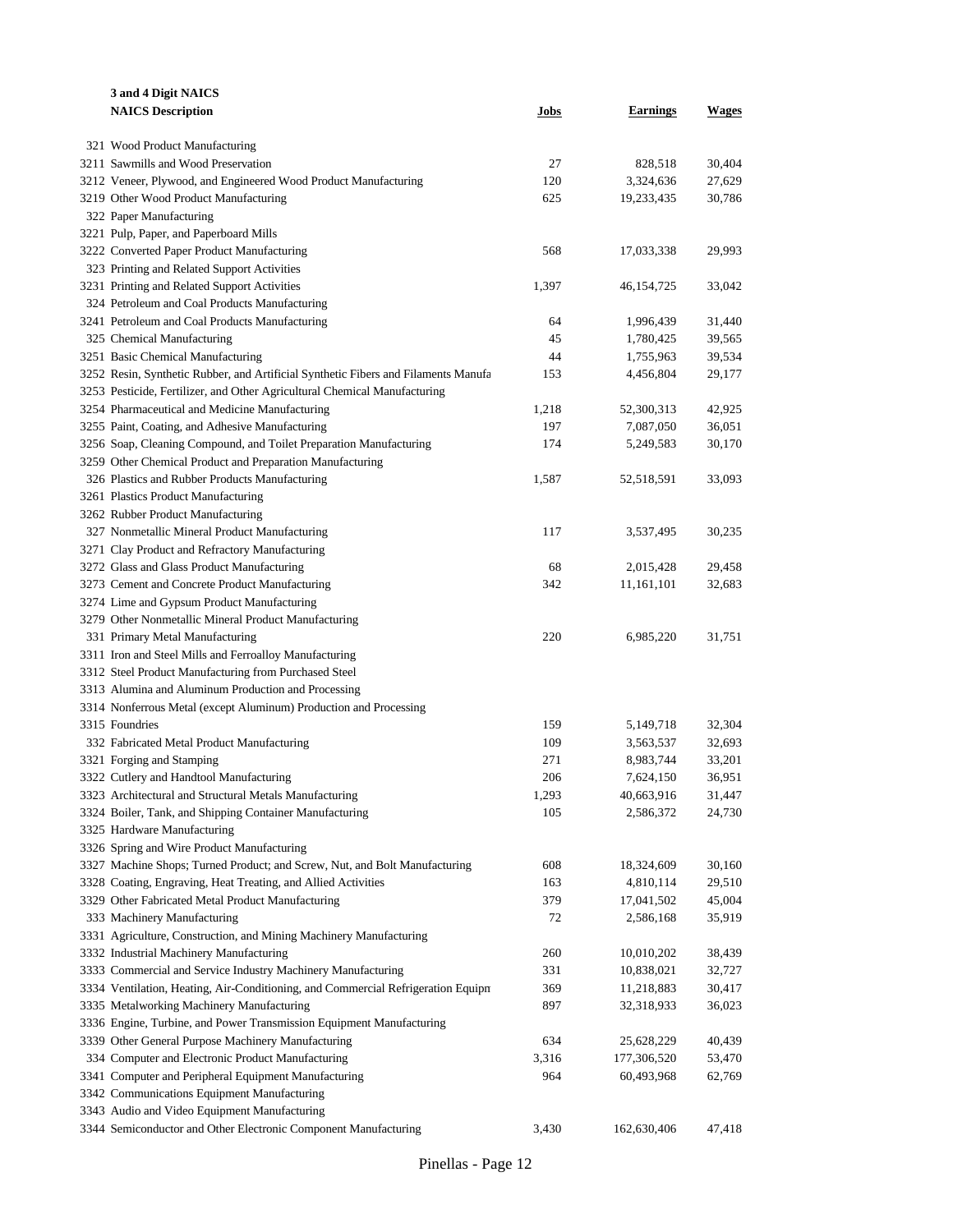| 3 and 4 Digit NAICS                                                                         |                |                 |                  |
|---------------------------------------------------------------------------------------------|----------------|-----------------|------------------|
| <b>NAICS Description</b>                                                                    | Jobs           | <b>Earnings</b> | Wages            |
|                                                                                             |                |                 |                  |
| 3345 Navigational, Measuring, Electromedical, and Control Instruments Manufactual           | 3,810          | 197,545,976     | 51,854           |
| 3346 Manufacturing and Reproducing Magnetic and Optical Media                               |                |                 |                  |
| 335 Electrical Equipment, Appliance, and Component Manufacturing                            | $\mathbf{1}$   | 32,263          | 32,263           |
| 3351 Electric Lighting Equipment Manufacturing                                              | 343            | 10,232,064      | 29,831           |
| 3352 Household Appliance Manufacturing                                                      | 9              | 249,271         | 26,471           |
| 3353 Electrical Equipment Manufacturing                                                     | 625            | 20,502,958      | 32,809           |
| 3359 Other Electrical Equipment and Component Manufacturing                                 | 727            | 24,007,235      | 33,015           |
| 336 Transportation Equipment Manufacturing                                                  | 46             | 1,357,552       | 29,512           |
| 3361 Motor Vehicle Manufacturing                                                            |                |                 |                  |
| 3362 Motor Vehicle Body and Trailer Manufacturing                                           | 331            | 11,497,934      | 34,719           |
| 3363 Motor Vehicle Parts Manufacturing                                                      | 406            | 8,444,285       | 20,824           |
| 3364 Aerospace Product and Parts Manufacturing                                              | 687            | 23, 161, 818    | 33,719           |
| 3365 Railroad Rolling Stock Manufacturing                                                   |                |                 |                  |
| 3366 Ship and Boat Building                                                                 | 634            | 17,868,335      | 28,191           |
| 3369 Other Transportation Equipment Manufacturing                                           |                |                 |                  |
| 337 Furniture and Related Product Manufacturing                                             |                |                 |                  |
| 3371 Household and Institutional Furniture and Kitchen Cabinet Manufacturing                | 715<br>180     | 19,078,700      | 26,702           |
| 3372 Office Furniture (including Fixtures) Manufacturing                                    |                | 5,692,516       | 31,552           |
| 3379 Other Furniture Related Product Manufacturing                                          | 443            | 11,890,939      | 26,827           |
| 339 Miscellaneous Manufacturing                                                             |                |                 |                  |
| 3391 Medical Equipment and Supplies Manufacturing<br>3399 Other Miscellaneous Manufacturing | 3,648<br>2,345 | 155,090,314     | 42,513<br>35,956 |
| 423 Merchant Wholesalers, Durable Goods                                                     |                | 84,319,316      |                  |
| 4231 Motor Vehicle and Motor Vehicle Parts and Supplies Merchant Wholesalers                | 455            | 11,061,223      | 24,294           |
| 4232 Furniture and Home Furnishing Merchant Wholesalers                                     | 94             | 2,873,109       | 30,626           |
| 4233 Lumber and Other Construction Materials Merchant Wholesalers                           | 359            | 13, 141, 697    | 36,619           |
| 4234 Professional and Commercial Equipment and Supplies Merchant Wholesalers                | 3,423          | 205,788,087     | 60,119           |
| 4235 Metal and Mineral (except Petroleum) Merchant Wholesalers                              | 166            | 8,657,426       | 52,252           |
| 4236 Electrical and Electronic Goods Merchant Wholesalers                                   | 1,485          | 83,051,155      | 55,915           |
| 4237 Hardware, and Plumbing and Heating Equipment and Supplies Merchant Who                 | 398            | 17,982,238      | 45,167           |
| 4238 Machinery, Equipment, and Supplies Merchant Wholesalers                                | 1,349          | 47,332,374      | 35,085           |
| 4239 Miscellaneous Durable Goods Merchant Wholesalers                                       | 572            | 18,575,600      | 32,517           |
| 424 Merchant Wholesalers, Nondurable Goods                                                  |                |                 |                  |
| 4241 Paper and Paper Product Merchant Wholesalers                                           |                |                 |                  |
| 4242 Drugs and Druggists' Sundries Merchant Wholesalers                                     |                |                 |                  |
| 4243 Apparel, Piece Goods, and Notions Merchant Wholesalers                                 |                |                 |                  |
| 4244 Grocery and Related Product Wholesalers                                                |                |                 |                  |
| 4245 Farm Product Raw Material Merchant Wholesalers                                         |                |                 |                  |
| 4246 Chemical and Allied Products Merchant Wholesalers                                      |                |                 |                  |
| 4247 Petroleum and Petroleum Products Merchant Wholesalers                                  |                |                 |                  |
| 4248 Beer, Wine, and Distilled Alcoholic Beverage Merchant Wholesalers                      |                |                 |                  |
| 4249 Miscellaneous Nondurable Goods Merchant Wholesalers                                    |                |                 |                  |
| 425 Wholesale Electronic Markets and Agents and Brokers                                     |                |                 |                  |
| 4251 Wholesale Electronic Markets and Agents and Brokers                                    | 459            | 24,058,808      | 52,447           |
| 454 Nonstore Retailers                                                                      |                |                 |                  |
| 4541 Electronic Shopping and Mail-Order Houses                                              | 2,238          | 82,734,755      | 36,967           |
| 481 Air Transportation                                                                      | 211            | 7,878,675       | 37,345           |
| 4811 Scheduled Air Transportation                                                           |                |                 |                  |
| 4812 Nonscheduled Air Transportation                                                        |                |                 |                  |
| 483 Water Transportation                                                                    | 7              | 71,043          | 10,149           |
| 4831 Deep Sea, Coastal, and Great Lakes Water Transportation                                |                |                 |                  |
| 4832 Inland Water Transportation                                                            |                |                 |                  |
| 484 Truck Transportation                                                                    | 200            | 5,573,926       | 27,814           |
| 4841 General Freight Trucking                                                               |                |                 |                  |
| 48412 General Freight Trucking, Long-Distance                                               |                |                 |                  |
| 4842 Specialized Freight Trucking                                                           |                |                 |                  |

Specialized Freight (except Used Goods) Trucking, Long-Distance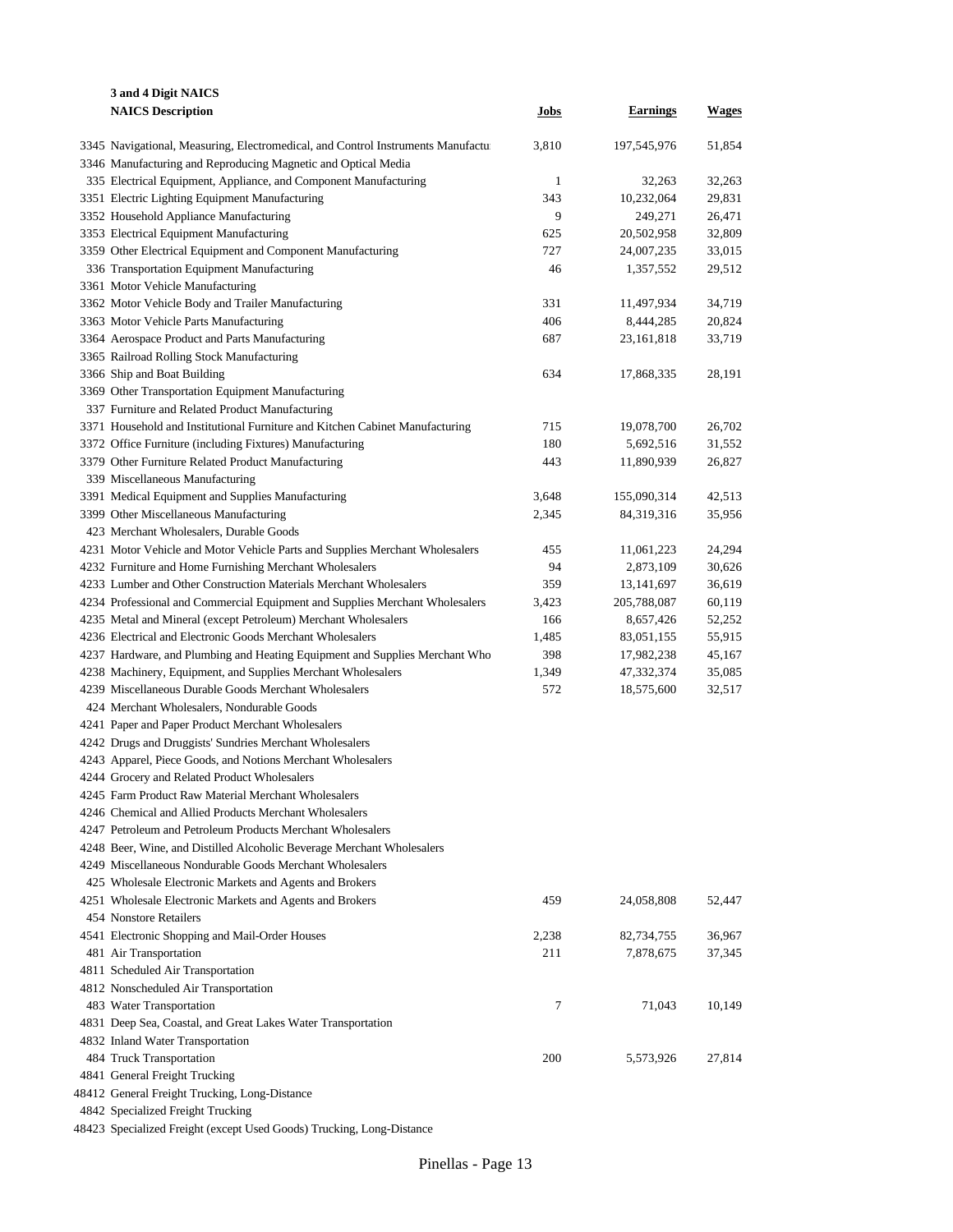| 3 and 4 Digit NAICS                                                                                |            |                             |                  |
|----------------------------------------------------------------------------------------------------|------------|-----------------------------|------------------|
| <b>NAICS Description</b>                                                                           | Jobs       | <b>Earnings</b>             | Wages            |
|                                                                                                    |            |                             |                  |
| 486 Pipeline Transportation                                                                        |            |                             |                  |
| 4861 Pipeline Transportation of Crude Oil                                                          |            |                             |                  |
| 4862 Pipeline Transportation of Natural Gas                                                        |            |                             |                  |
| 4869 Other Pipeline Transportation                                                                 |            |                             |                  |
| 488 Support Activities for Transportation                                                          | 189        | 4,313,823                   | 22,885           |
| 4881 Support Activities for Air Transportation<br>4883 Support Activities for Water Transportation | 101<br>69  | 2,449,617<br>3,022,133      | 24,254<br>43,852 |
| 492 Couriers and Messengers                                                                        |            |                             |                  |
| 4921 Couriers                                                                                      |            |                             |                  |
| 4922 Local Messengers and Local Delivery                                                           |            |                             |                  |
| 493 Warehousing and Storage                                                                        |            |                             |                  |
| 4931 Warehousing and Storage                                                                       |            |                             |                  |
| 511 Publishing Industries (except Internet)                                                        |            |                             |                  |
| 5111 Newspaper, Periodical, Book, and Directory Publishers                                         | 2,151      | 65,414,827                  | 30,409           |
| 5112 Software Publishers                                                                           | 123        | 5,707,407                   | 46,433           |
| 512 Motion Picture and Sound Recording Industries                                                  |            |                             |                  |
| 5121 Motion Picture and Video Industries                                                           | 616        | 12,781,787                  | 20,750           |
| 5122 Sound Recording Industries                                                                    | 21         | 733,770                     | 34,666           |
| 515 Broadcasting (except Internet)                                                                 |            |                             |                  |
| 5151 Radio and Television Broadcasting                                                             |            |                             |                  |
| 516 Internet Publishing and Broadcasting                                                           |            |                             |                  |
| 5161 Internet Publishing and Broadcasting                                                          | 41         | 2,125,289                   | 52,476           |
| 517 Telecommunications                                                                             |            |                             |                  |
| 5171 Wired Telecommunications Carriers                                                             |            |                             |                  |
| 5172 Wireless Telecommunications Carriers (except Satellite)                                       |            |                             |                  |
| 5173 Telecommunications Resellers                                                                  | 383        | 25, 245, 160                | 65,857           |
| 5174 Satellite Telecommunications                                                                  |            |                             |                  |
| 518 Internet Service Providers, Web Search Portals, and Data Processing Services                   |            |                             |                  |
| 5181 Internet Service Providers and Web Search Portals                                             | 290        | 13,325,928                  | 45,991           |
| 5182 Data Processing, Hosting, and Related Services                                                |            |                             |                  |
| 519 Other Information Services                                                                     |            |                             |                  |
| 5191 Other Information Services                                                                    | 2          | 46,344                      | 19,079           |
| 521 Monetary Authorities - Central Bank                                                            |            |                             |                  |
| 5211 Monetary Authorities - Central Bank                                                           |            |                             |                  |
| 522 Credit Intermediation and Related Activities                                                   |            |                             |                  |
| 5221 Depository Credit Intermediation                                                              |            |                             |                  |
| 5222 Nondepository Credit Intermediation<br>5223 Activities Related to Credit Intermediation       | 2,409      | 138, 125, 226<br>14,162,685 | 57,328<br>32,552 |
| 523 Securities, Commodity Contracts, and Other Financial Investments and Related                   | 435<br>151 | 10,627,140                  | 70,458           |
| 5231 Securities and Commodity Contracts Intermediation and Brokerage                               | 1,698      | 119,901,418                 | 70,622           |
| 5232 Securities and Commodity Exchanges                                                            |            |                             |                  |
| 5239 Other Financial Investment Activities                                                         |            |                             |                  |
| 524 Insurance Carriers and Related Activities                                                      |            |                             |                  |
| 5241 Insurance Carriers                                                                            | 3,754      | 164, 155, 027               | 43,728           |
| 525 Funds, Trusts, and Other Financial Vehicles                                                    |            |                             |                  |
| 5251 Insurance and Employee Benefit Funds                                                          | 32         | 3,262,749                   | 102,495          |
| 5259 Other Investment Pools and Funds                                                              | 330        | 13,965,309                  | 42,287           |
| 541 Professional, Scientific, and Technical Services                                               |            |                             |                  |
| 5413 Architectural, Engineering, and Related Services                                              |            |                             |                  |
| 5414 Specialized Design Services                                                                   | 82         | 2,591,224                   | 31,753           |
| 5415 Computer Systems Design and Related Services                                                  | 623        | 32,928,401                  | 52,853           |
| 5416 Management, Scientific, and Technical Consulting Services                                     | 423        | 19,589,878                  | 46,364           |
| 5417 Scientific Research and Development Services                                                  | 681        | 31,050,206                  | 45,629           |
| 5419 Other Professional, Scientific, and Technical Services                                        | 3,875      | 123,310,718                 | 31,819           |
| 551 Management of Companies and Enterprises                                                        |            |                             |                  |
| 5511 Management of Companies and Enterprises                                                       | 9,429      | 541,024,975                 | 57,377           |
| 561 Administrative and Support Services                                                            |            |                             |                  |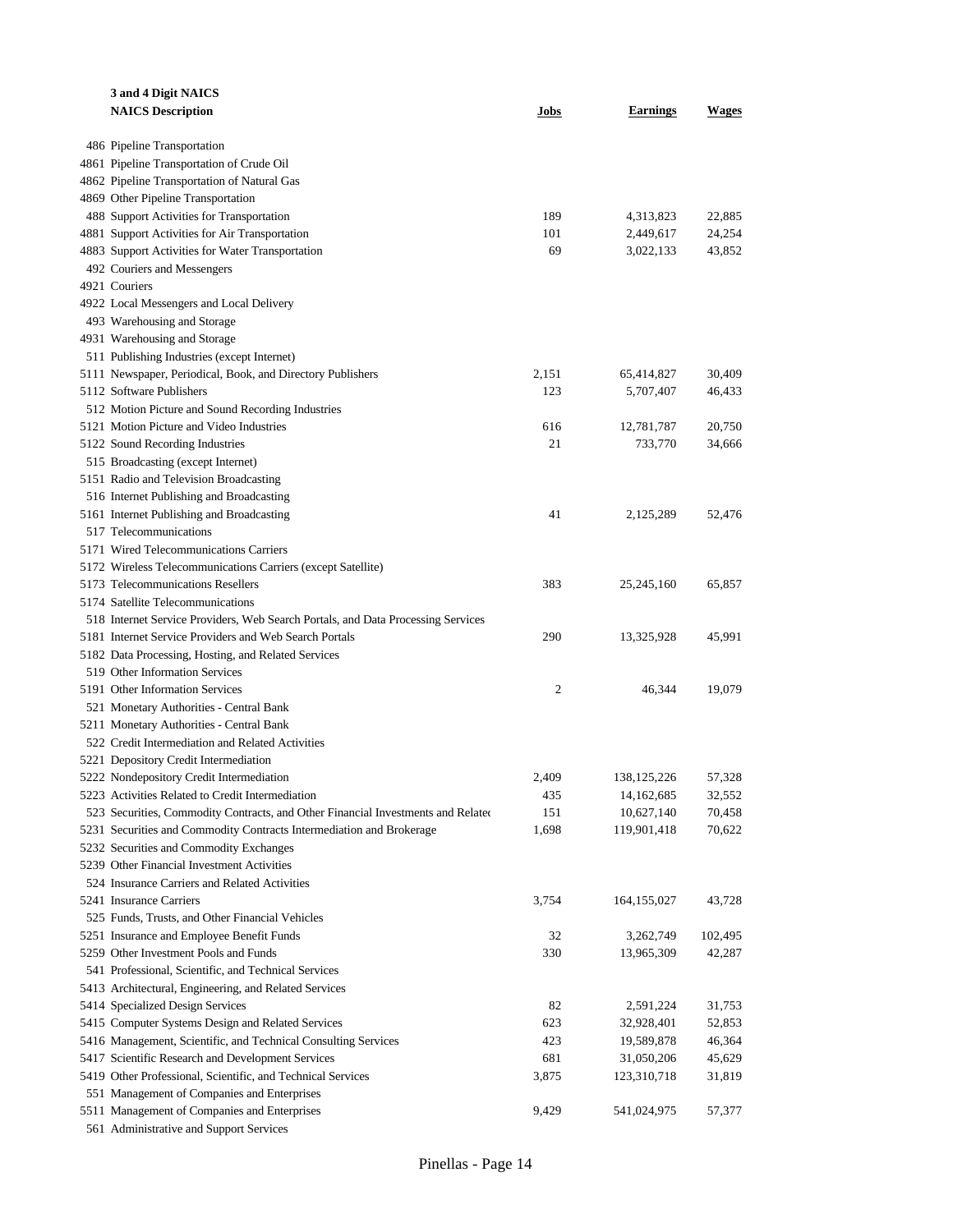| 3 and 4 Digit NAICS                                         |       |                 |              |
|-------------------------------------------------------------|-------|-----------------|--------------|
| <b>NAICS Description</b>                                    | Jobs  | <b>Earnings</b> | <b>Wages</b> |
|                                                             |       |                 |              |
| 5611 Office Administrative Services                         |       |                 |              |
| 5614 Business Support Services                              | 3,220 | 85,710,588      | 26,621       |
| 611 Educational Services                                    |       |                 |              |
| 6112 Junior Colleges                                        |       |                 |              |
| 6113 Colleges, Universities, and Professional Schools       |       |                 |              |
| 6114 Business Schools and Computer and Management Training  | 1     | 49,682          | 42,096       |
| 6115 Technical and Trade Schools                            |       |                 |              |
| 6116 Other Schools and Instruction                          |       |                 |              |
| 6215 Medical and Diagnostic Laboratories                    | 232   | 9,398,788       | 40,524       |
| 713 Amusement, Gambling, and Recreation Industries          |       |                 |              |
| 7131 Amusement Parks and Arcades                            |       |                 |              |
| 7132 Gambling Industries                                    |       |                 |              |
| 7139 Other Amusement and Recreation Industries              |       |                 |              |
| 721 Accommodation                                           |       |                 |              |
| 7211 Traveler Accommodation                                 |       |                 |              |
| 7212 RV (Recreational Vehicle) Parks and Recreational Camps |       |                 |              |
| 7213 Rooming and Boarding Houses                            |       |                 |              |
| 3 digit data is total of 3 digit Subsector less             |       |                 |              |
| the available data of the 4 digit Subsector.                |       |                 |              |
|                                                             |       |                 |              |
|                                                             |       |                 |              |

**If no data appears for a Subsector, either no contributory jobs were available or the data was suppressed.**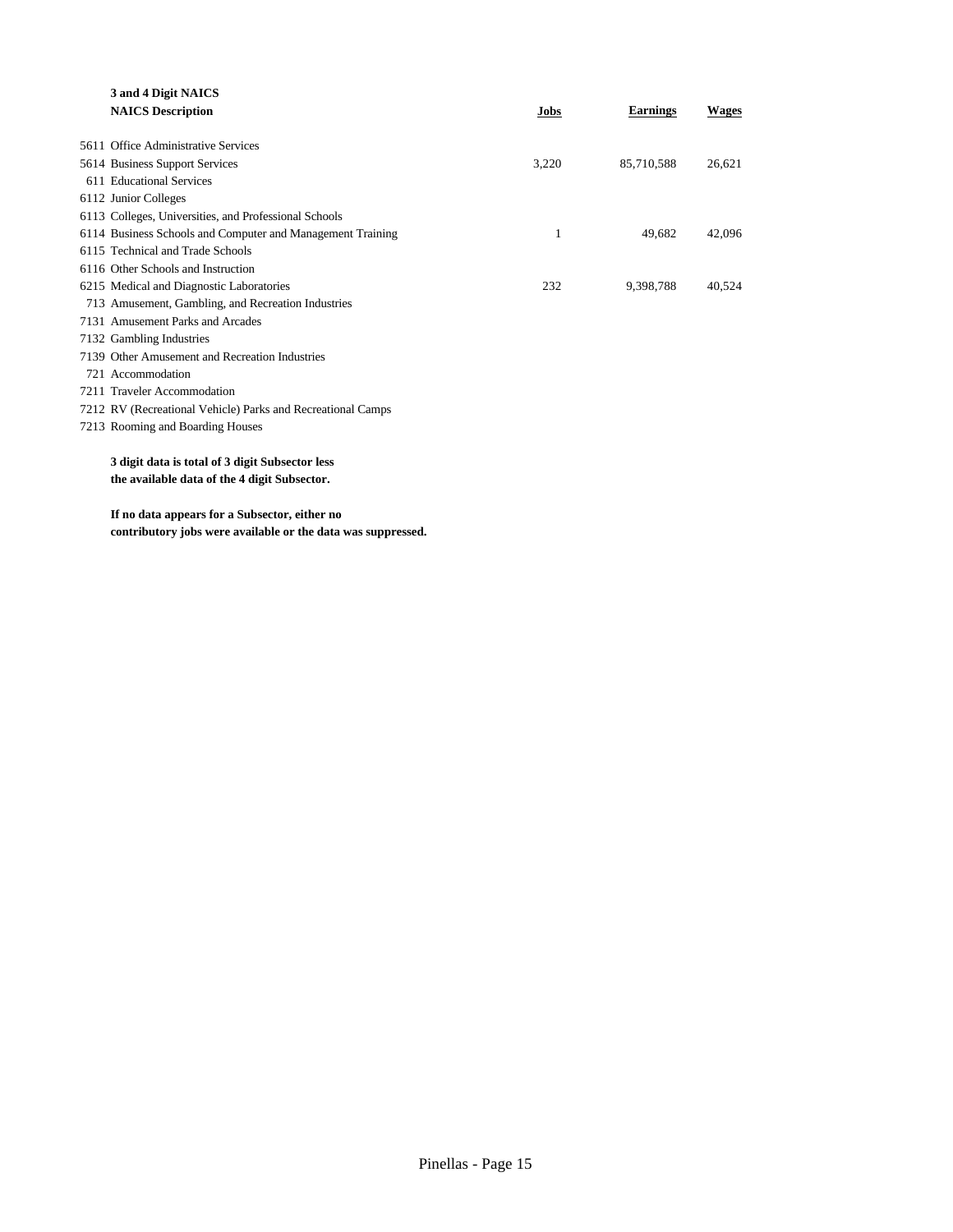| Miami-Dade                                                                  |              |                 |              |
|-----------------------------------------------------------------------------|--------------|-----------------|--------------|
| 2002 NAICS Description                                                      | Jobs         | <b>Earnings</b> | <b>Wages</b> |
|                                                                             |              |                 |              |
| 10 Total - All Workers                                                      | 981,002      | 35,030,256,668  | 35,709       |
| 10.1 Total - Private Sector                                                 | 831,463      | 28,845,474,581  | 34,692       |
| Primary Industries                                                          | 177,483      | 7,652,322,989   | 43,116       |
| 11 Agriculture, Forestry, Fishing and Hunting                               |              |                 |              |
| 21 Mining                                                                   |              |                 |              |
| 22 Utilities                                                                |              |                 |              |
| 23 Construction                                                             |              |                 |              |
| 31 Manufacturing - NET                                                      | 51,473       | 1,642,024,318   | 31,901       |
| 42 Wholesale Trade                                                          | 36,900       | 1,606,100,239   | 43,525       |
| 44 Retail Trade                                                             | 803          | 22,419,771      | 27,926       |
| 48 Transportation and Warehousing                                           | 30,730       | 1,246,147,309   | 40,552       |
| 51 Information                                                              | 16,539       | 857,360,253     | 51,840       |
| 52 Finance and Insurance                                                    | 14,837       | 878,653,400     | 59,222       |
| 54 Professional, Scientific, and Technical Services                         | 11,099       | 580,433,878     | 52,295       |
| 55 Management of Companies and Enterprises                                  | 6,090        | 466, 475, 241   | 76,597       |
| 56 Administrative and Support and Waste Management and Remediation Services | 2,054        | 119,262,894     | 58,065       |
| 61 Educational Services<br>62 Health Care and Social Assistance             | 6,863        | 229,676,609     | 33,466       |
|                                                                             | 96           | 3,769,078       | 39,395       |
| 71 Arts, Entertainment, and Recreation                                      |              |                 |              |
| 72 Accommodation and Food Services                                          |              |                 |              |
| 81 Other Services (except Public Administration)                            |              |                 |              |
| 3 and 4 Digit NAICS                                                         |              |                 |              |
| <b>NAICS Description</b>                                                    | Jobs         | Earnings        | <b>Wages</b> |
|                                                                             |              |                 |              |
| 221 Utilities                                                               |              |                 |              |
| 2211 Electric Power Generation, Transmission and Distribution               |              |                 |              |
| 2212 Natural Gas Distribution<br>311 Food Manufacturing                     |              |                 |              |
| 3111 Animal Food Manufacturing                                              | 264          | 7,241,848       | 27,397       |
| 3112 Grain and Oilseed Milling                                              |              |                 |              |
| 3113 Sugar and Confectionery Product Manufacturing                          | 209          | 3,355,400       | 16,042       |
| 3114 Fruit and Vegetable Preserving and Specialty Food Manufacturing        | 105          | 2,664,866       | 25,460       |
| 3115 Dairy Product Manufacturing                                            | 500          | 20,512,034      | 41,058       |
| 3116 Animal Slaughtering and Processing                                     | 630          | 17,609,932      | 27,937       |
| 3117 Seafood Product Preparation and Packaging                              | 318          | 11,725,293      | 36,911       |
| 3118 Bakeries and Tortilla Manufacturing                                    | 1,329        | 30,752,068      | 23,145       |
| 3119 Other Food Manufacturing                                               | 481          | 15,914,269      | 33,114       |
| 312 Beverage and Tobacco Product Manufacturing                              | 114          | 4,636,836       | 40,585       |
| 3121 Beverage Manufacturing                                                 | 339          | 14,571,569      | 42,979       |
| 3122 Tobacco Manufacturing                                                  | 221          | 7,359,664       | 33,251       |
| 313 Textile Mills                                                           |              |                 |              |
| 3131 Fiber, Yarn, and Thread Mills                                          | 82           | 1,632,641       | 19,992       |
| 3132 Fabric Mills                                                           | 327          | 9,491,736       | 29,056       |
| 3133 Textile and Fabric Finishing and Fabric Coating Mills                  | 578          | 15,043,460      | 26,031       |
| 314 Textile Product Mills                                                   |              |                 |              |
| 3141 Textile Furnishings Mills                                              | 480          | 8,928,359       | 18,610       |
| 3149 Other Textile Product Mills                                            | 780          | 16,033,233      | 20,544       |
| 315 Apparel Manufacturing                                                   |              |                 |              |
| 3151 Apparel Knitting Mills                                                 | 290          | 4,897,171       | 16,863       |
| 3152 Cut and Sew Apparel Manufacturing                                      | 3,640        | 77,828,844      | 21,379       |
| 3159 Apparel Accessories and Other Apparel Manufacturing                    | 518          | 14,339,917      | 27,710       |
| 316 Leather and Allied Product Manufacturing                                | $\mathbf{1}$ | 24,780          | 24,780       |
| 3161 Leather and Hide Tanning and Finishing                                 |              |                 |              |
| 3162 Footwear Manufacturing                                                 | 400          | 7,946,633       | 19,871       |
| 3169 Other Leather and Allied Product Manufacturing                         | 596          | 16,748,461      | 28,094       |
|                                                                             |              |                 |              |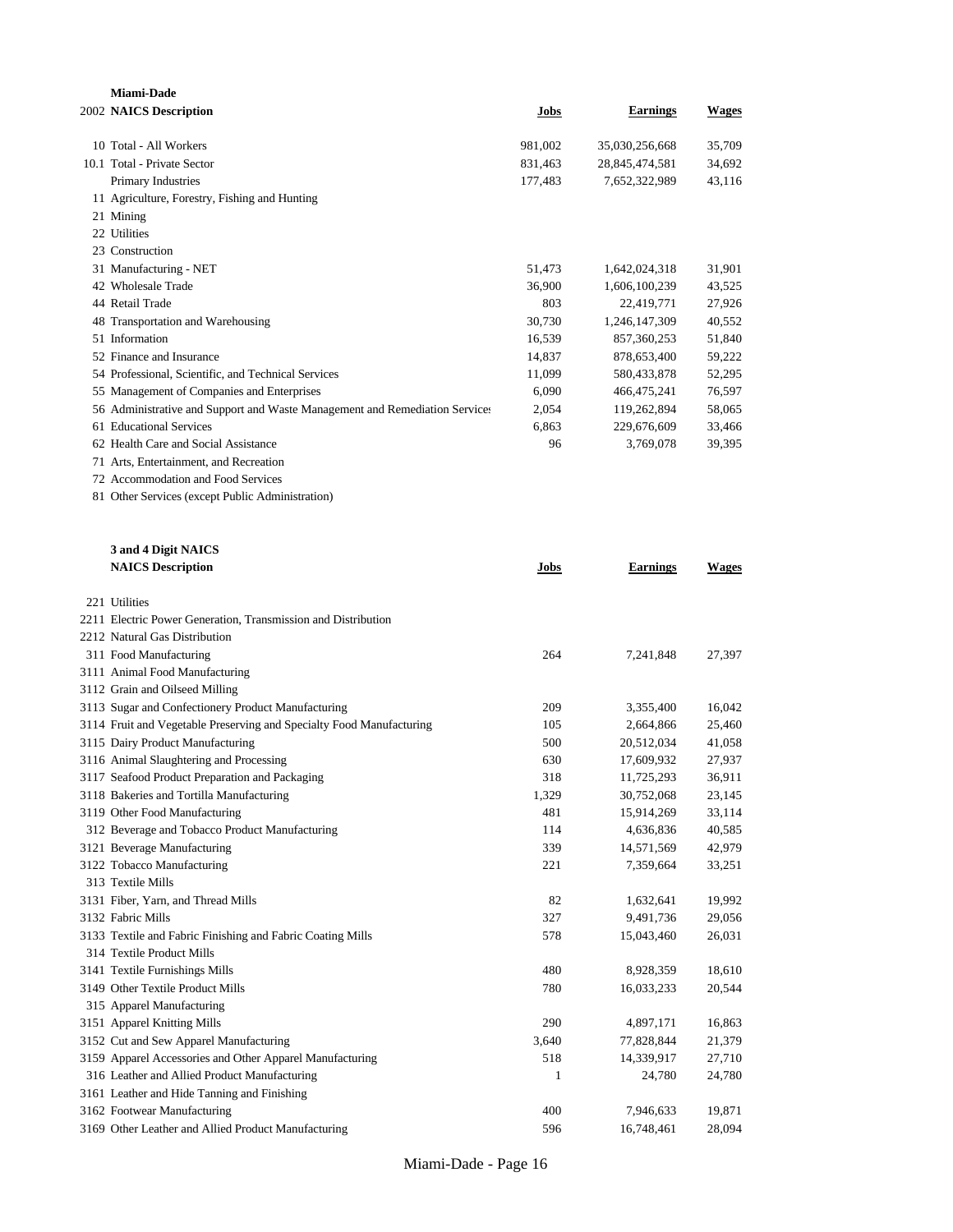| 3 and 4 Digit NAICS                                                                             |              |                 |              |
|-------------------------------------------------------------------------------------------------|--------------|-----------------|--------------|
| <b>NAICS Description</b>                                                                        | Jobs         | <b>Earnings</b> | <b>Wages</b> |
|                                                                                                 |              |                 |              |
| 321 Wood Product Manufacturing                                                                  | 22           | 572,814         | 26,037       |
| 3211 Sawmills and Wood Preservation                                                             |              |                 |              |
| 3212 Veneer, Plywood, and Engineered Wood Product Manufacturing                                 | 461          | 12,853,076      | 27,901       |
| 3219 Other Wood Product Manufacturing                                                           | 594          | 14,475,285      | 24,352       |
| 322 Paper Manufacturing                                                                         | $\mathbf{1}$ | 33,014          | 33,014       |
| 3221 Pulp, Paper, and Paperboard Mills                                                          | 37           | 1,455,592       | 39,076       |
| 3222 Converted Paper Product Manufacturing                                                      | 1,165        | 38,246,782      | 32,820       |
| 323 Printing and Related Support Activities                                                     |              |                 |              |
| 3231 Printing and Related Support Activities                                                    | 2,526        | 79,831,854      | 31,612       |
| 324 Petroleum and Coal Products Manufacturing<br>3241 Petroleum and Coal Products Manufacturing | 260          | 10,013,397      | 38,550       |
| 325 Chemical Manufacturing                                                                      | 84           | 3,591,504       | 42,756       |
| 3251 Basic Chemical Manufacturing                                                               | 327          | 15,247,823      | 46,677       |
| 3252 Resin, Synthetic Rubber, and Artificial Synthetic Fibers and Filaments Manufacturing       |              |                 |              |
| 3253 Pesticide, Fertilizer, and Other Agricultural Chemical Manufacturing                       |              |                 |              |
| 3254 Pharmaceutical and Medicine Manufacturing                                                  | 1,190        | 56,029,174      | 47,070       |
| 3255 Paint, Coating, and Adhesive Manufacturing                                                 | 112          | 4,004,058       | 35,644       |
| 3256 Soap, Cleaning Compound, and Toilet Preparation Manufacturing                              | 915          | 33,487,313      | 36,598       |
| 3259 Other Chemical Product and Preparation Manufacturing                                       | 338          | 13,726,197      | 40,590       |
| 326 Plastics and Rubber Products Manufacturing                                                  |              |                 |              |
| 3261 Plastics Product Manufacturing                                                             | 2,298        | 61,006,438      | 26,545       |
| 3262 Rubber Product Manufacturing                                                               | 326          | 9,037,062       | 27,735       |
| 327 Nonmetallic Mineral Product Manufacturing                                                   | 7            | 258,083         | 36,869       |
| 3271 Clay Product and Refractory Manufacturing                                                  | 84           | 2,221,102       | 26,468       |
| 3272 Glass and Glass Product Manufacturing                                                      | 400          | 12,654,252      | 31,642       |
| 3273 Cement and Concrete Product Manufacturing                                                  | 2,380        | 91,872,516      | 38,602       |
| 3274 Lime and Gypsum Product Manufacturing                                                      |              |                 |              |
| 3279 Other Nonmetallic Mineral Product Manufacturing                                            | 140          | 4,097,569       | 29,303       |
| 331 Primary Metal Manufacturing                                                                 | 261          | 9,919,305       | 38,005       |
| 3311 Iron and Steel Mills and Ferroalloy Manufacturing                                          | 25           | 772,469         | 30,392       |
| 3312 Steel Product Manufacturing from Purchased Steel                                           |              |                 |              |
| 3313 Alumina and Aluminum Production and Processing                                             | 92           | 2,960,092       | 32,059       |
| 3314 Nonferrous Metal (except Aluminum) Production and Processing                               | 45           | 2,412,949       | 54,122       |
| 3315 Foundries                                                                                  |              |                 |              |
| 332 Fabricated Metal Product Manufacturing                                                      |              |                 |              |
| 3321 Forging and Stamping                                                                       | 85           | 2,933,270       | 34,509       |
| 3322 Cutlery and Handtool Manufacturing                                                         | 56           | 958,259         | 17,214       |
| 3323 Architectural and Structural Metals Manufacturing                                          | 1,966        | 54,174,681      | 27,550       |
| 3324 Boiler, Tank, and Shipping Container Manufacturing                                         | 294          | 8,422,211       | 28,615       |
| 3325 Hardware Manufacturing                                                                     | 117          | 2,424,885       | 20,785       |
| 3326 Spring and Wire Product Manufacturing                                                      | 16           | 722,254         | 46,348       |
| 3327 Machine Shops; Turned Product; and Screw, Nut, and Bolt Manufacturing                      | 430          | 12,305,193      | 28,600       |
| 3328 Coating, Engraving, Heat Treating, and Allied Activities                                   | 295          | 9,404,387       | 31,933       |
| 3329 Other Fabricated Metal Product Manufacturing                                               | 1,070        | 35,094,690      | 32,812       |
| 333 Machinery Manufacturing                                                                     | 94           | 2,729,384       | 29,036       |
| 3331 Agriculture, Construction, and Mining Machinery Manufacturing                              | 196          | 5,274,469       | 26,979       |
| 3332 Industrial Machinery Manufacturing                                                         | 281          | 9,130,433       | 32,445       |
| 3333 Commercial and Service Industry Machinery Manufacturing                                    | 419          | 14,358,609      | 34,310       |
| 3334 Ventilation, Heating, Air-Conditioning, and Commercial Refrigeration Equipm                | 784          | 20,358,196      | 25,978       |
| 3335 Metalworking Machinery Manufacturing                                                       | 244          | 5,883,607       | 24,138       |
| 3336 Engine, Turbine, and Power Transmission Equipment Manufacturing                            |              |                 |              |
| 3339 Other General Purpose Machinery Manufacturing                                              | 444          | 12,905,879      | 29,084       |
| 334 Computer and Electronic Product Manufacturing                                               |              |                 |              |
| 3341 Computer and Peripheral Equipment Manufacturing                                            | 22           | 647,079         | 29,637       |
| 3342 Communications Equipment Manufacturing                                                     | 104          | 3,702,891       | 35,548       |
| 3343 Audio and Video Equipment Manufacturing                                                    | 53           | 1,817,697       | 34,029       |
| 3344 Semiconductor and Other Electronic Component Manufacturing                                 | 342          | 11,997,134      | 35,096       |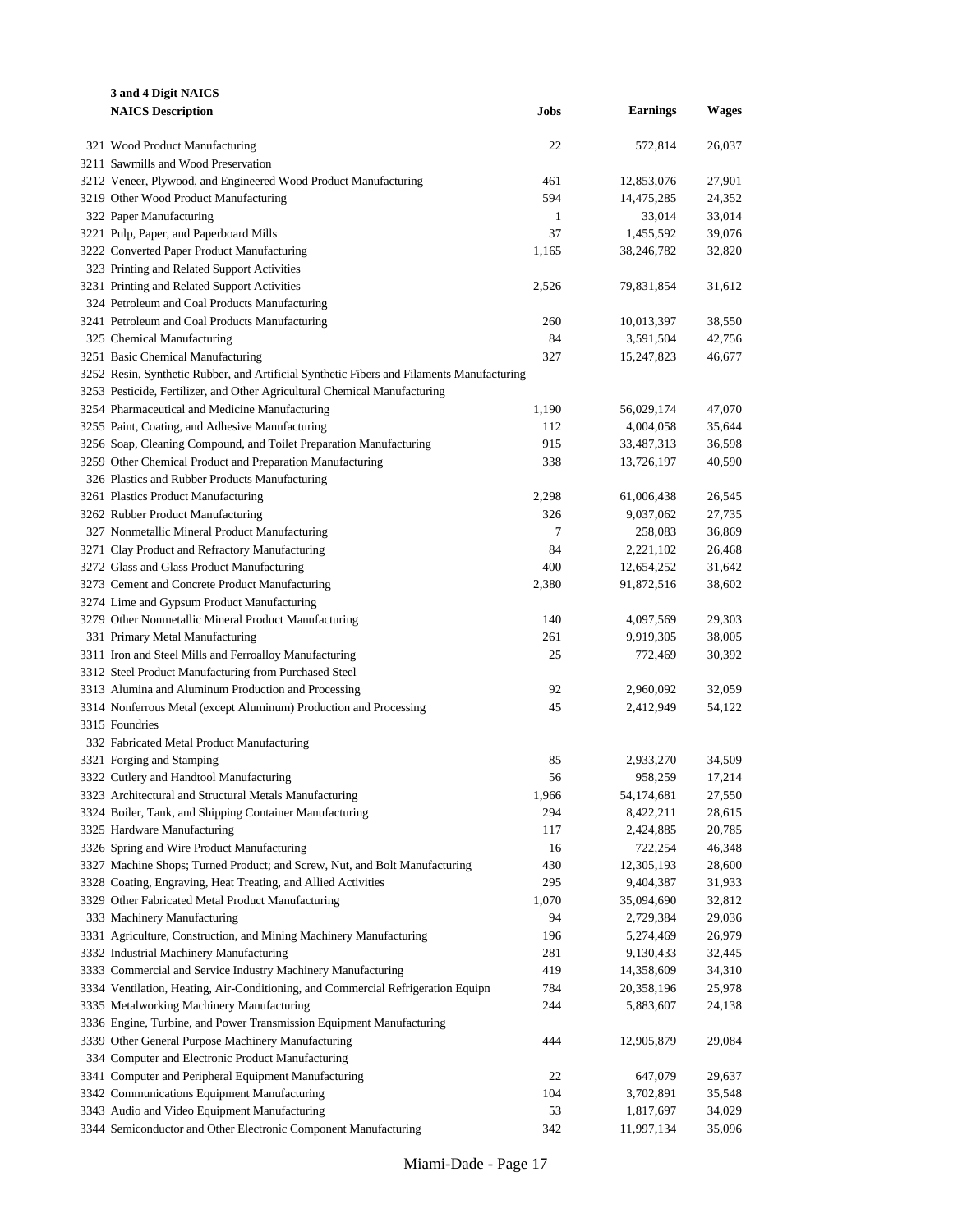| 3 and 4 Digit NAICS                                                              |        |                 |              |
|----------------------------------------------------------------------------------|--------|-----------------|--------------|
| <b>NAICS Description</b>                                                         | Jobs   | <b>Earnings</b> | <b>Wages</b> |
|                                                                                  |        |                 |              |
| 3345 Navigational, Measuring, Electromedical, and Control Instruments Manufactur | 2,219  | 112,881,338     | 50,874       |
| 3346 Manufacturing and Reproducing Magnetic and Optical Media                    | 159    | 8,429,933       | 52,991       |
| 335 Electrical Equipment, Appliance, and Component Manufacturing                 |        |                 |              |
| 3351 Electric Lighting Equipment Manufacturing                                   | 846    | 21,078,589      | 24,925       |
| 3352 Household Appliance Manufacturing                                           | 95     | 1,483,144       | 15,681       |
| 3353 Electrical Equipment Manufacturing                                          | 337    | 11,156,867      | 33,074       |
| 3359 Other Electrical Equipment and Component Manufacturing                      | 387    | 12,345,402      | 31,893       |
| 336 Transportation Equipment Manufacturing                                       | 396    | 14,713,776      | 37,156       |
| 3361 Motor Vehicle Manufacturing                                                 |        |                 |              |
| 3362 Motor Vehicle Body and Trailer Manufacturing                                | 235    | 4,277,883       | 18,230       |
| 3363 Motor Vehicle Parts Manufacturing                                           |        |                 |              |
| 3364 Aerospace Product and Parts Manufacturing                                   | 2,164  | 90,823,108      | 41,962       |
| 3365 Railroad Rolling Stock Manufacturing                                        |        |                 |              |
| 3366 Ship and Boat Building                                                      | 990    | 30,416,521      | 30,719       |
| 3369 Other Transportation Equipment Manufacturing                                |        |                 |              |
| 337 Furniture and Related Product Manufacturing                                  | 1      | 23,961          | 23,961       |
| 3371 Household and Institutional Furniture and Kitchen Cabinet Manufacturing     | 2,846  | 67,140,290      | 23,591       |
| 3372 Office Furniture (including Fixtures) Manufacturing                         | 1,187  | 31,084,726      | 26,184       |
| 3379 Other Furniture Related Product Manufacturing                               | 474    | 9,780,444       | 20,616       |
| 339 Miscellaneous Manufacturing                                                  |        |                 |              |
| 3391 Medical Equipment and Supplies Manufacturing                                | 4,231  | 188,624,185     | 44,580       |
| 3399 Other Miscellaneous Manufacturing                                           | 1,304  | 32,543,831      | 24,957       |
| 423 Merchant Wholesalers, Durable Goods                                          |        |                 |              |
| 4231 Motor Vehicle and Motor Vehicle Parts and Supplies Merchant Wholesalers     | 1,939  | 72,584,276      | 37,441       |
| 4232 Furniture and Home Furnishing Merchant Wholesalers                          | 850    | 26,430,499      | 31,104       |
| 4233 Lumber and Other Construction Materials Merchant Wholesalers                | 1,664  | 58,003,172      | 34,862       |
| 4234 Professional and Commercial Equipment and Supplies Merchant Wholesalers     | 6,326  | 371,722,546     | 58,758       |
| 4235 Metal and Mineral (except Petroleum) Merchant Wholesalers                   | 351    | 13,981,376      | 39,833       |
| 4236 Electrical and Electronic Goods Merchant Wholesalers                        | 3,523  | 177,932,681     | 50,515       |
| 4237 Hardware, and Plumbing and Heating Equipment and Supplies Merchant Who      | 1,693  | 71,918,573      | 42,496       |
| 4238 Machinery, Equipment, and Supplies Merchant Wholesalers                     | 5,003  | 208,360,024     | 41,644       |
| 4239 Miscellaneous Durable Goods Merchant Wholesalers                            | 2,663  | 102,938,769     | 38,661       |
| 424 Merchant Wholesalers, Nondurable Goods                                       |        |                 |              |
| 4241 Paper and Paper Product Merchant Wholesalers                                | 307    | 13,063,988      | 42,549       |
| 4242 Drugs and Druggists' Sundries Merchant Wholesalers                          | 1,267  | 72,754,018      | 57,409       |
| 4243 Apparel, Piece Goods, and Notions Merchant Wholesalers                      | 2,435  | 78,615,967      | 32,291       |
| 4244 Grocery and Related Product Wholesalers                                     | 3,085  | 114,743,317     | 37,192       |
| 4245 Farm Product Raw Material Merchant Wholesalers                              |        |                 |              |
| 4246 Chemical and Allied Products Merchant Wholesalers                           | 229    | 10,548,445      | 46,074       |
| 4247 Petroleum and Petroleum Products Merchant Wholesalers                       | 1      | 69,403          | 57,720       |
| 4248 Beer, Wine, and Distilled Alcoholic Beverage Merchant Wholesalers           | 188    | 16,687,471      | 88,622       |
| 4249 Miscellaneous Nondurable Goods Merchant Wholesalers                         | 3,491  | 118,063,689     | 33,817       |
| 425 Wholesale Electronic Markets and Agents and Brokers                          |        |                 |              |
| 4251 Wholesale Electronic Markets and Agents and Brokers                         | 1,886  | 77,682,026      | 41,191       |
| 454 Nonstore Retailers                                                           | 803    | 22,419,771      | 27,926       |
| 4541 Electronic Shopping and Mail-Order Houses                                   |        |                 |              |
| 481 Air Transportation                                                           |        |                 |              |
| 4811 Scheduled Air Transportation                                                | 12,923 | 667,031,096     | 51,617       |
| 4812 Nonscheduled Air Transportation                                             | 1,253  | 41,672,615      | 33,268       |
| 483 Water Transportation                                                         | 70     | 2,873,220       | 41,046       |
| 4831 Deep Sea, Coastal, and Great Lakes Water Transportation                     | 3,894  | 159, 152, 701   | 40,876       |
| 4832 Inland Water Transportation                                                 |        |                 |              |
| 484 Truck Transportation                                                         | 1,560  | 47,673,562      | 30,569       |
| 4841 General Freight Trucking                                                    | 156    | 4,491,333       | 28,761       |
| 48412 General Freight Trucking, Long-Distance                                    |        |                 |              |
| 4842 Specialized Freight Trucking                                                |        |                 |              |

Specialized Freight (except Used Goods) Trucking, Long-Distance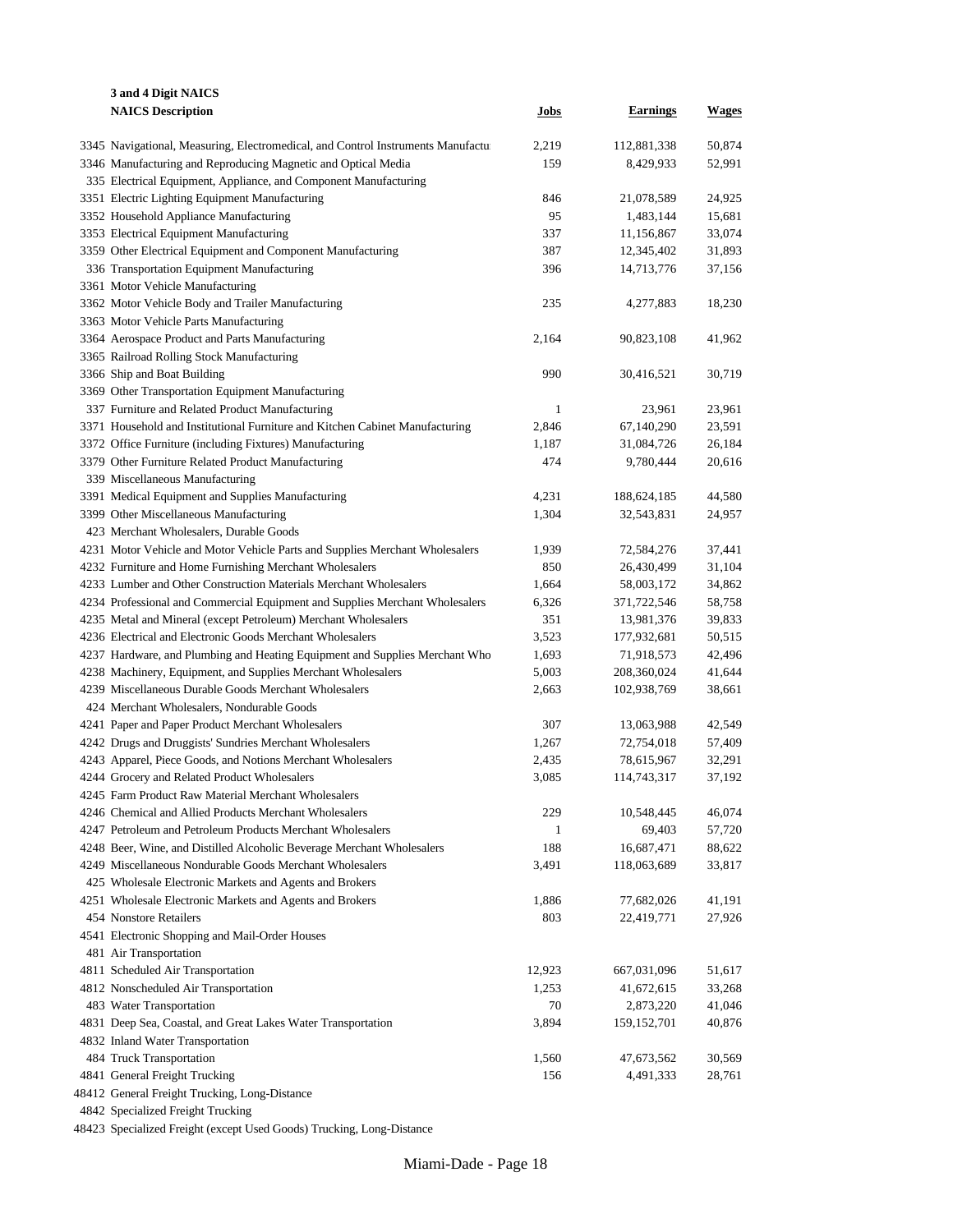| 3 and 4 Digit NAICS                                                              |                  |                  |                  |
|----------------------------------------------------------------------------------|------------------|------------------|------------------|
| <b>NAICS Description</b>                                                         | Jobs             | Earnings         | Wages            |
|                                                                                  |                  |                  |                  |
| 486 Pipeline Transportation                                                      |                  |                  |                  |
| 4861 Pipeline Transportation of Crude Oil                                        |                  |                  |                  |
| 4862 Pipeline Transportation of Natural Gas                                      |                  |                  |                  |
| 4869 Other Pipeline Transportation                                               |                  |                  |                  |
| 488 Support Activities for Transportation                                        | 3,322            | 97,741,781       | 29,427           |
| 4881 Support Activities for Air Transportation                                   | 2,543            | 60,146,760       | 23,654           |
| 4883 Support Activities for Water Transportation                                 | 2,786            | 92,007,962       | 33,030<br>33,755 |
| 492 Couriers and Messengers                                                      | $\boldsymbol{0}$ | $\boldsymbol{0}$ |                  |
| 4921 Couriers<br>4922 Local Messengers and Local Delivery                        | 1,738<br>293     | 60,014,037       | 34,538<br>24,607 |
| 493 Warehousing and Storage                                                      |                  | 7,217,517        |                  |
| 4931 Warehousing and Storage                                                     | 193              | 6,124,726        | 31,725           |
| 511 Publishing Industries (except Internet)                                      |                  |                  |                  |
| 5111 Newspaper, Periodical, Book, and Directory Publishers                       | 2,285            | 99,012,596       | 43,333           |
| 5112 Software Publishers                                                         | 576              | 72,785,133       | 126,436          |
| 512 Motion Picture and Sound Recording Industries                                |                  |                  |                  |
| 5121 Motion Picture and Video Industries                                         | 2,851            | 86,472,920       | 30,333           |
| 5122 Sound Recording Industries                                                  | 557              | 23,524,837       | 42,248           |
| 515 Broadcasting (except Internet)                                               | 770              | 49,326,337       | 64,074           |
| 5151 Radio and Television Broadcasting                                           | 2,902            | 192,093,550      | 66,200           |
| 516 Internet Publishing and Broadcasting                                         |                  |                  |                  |
| 5161 Internet Publishing and Broadcasting                                        | 619              | 36,063,909       | 58,301           |
| 517 Telecommunications                                                           |                  |                  |                  |
| 5171 Wired Telecommunications Carriers                                           | 2,582            | 128,816,565      | 49,888           |
| 5172 Wireless Telecommunications Carriers (except Satellite)                     |                  |                  |                  |
| 5173 Telecommunications Resellers                                                | 1,891            | 85,144,968       | 45,020           |
| 5174 Satellite Telecommunications                                                |                  |                  |                  |
| 518 Internet Service Providers, Web Search Portals, and Data Processing Services |                  |                  |                  |
| 5181 Internet Service Providers and Web Search Portals                           | 1,074            | 64,775,976       | 60,332           |
| 5182 Data Processing, Hosting, and Related Services                              |                  |                  |                  |
| 519 Other Information Services                                                   |                  |                  |                  |
| 5191 Other Information Services                                                  | 216              | 9,671,732        | 44,774           |
| 521 Monetary Authorities - Central Bank                                          |                  |                  |                  |
| 5211 Monetary Authorities - Central Bank                                         |                  |                  |                  |
| 522 Credit Intermediation and Related Activities                                 | 1,847            | 95,124,584       | 51,516           |
| 5221 Depository Credit Intermediation                                            | 2,628            | 126,533,734      | 48,140           |
| 5222 Nondepository Credit Intermediation                                         | 799              | 50,279,694       | 62,930           |
| 5223 Activities Related to Credit Intermediation                                 | 423              | 18,581,880       | 43,952           |
| 523 Securities, Commodity Contracts, and Other Financial Investments and Related | 25               | 3,054,604        | 123,336          |
| 5231 Securities and Commodity Contracts Intermediation and Brokerage             | 272              | 39,186,182       | 143,896          |
| 5232 Securities and Commodity Exchanges                                          |                  |                  |                  |
| 5239 Other Financial Investment Activities                                       | 242              | 16,410,947       | 67,883           |
| 524 Insurance Carriers and Related Activities                                    |                  |                  |                  |
| 5241 Insurance Carriers                                                          | 8,227            | 513,926,486      | 62,470           |
| 525 Funds, Trusts, and Other Financial Vehicles                                  |                  |                  |                  |
| 5251 Insurance and Employee Benefit Funds                                        | 196              | 6,049,206        | 30,811           |
| 5259 Other Investment Pools and Funds                                            | 178              | 9,506,083        | 53,305           |
| 541 Professional, Scientific, and Technical Services                             | 8,921            | 477,190,988      | 53,488           |
| 5413 Architectural, Engineering, and Related Services                            |                  |                  |                  |
| 5414 Specialized Design Services                                                 | 656              | 25,689,097       | 39,185           |
| 5415 Computer Systems Design and Related Services                                |                  |                  |                  |
| 5416 Management, Scientific, and Technical Consulting Services                   | 398              | 22,463,603       | 56,428           |
| 5417 Scientific Research and Development Services                                | 1,124            | 55,090,190       | 49,009           |
| 5419 Other Professional, Scientific, and Technical Services                      |                  |                  |                  |
| 551 Management of Companies and Enterprises                                      |                  |                  |                  |
| 5511 Management of Companies and Enterprises                                     | 6,090            | 466,475,241      | 76,598           |
| 561 Administrative and Support Services                                          |                  |                  |                  |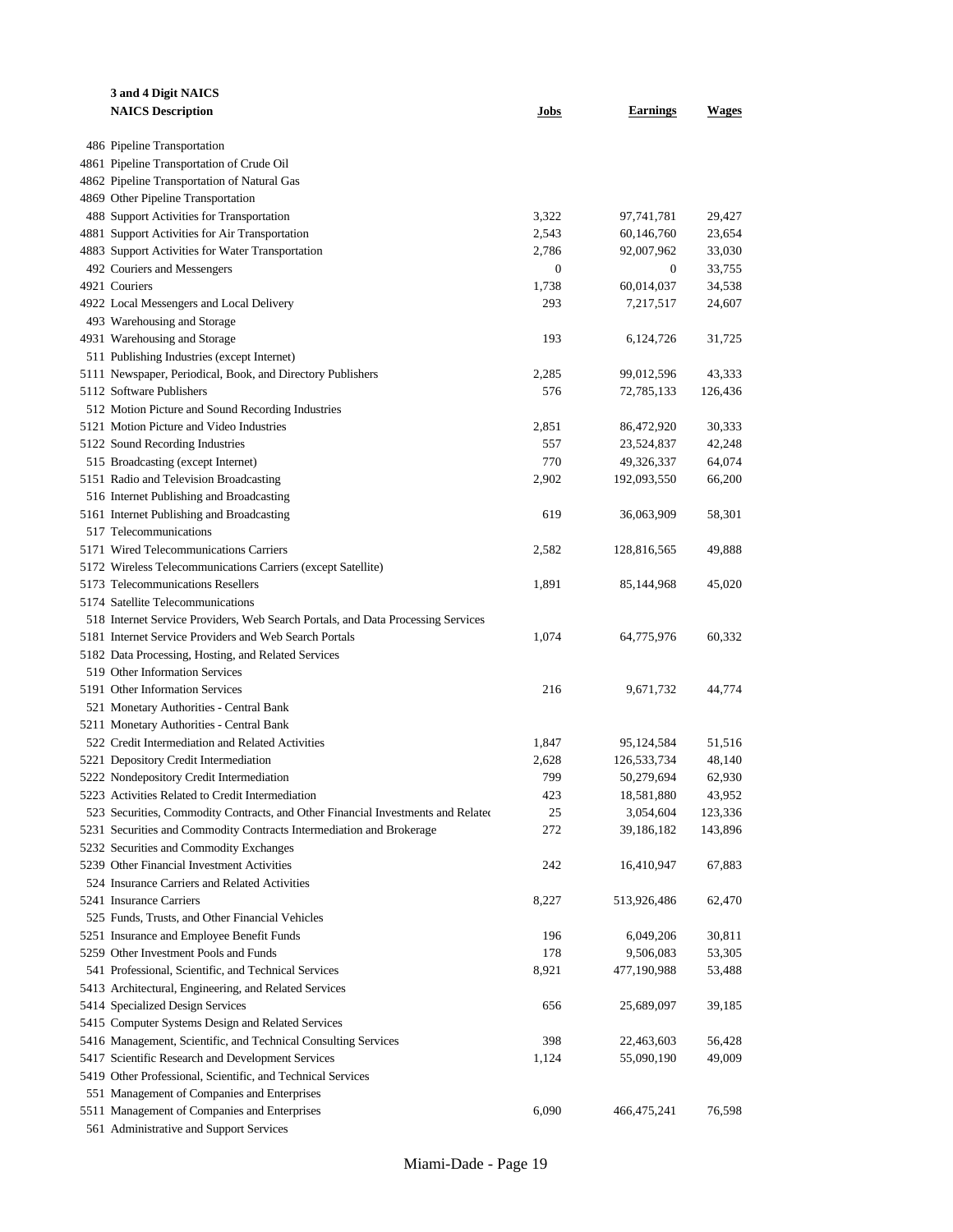| 3 and 4 Digit NAICS                                         |       |                 |              |
|-------------------------------------------------------------|-------|-----------------|--------------|
| <b>NAICS Description</b>                                    | Jobs  | <b>Earnings</b> | <b>Wages</b> |
| 5611 Office Administrative Services                         | 2,054 | 119,262,894     | 58,065       |
|                                                             |       |                 |              |
| 5614 Business Support Services                              |       |                 |              |
| 611 Educational Services                                    | 739   | 23,282,230      | 31,513       |
| 6112 Junior Colleges                                        |       |                 |              |
| 6113 Colleges, Universities, and Professional Schools       | 3,804 | 147,738,489     | 38,842       |
| 6114 Business Schools and Computer and Management Training  | 854   | 27,259,813      | 31,929       |
| 6115 Technical and Trade Schools                            | 639   | 16,425,213      | 25,707       |
| 6116 Other Schools and Instruction                          | 828   | 14,970,865      | 18,081       |
| 6215 Medical and Diagnostic Laboratories                    | 96    | 3,769,078       | 39,395       |
| 713 Amusement, Gambling, and Recreation Industries          |       |                 |              |
| 7131 Amusement Parks and Arcades                            |       |                 |              |
| 7132 Gambling Industries                                    |       |                 |              |
| 7139 Other Amusement and Recreation Industries              |       |                 |              |
| 721 Accommodation                                           |       |                 |              |
| 7211 Traveler Accommodation                                 |       |                 |              |
| 7212 RV (Recreational Vehicle) Parks and Recreational Camps |       |                 |              |
| 7213 Rooming and Boarding Houses                            |       |                 |              |
| 3 digit data is total of 3 digit Subsector less             |       |                 |              |

**the available data of the 4 digit Subsector.**

**If no data appears for a Subsector, either no contributory jobs were available or the data was suppressed.**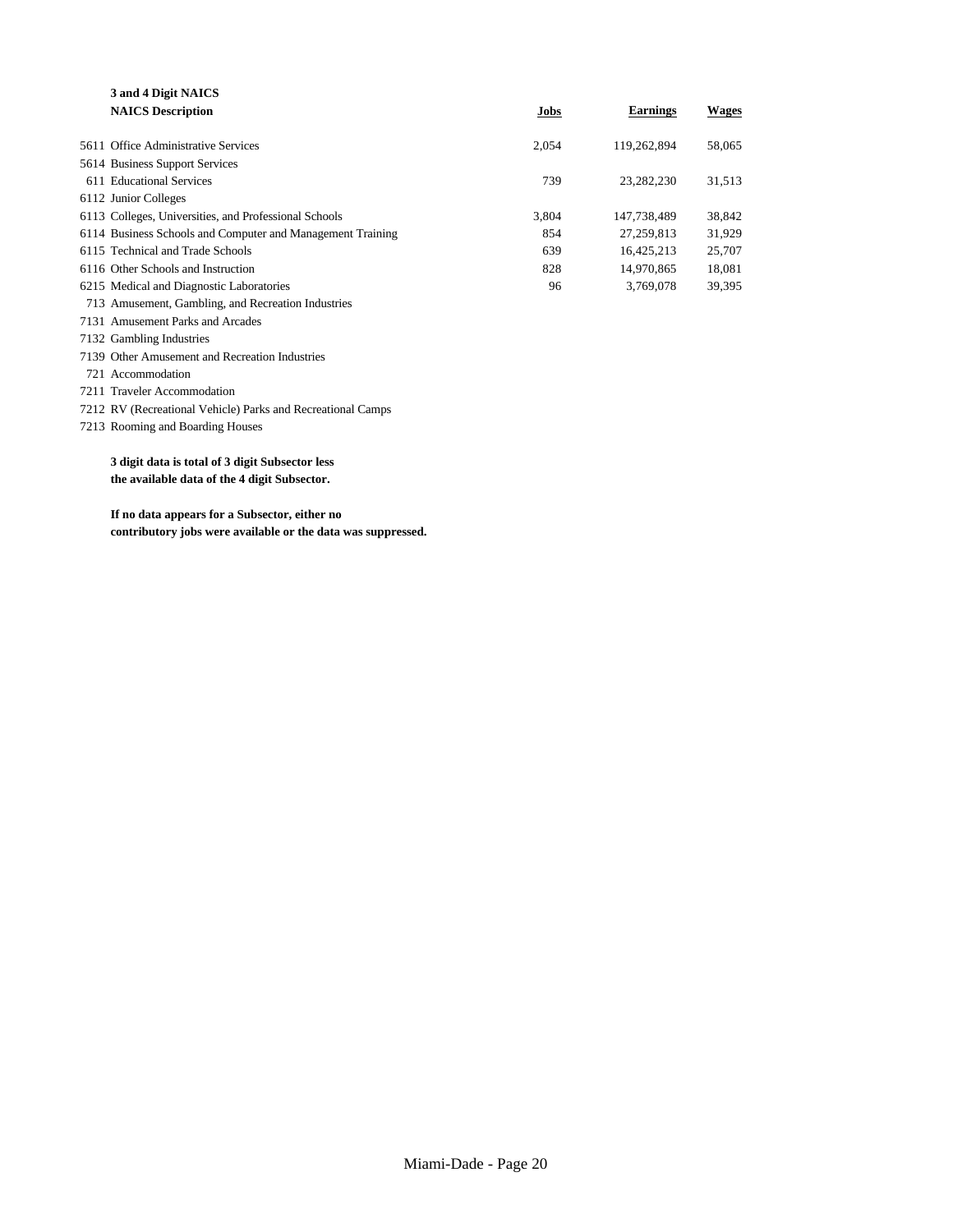| Wake, North Carolina                                                        |         |                   |              |
|-----------------------------------------------------------------------------|---------|-------------------|--------------|
| 2002 NAICS Description                                                      | Jobs    | <b>Earnings</b>   | <b>Wages</b> |
| 10 Total - All Workers                                                      | 381,278 | 14, 342, 421, 537 | 37,617       |
| 10.1 Total - Private Sector                                                 | 312,155 | 11,663,694,927    | 37,365       |
| Primary Industries                                                          | 80,356  | 4,435,066,464     | 55,192       |
| 11 Agriculture, Forestry, Fishing and Hunting                               |         |                   |              |
| 21 Mining                                                                   |         |                   |              |
| 22 Utilities                                                                | 345     | 27, 142, 119      | 78,588       |
| 23 Construction                                                             |         |                   |              |
| 31 Manufacturing - NET                                                      | 22,993  | 1,133,607,420     | 49,302       |
| 42 Wholesale Trade                                                          | 10.862  | 652.289.150       | 60,051       |
| 44 Retail Trade                                                             | 149     | 8,602,952         | 57,738       |
| 48 Transportation and Warehousing                                           | 3,181   | 110,130,436       | 34,619       |
| 51 Information                                                              | 12,985  | 802,965,965       | 61,836       |
| 52 Finance and Insurance                                                    | 5,042   | 288,065,496       | 57,137       |
| 54 Professional, Scientific, and Technical Services                         | 16,013  | 924,088,157       | 57,708       |
| 55 Management of Companies and Enterprises                                  | 7,153   | 415, 471, 293     | 58,084       |
| 56 Administrative and Support and Waste Management and Remediation Services | 851     | 48,221,336        | 56,688       |
| 61 Educational Services                                                     | 782     | 24,482,140        | 31,312       |
| 62 Health Care and Social Assistance                                        |         |                   |              |
| 71 Arts, Entertainment, and Recreation                                      |         |                   |              |
| 72 Accommodation and Food Services                                          |         |                   |              |
| 81 Other Services (except Public Administration)                            |         |                   |              |

**NAICS Description Jobs Earnings Wages**

| 221 Utilities                                                        | 345   | 27, 142, 119 | 78,588 |
|----------------------------------------------------------------------|-------|--------------|--------|
| 2211 Electric Power Generation, Transmission and Distribution        |       |              |        |
| 2212 Natural Gas Distribution                                        |       |              |        |
| 311 Food Manufacturing                                               | 1,107 | 32,541,651   | 29,384 |
| 3111 Animal Food Manufacturing                                       |       |              |        |
| 3112 Grain and Oilseed Milling                                       |       |              |        |
| 3113 Sugar and Confectionery Product Manufacturing                   |       |              |        |
| 3114 Fruit and Vegetable Preserving and Specialty Food Manufacturing |       |              |        |
| 3115 Dairy Product Manufacturing                                     |       |              |        |
| 3116 Animal Slaughtering and Processing                              |       |              |        |
| 3117 Seafood Product Preparation and Packaging                       |       |              |        |
| 3118 Bakeries and Tortilla Manufacturing                             | 421   | 12,189,956   | 28,959 |
| 3119 Other Food Manufacturing                                        | 134   | 3,165,228    | 23,562 |
| 312 Beverage and Tobacco Product Manufacturing                       |       |              |        |
| 3121 Beverage Manufacturing                                          |       |              |        |
| 3122 Tobacco Manufacturing                                           |       |              |        |
| 313 Textile Mills                                                    | 389   | 12,887,959   | 33,131 |
| 3131 Fiber, Yarn, and Thread Mills                                   |       |              |        |
| 3132 Fabric Mills                                                    |       |              |        |
| 3133 Textile and Fabric Finishing and Fabric Coating Mills           | 366   | 9.947.184    | 27,147 |
| 314 Textile Product Mills                                            | 32    | 874,688      | 27,334 |
| 3141 Textile Furnishings Mills                                       |       |              |        |
| 3149 Other Textile Product Mills                                     |       |              |        |
| 315 Apparel Manufacturing                                            | 94    | 2,102,310    | 22,365 |
| 3151 Apparel Knitting Mills                                          |       |              |        |
| 3152 Cut and Sew Apparel Manufacturing                               | 653   | 14,352,388   | 21,979 |
| 3159 Apparel Accessories and Other Apparel Manufacturing             |       |              |        |
| 316 Leather and Allied Product Manufacturing                         | 61    | 1,766,499    | 28,959 |
| 3161 Leather and Hide Tanning and Finishing                          |       |              |        |
| 3162 Footwear Manufacturing                                          |       |              |        |
|                                                                      |       |              |        |

**3 and 4 Digit NAICS**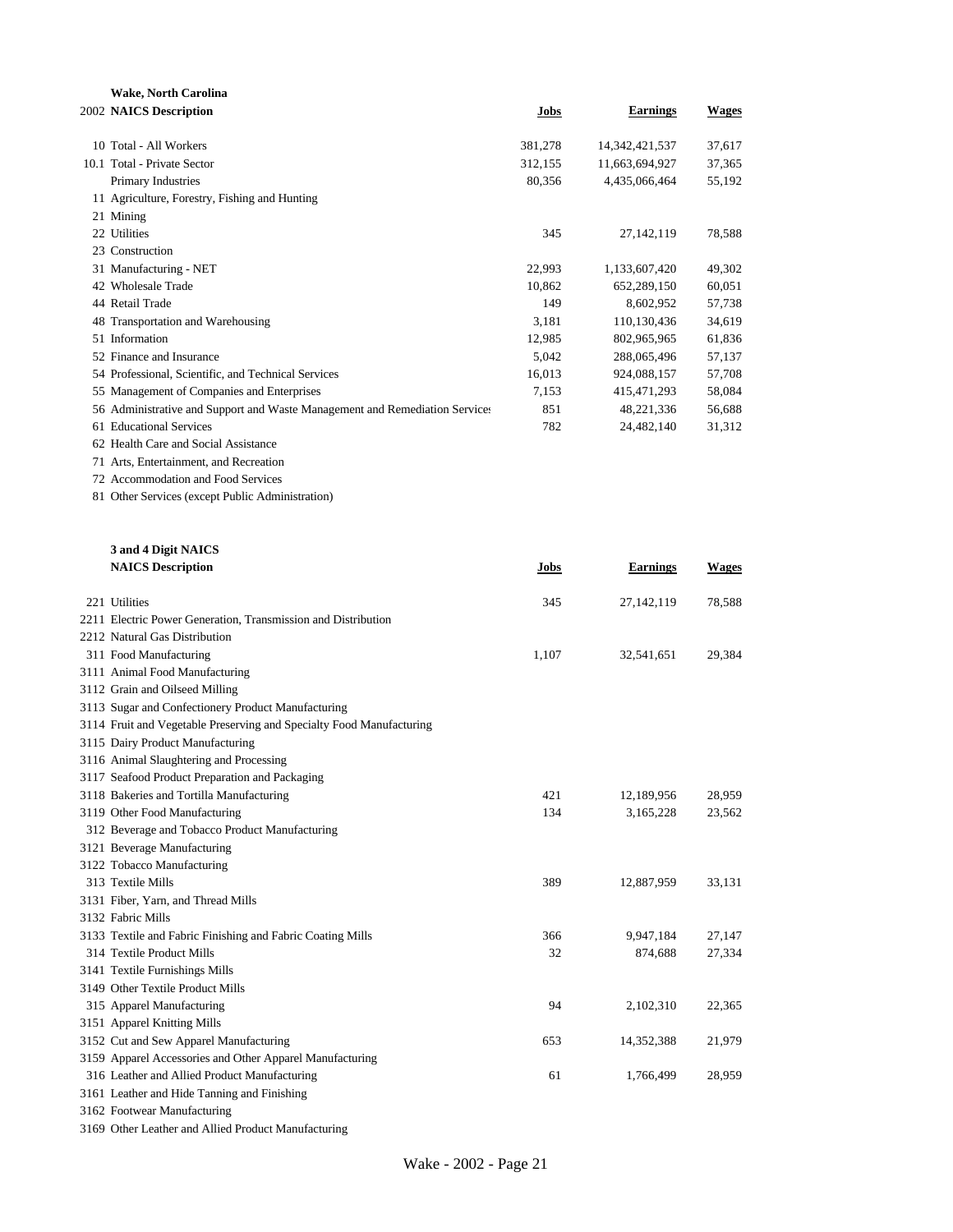| 3 and 4 Digit NAICS                                                                                       |       |                           |                  |
|-----------------------------------------------------------------------------------------------------------|-------|---------------------------|------------------|
| <b>NAICS Description</b>                                                                                  | Jobs  | <b>Earnings</b>           | <b>Wages</b>     |
|                                                                                                           |       |                           |                  |
| 321 Wood Product Manufacturing                                                                            |       |                           |                  |
| 3211 Sawmills and Wood Preservation                                                                       | 15    | 654,134                   | 44,600           |
| 3212 Veneer, Plywood, and Engineered Wood Product Manufacturing                                           | 313   | 8,230,962                 | 26,339           |
| 3219 Other Wood Product Manufacturing                                                                     | 339   | 10,810,804                | 31,906           |
| 322 Paper Manufacturing                                                                                   | 519   | 24,398,190                | 47,010           |
| 3221 Pulp, Paper, and Paperboard Mills                                                                    |       |                           |                  |
| 3222 Converted Paper Product Manufacturing                                                                |       |                           |                  |
| 323 Printing and Related Support Activities                                                               |       |                           |                  |
| 3231 Printing and Related Support Activities                                                              | 600   | 22,020,626                | 36,721           |
| 324 Petroleum and Coal Products Manufacturing                                                             |       |                           |                  |
| 3241 Petroleum and Coal Products Manufacturing                                                            |       |                           |                  |
| 325 Chemical Manufacturing                                                                                | 24    | 1,453,440                 | 60,560           |
| 3251 Basic Chemical Manufacturing                                                                         |       |                           |                  |
| 3252 Resin, Synthetic Rubber, and Artificial Synthetic Fibers and Filaments Manufa                        | 420   | 13,620,914                | 32,399           |
| 3253 Pesticide, Fertilizer, and Other Agricultural Chemical Manufacturing                                 |       |                           |                  |
| 3254 Pharmaceutical and Medicine Manufacturing                                                            | 1,572 | 108,755,598               | 69,194           |
| 3255 Paint, Coating, and Adhesive Manufacturing                                                           |       |                           |                  |
| 3256 Soap, Cleaning Compound, and Toilet Preparation Manufacturing                                        | 56    | 2,124,502                 | 37,881           |
| 3259 Other Chemical Product and Preparation Manufacturing                                                 |       |                           |                  |
| 326 Plastics and Rubber Products Manufacturing                                                            | 1,252 | 56,592,904                | 45,202           |
| 3261 Plastics Product Manufacturing                                                                       |       |                           |                  |
| 3262 Rubber Product Manufacturing                                                                         |       |                           |                  |
| 327 Nonmetallic Mineral Product Manufacturing                                                             | 200   | 7,730,400                 | 38,652           |
| 3271 Clay Product and Refractory Manufacturing                                                            |       |                           |                  |
| 3272 Glass and Glass Product Manufacturing                                                                |       |                           |                  |
| 3273 Cement and Concrete Product Manufacturing                                                            | 803   | 31,869,273                | 39,671           |
| 3274 Lime and Gypsum Product Manufacturing                                                                |       |                           |                  |
| 3279 Other Nonmetallic Mineral Product Manufacturing                                                      |       |                           |                  |
| 331 Primary Metal Manufacturing                                                                           | 23    | 638,572                   | 27,764           |
| 3311 Iron and Steel Mills and Ferroalloy Manufacturing                                                    |       |                           |                  |
| 3312 Steel Product Manufacturing from Purchased Steel                                                     |       |                           |                  |
| 3313 Alumina and Aluminum Production and Processing                                                       |       |                           |                  |
| 3314 Nonferrous Metal (except Aluminum) Production and Processing                                         |       |                           |                  |
| 3315 Foundries                                                                                            |       |                           |                  |
| 332 Fabricated Metal Product Manufacturing                                                                | 774   | 29,935,998                | 38,677           |
| 3321 Forging and Stamping                                                                                 |       |                           |                  |
| 3322 Cutlery and Handtool Manufacturing                                                                   |       |                           |                  |
| 3323 Architectural and Structural Metals Manufacturing                                                    | 618   | 20,367,954                | 32,967           |
| 3324 Boiler, Tank, and Shipping Container Manufacturing                                                   |       |                           |                  |
| 3325 Hardware Manufacturing                                                                               |       |                           |                  |
| 3326 Spring and Wire Product Manufacturing                                                                |       |                           |                  |
| 3327 Machine Shops; Turned Product; and Screw, Nut, and Bolt Manufacturing                                | 272   | 9,221,041                 | 33,953           |
| 3328 Coating, Engraving, Heat Treating, and Allied Activities                                             | 184   | 6,333,501                 | 34,499           |
| 3329 Other Fabricated Metal Product Manufacturing                                                         | 329   | 15,335,524                | 46,683           |
| 333 Machinery Manufacturing                                                                               | 281   | 13,753,264                | 48,944           |
| 3331 Agriculture, Construction, and Mining Machinery Manufacturing                                        |       |                           |                  |
| 3332 Industrial Machinery Manufacturing                                                                   | 226   | 11,592,113                | 51,406           |
| 3333 Commercial and Service Industry Machinery Manufacturing                                              |       |                           |                  |
| 3334 Ventilation, Heating, Air-Conditioning, and Commercial Refrigeration Equipm                          | 86    | 4,632,293                 | 53,864           |
| 3335 Metalworking Machinery Manufacturing                                                                 | 56    | 2,745,344                 | 49,170           |
| 3336 Engine, Turbine, and Power Transmission Equipment Manufacturing                                      |       |                           |                  |
| 3339 Other General Purpose Machinery Manufacturing                                                        | 98    | 4,698,203                 | 48,104           |
|                                                                                                           | 204   |                           |                  |
| 334 Computer and Electronic Product Manufacturing<br>3341 Computer and Peripheral Equipment Manufacturing | 1,851 | 13,457,676<br>141,100,123 | 65,969<br>76,236 |
| 3342 Communications Equipment Manufacturing                                                               | 1,651 |                           |                  |
| 3343 Audio and Video Equipment Manufacturing                                                              |       | 135,094,398               | 81,813           |
| 3344 Semiconductor and Other Electronic Component Manufacturing                                           | 1,063 |                           | 48,963           |
|                                                                                                           |       | 52,048,132                |                  |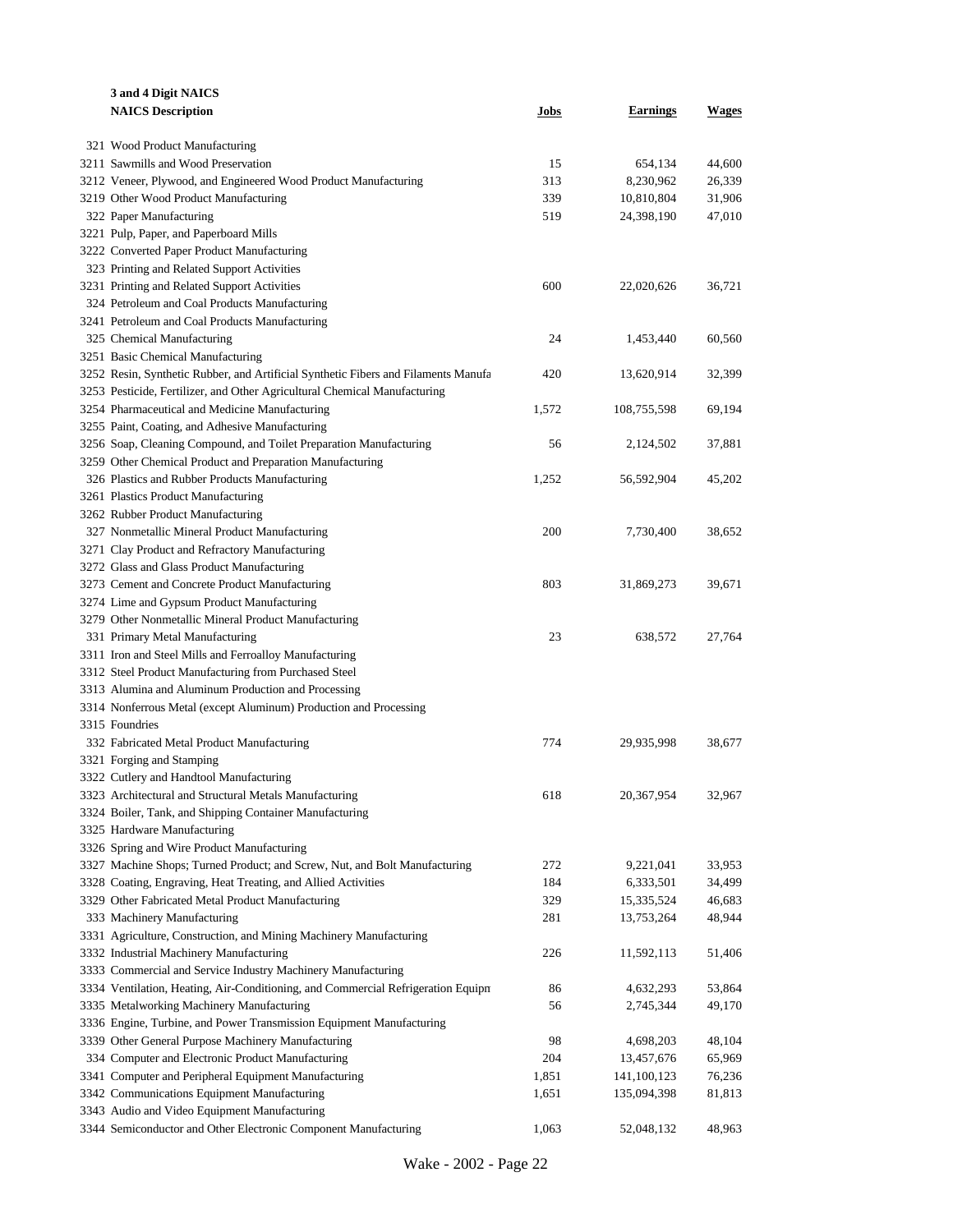| 3 and 4 Digit NAICS                                                              |              |                 |              |
|----------------------------------------------------------------------------------|--------------|-----------------|--------------|
| <b>NAICS Description</b>                                                         | Jobs         | <b>Earnings</b> | <b>Wages</b> |
|                                                                                  |              |                 |              |
| 3345 Navigational, Measuring, Electromedical, and Control Instruments Manufactul | 1,391        | 67,578,715      | 48,600       |
| 3346 Manufacturing and Reproducing Magnetic and Optical Media                    |              |                 |              |
| 335 Electrical Equipment, Appliance, and Component Manufacturing                 |              |                 |              |
| 3351 Electric Lighting Equipment Manufacturing                                   |              |                 |              |
| 3352 Household Appliance Manufacturing                                           |              |                 |              |
| 3353 Electrical Equipment Manufacturing                                          | 2,669        | 149,992,849     | 56,189       |
| 3359 Other Electrical Equipment and Component Manufacturing                      | 230          | 9,667,376       | 42,047       |
| 336 Transportation Equipment Manufacturing                                       | 41           | 1,759,474       | 42,914       |
| 3361 Motor Vehicle Manufacturing                                                 |              |                 |              |
| 3362 Motor Vehicle Body and Trailer Manufacturing                                |              |                 |              |
| 3363 Motor Vehicle Parts Manufacturing                                           | 44           | 2,311,798       | 52,343       |
| 3364 Aerospace Product and Parts Manufacturing                                   |              |                 |              |
| 3365 Railroad Rolling Stock Manufacturing                                        |              |                 |              |
| 3366 Ship and Boat Building                                                      |              |                 |              |
| 3369 Other Transportation Equipment Manufacturing                                |              |                 |              |
| 337 Furniture and Related Product Manufacturing                                  | 60           | 1,733,460       | 28,891       |
| 3371 Household and Institutional Furniture and Kitchen Cabinet Manufacturing     | 378          | 10,953,422      | 29,009       |
| 3372 Office Furniture (including Fixtures) Manufacturing                         |              |                 |              |
| 3379 Other Furniture Related Product Manufacturing                               |              |                 |              |
| 339 Miscellaneous Manufacturing                                                  | $\mathbf{1}$ | 44,769          | 44,769       |
| 3391 Medical Equipment and Supplies Manufacturing                                | 390          | 20,791,657      | 53,301       |
| 3399 Other Miscellaneous Manufacturing                                           | 281          | 9,270,751       | 32,943       |
| 423 Merchant Wholesalers, Durable Goods                                          | 311          | 18,829,069      | 60,495       |
| 4231 Motor Vehicle and Motor Vehicle Parts and Supplies Merchant Wholesalers     | 549          | 19, 112, 173    | 34,801       |
| 4232 Furniture and Home Furnishing Merchant Wholesalers                          |              |                 |              |
| 4233 Lumber and Other Construction Materials Merchant Wholesalers                | 773          | 31,619,816      | 40,876       |
| 4234 Professional and Commercial Equipment and Supplies Merchant Wholesalers     | 3,359        | 257,655,658     | 76,713       |
| 4235 Metal and Mineral (except Petroleum) Merchant Wholesalers                   |              |                 |              |
| 4236 Electrical and Electronic Goods Merchant Wholesalers                        | 1,495        | 104,539,192     | 69,946       |
| 4237 Hardware, and Plumbing and Heating Equipment and Supplies Merchant Who      | 649          | 27,965,675      | 43,119       |
| 4238 Machinery, Equipment, and Supplies Merchant Wholesalers                     | 2,354        | 125,441,822     | 53,306       |
| 4239 Miscellaneous Durable Goods Merchant Wholesalers                            | 248          | 8,643,740       | 34,951       |
| 424 Merchant Wholesalers, Nondurable Goods                                       |              |                 |              |
| 4241 Paper and Paper Product Merchant Wholesalers                                | 218          | 9,302,507       | 42,659       |
| 4242 Drugs and Druggists' Sundries Merchant Wholesalers                          | 149          | 12,529,011      | 83,811       |
| 4243 Apparel, Piece Goods, and Notions Merchant Wholesalers                      |              |                 |              |
| 4244 Grocery and Related Product Wholesalers                                     |              |                 |              |
| 4245 Farm Product Raw Material Merchant Wholesalers                              |              |                 |              |
| 4246 Chemical and Allied Products Merchant Wholesalers                           |              |                 |              |
| 4247 Petroleum and Petroleum Products Merchant Wholesalers                       |              |                 |              |
| 4248 Beer, Wine, and Distilled Alcoholic Beverage Merchant Wholesalers           | 397          | 13,793,996      | 34,725       |
| 4249 Miscellaneous Nondurable Goods Merchant Wholesalers                         |              |                 |              |
| 425 Wholesale Electronic Markets and Agents and Brokers                          |              |                 |              |
| 4251 Wholesale Electronic Markets and Agents and Brokers                         | 361          | 22,856,491      | 63,322       |
| 454 Nonstore Retailers                                                           |              |                 |              |
| 4541 Electronic Shopping and Mail-Order Houses                                   | 149          | 8,602,952       | 57,706       |
| 481 Air Transportation                                                           |              |                 |              |
|                                                                                  | 1,664        |                 | 34,901       |
| 4811 Scheduled Air Transportation                                                | 9            | 58,087,271      |              |
| 4812 Nonscheduled Air Transportation                                             |              | 539,174         | 60,706       |
| 483 Water Transportation                                                         |              |                 |              |
| 4831 Deep Sea, Coastal, and Great Lakes Water Transportation                     |              |                 |              |
| 4832 Inland Water Transportation                                                 |              |                 |              |
| 484 Truck Transportation                                                         | 408          | 13,536,216      | 33,177       |
| 4841 General Freight Trucking                                                    |              |                 |              |
| 48412 General Freight Trucking, Long-Distance                                    |              |                 |              |
| 4842 Specialized Freight Trucking                                                |              |                 |              |

Specialized Freight (except Used Goods) Trucking, Long-Distance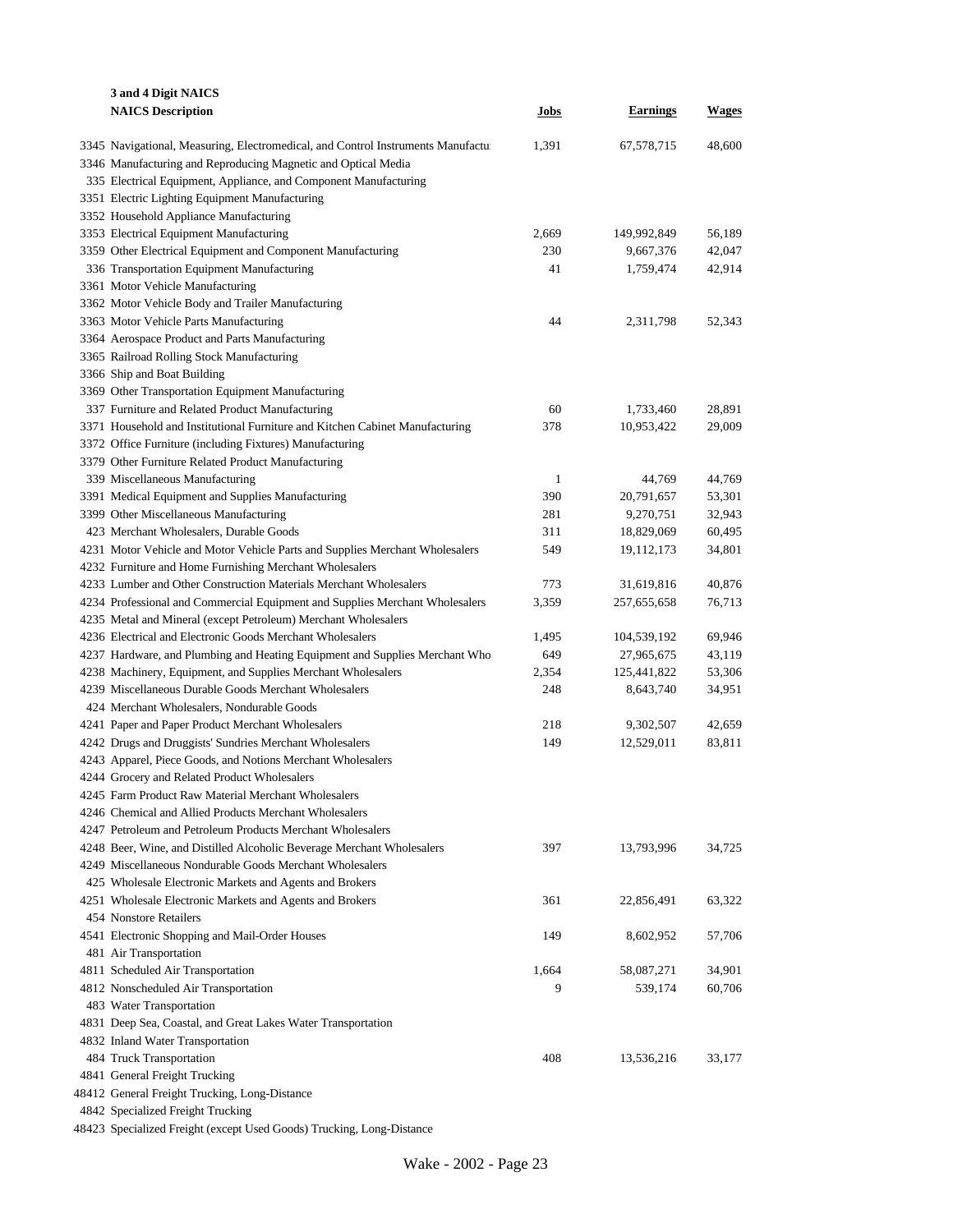| 3 and 4 Digit NAICS                                                                         |       |                 |         |
|---------------------------------------------------------------------------------------------|-------|-----------------|---------|
| <b>NAICS Description</b>                                                                    | Jobs  | <b>Earnings</b> | Wages   |
|                                                                                             |       |                 |         |
| 486 Pipeline Transportation                                                                 |       |                 |         |
| 4861 Pipeline Transportation of Crude Oil                                                   |       |                 |         |
| 4862 Pipeline Transportation of Natural Gas                                                 |       |                 |         |
| 4869 Other Pipeline Transportation                                                          |       |                 |         |
| 488 Support Activities for Transportation                                                   | 444   | 18, 157, 380    | 40,895  |
| 4881 Support Activities for Air Transportation                                              |       |                 |         |
| 4883 Support Activities for Water Transportation                                            |       |                 |         |
| 492 Couriers and Messengers                                                                 |       |                 |         |
| 4921 Couriers                                                                               | 639   | 19,426,086      | 30,417  |
| 4922 Local Messengers and Local Delivery                                                    | 17    | 384,309         | 22,099  |
| 493 Warehousing and Storage                                                                 |       |                 |         |
| 4931 Warehousing and Storage                                                                |       |                 |         |
| 511 Publishing Industries (except Internet)                                                 |       |                 |         |
| 5111 Newspaper, Periodical, Book, and Directory Publishers                                  | 988   | 37,198,004      | 37,645  |
| 5112 Software Publishers                                                                    | 5,036 | 349,148,489     | 69,333  |
| 512 Motion Picture and Sound Recording Industries                                           |       |                 |         |
| 5121 Motion Picture and Video Industries                                                    | 469   | 6,863,832       | 14.643  |
| 5122 Sound Recording Industries                                                             | 24    | 2,581,799       | 106,101 |
| 515 Broadcasting (except Internet)                                                          | 760   | 33, 393, 594    | 43,916  |
| 5151 Radio and Television Broadcasting                                                      |       |                 |         |
| 516 Internet Publishing and Broadcasting                                                    |       |                 |         |
| 5161 Internet Publishing and Broadcasting                                                   | 36    | 1,008,492       | 28,210  |
| 517 Telecommunications                                                                      |       |                 |         |
| 5171 Wired Telecommunications Carriers                                                      | 523   | 33,202,700      | 63,446  |
| 5172 Wireless Telecommunications Carriers (except Satellite)                                | 1,050 | 96,121,967      | 91,531  |
| 5173 Telecommunications Resellers                                                           | 3,381 | 194,725,045     | 57,588  |
| 5174 Satellite Telecommunications                                                           |       |                 |         |
| 518 Internet Service Providers, Web Search Portals, and Data Processing Services            |       |                 |         |
| 5181 Internet Service Providers and Web Search Portals                                      | 531   | 36,905,397      | 69,545  |
| 5182 Data Processing, Hosting, and Related Services                                         |       |                 |         |
| 519 Other Information Services                                                              |       |                 |         |
| 5191 Other Information Services                                                             | 93    | 5,908,323       | 63,342  |
| 521 Monetary Authorities - Central Bank                                                     |       |                 |         |
| 5211 Monetary Authorities - Central Bank                                                    |       |                 |         |
| 522 Credit Intermediation and Related Activities                                            |       |                 |         |
| 5221 Depository Credit Intermediation                                                       |       |                 |         |
| 5222 Nondepository Credit Intermediation                                                    | 770   | 41.276.842      | 53,591  |
| 5223 Activities Related to Credit Intermediation                                            | 97    | 3,303,554       | 33,884  |
| 523 Securities, Commodity Contracts, and Other Financial Investments and Related Activities |       |                 |         |
| 5231 Securities and Commodity Contracts Intermediation and Brokerage                        |       |                 |         |
| 5232 Securities and Commodity Exchanges                                                     |       |                 |         |
| 5239 Other Financial Investment Activities                                                  | 759   | 43,701,596      | 57,583  |
| 524 Insurance Carriers and Related Activities                                               |       |                 |         |
| 5241 Insurance Carriers                                                                     | 3,278 | 192,676,628     | 58,783  |
| 525 Funds, Trusts, and Other Financial Vehicles                                             |       |                 |         |
| 5251 Insurance and Employee Benefit Funds                                                   | 86    | 3,966,040       | 46,251  |
| 5259 Other Investment Pools and Funds                                                       | 51    | 3,140,836       | 61,686  |
| 541 Professional, Scientific, and Technical Services                                        | 2,335 | 125,287,382     | 53,657  |
| 5413 Architectural, Engineering, and Related Services                                       | 4,219 | 232,875,185     | 55,195  |
| 5414 Specialized Design Services                                                            | 96    | 3,526,106       | 36,813  |
| 5415 Computer Systems Design and Related Services                                           | 4,984 | 327,252,369     | 65,664  |
| 5416 Management, Scientific, and Technical Consulting Services                              | 1,650 | 90,017,198      | 54,553  |
| 5417 Scientific Research and Development Services                                           | 2,269 | 133,412,382     | 58,794  |
| 5419 Other Professional, Scientific, and Technical Services                                 | 460   | 11,717,536      | 25,451  |
| 551 Management of Companies and Enterprises                                                 |       |                 |         |
| 5511 Management of Companies and Enterprises                                                | 7,153 | 415, 471, 293   | 58,084  |
| 561 Administrative and Support Services                                                     |       |                 |         |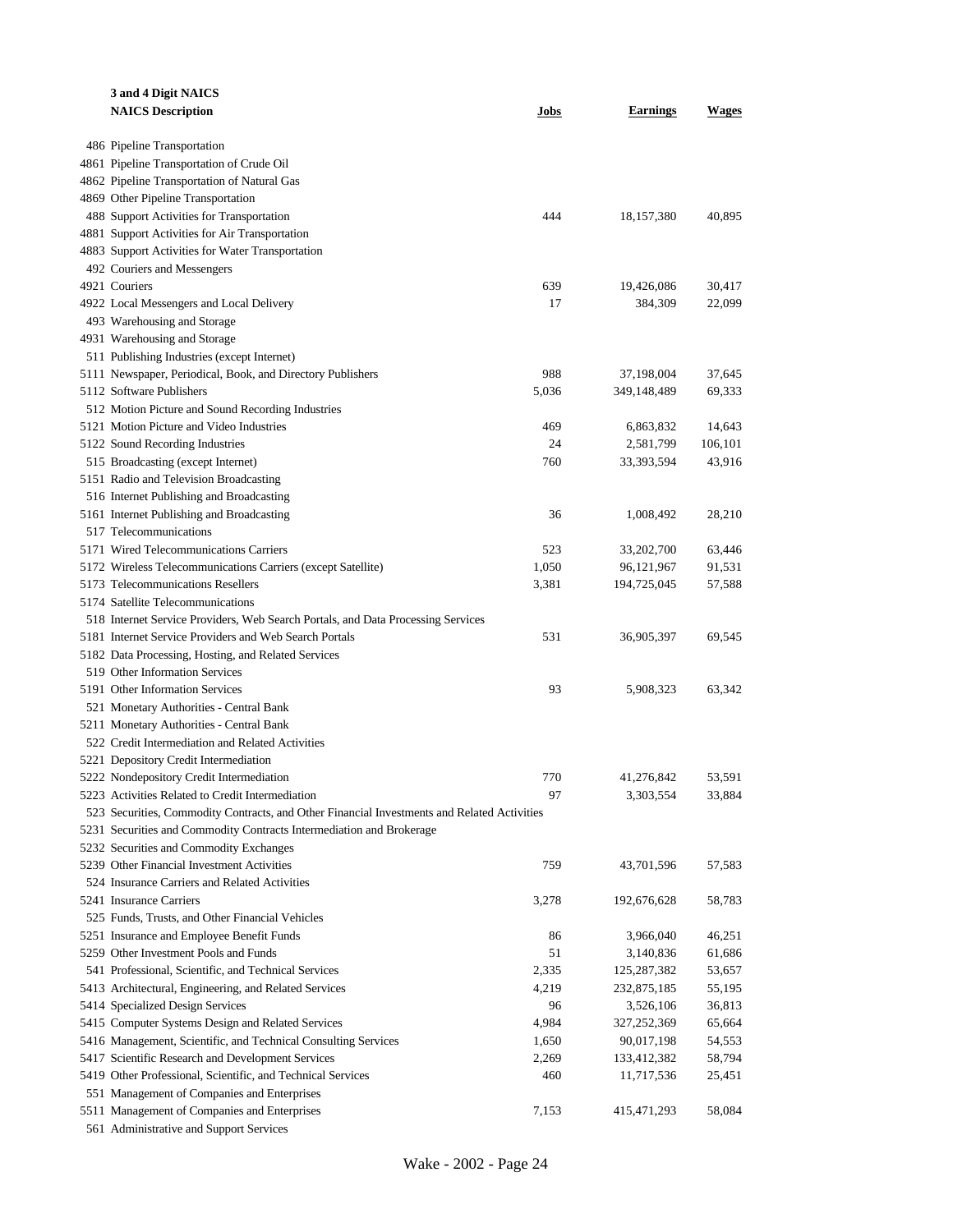| 3 and 4 Digit NAICS                                         |      |                 |              |
|-------------------------------------------------------------|------|-----------------|--------------|
| <b>NAICS Description</b>                                    | Jobs | <b>Earnings</b> | <b>Wages</b> |
|                                                             |      |                 |              |
| 5611 Office Administrative Services                         | 667  | 42,407,455      | 63,580       |
| 5614 Business Support Services                              | 184  | 5,813,880       | 31.658       |
| 611 Educational Services                                    |      |                 |              |
| 6112 Junior Colleges                                        |      |                 |              |
| 6113 Colleges, Universities, and Professional Schools       |      |                 |              |
| 6114 Business Schools and Computer and Management Training  | 366  | 18,921,499      | 51,736       |
| 6115 Technical and Trade Schools                            |      |                 |              |
| 6116 Other Schools and Instruction                          | 416  | 5,560,642       | 13,362       |
| 6215 Medical and Diagnostic Laboratories                    |      |                 |              |
| 713 Amusement, Gambling, and Recreation Industries          |      |                 |              |
| 7131 Amusement Parks and Arcades                            |      |                 |              |
| 7132 Gambling Industries                                    |      |                 |              |
| 7139 Other Amusement and Recreation Industries              |      |                 |              |
| 721 Accommodation                                           |      |                 |              |
| 7211 Traveler Accommodation                                 |      |                 |              |
| 7212 RV (Recreational Vehicle) Parks and Recreational Camps |      |                 |              |
| 7213 Rooming and Boarding Houses                            |      |                 |              |
|                                                             |      |                 |              |
| 3 digit data is total of 3 digit Subsector less             |      |                 |              |
| the available data of the 4 digit Subsector.                |      |                 |              |
|                                                             |      |                 |              |

**If no data appears for a Subsector, either no contributory jobs were available or the data was suppressed.**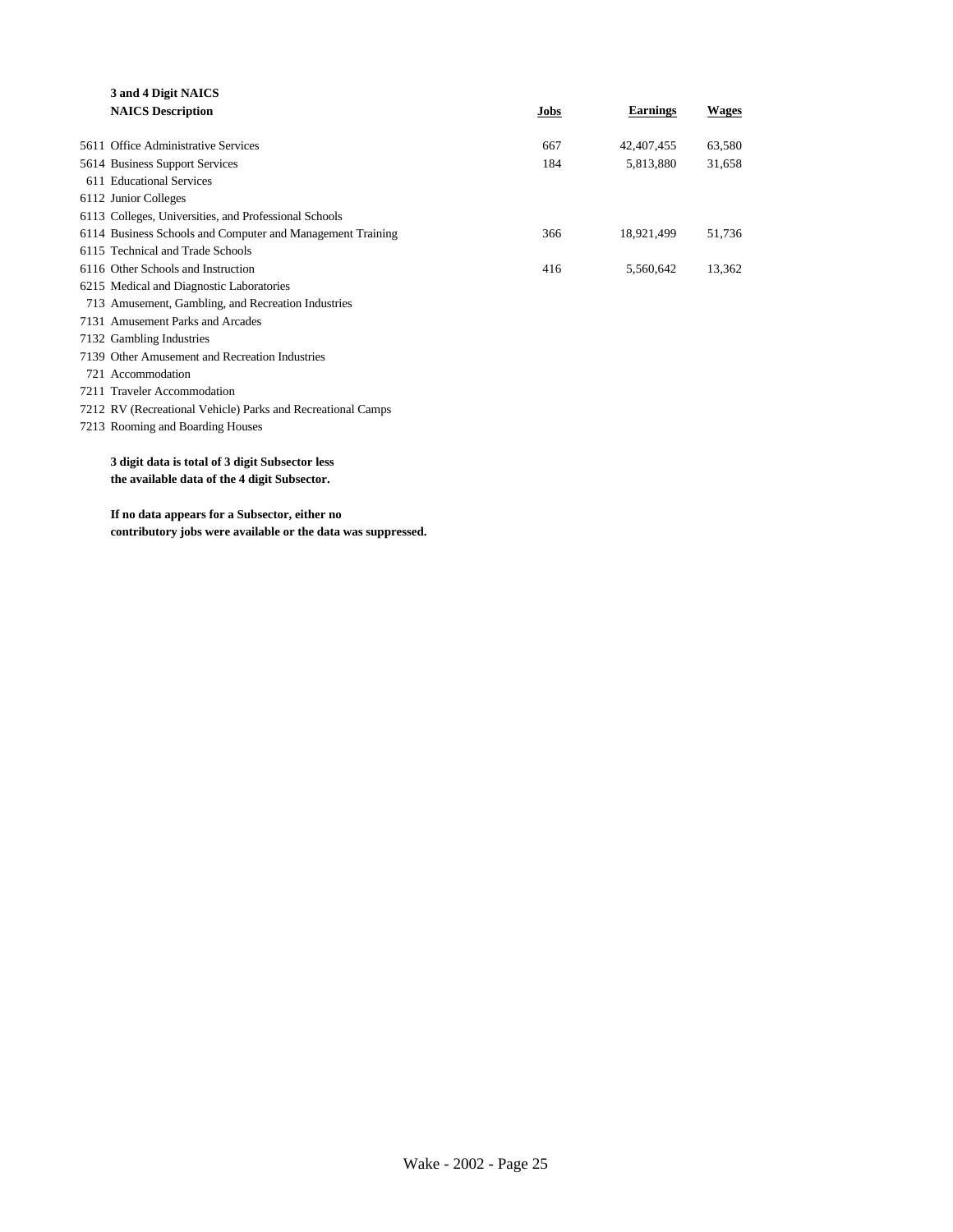| Travis, TX                                                                  |         |                 |              |
|-----------------------------------------------------------------------------|---------|-----------------|--------------|
| 2002 NAICS Description                                                      | Jobs    | <b>Earnings</b> | <b>Wages</b> |
| 10 Total - All Workers                                                      | 518,099 | 21,366,226,387  | 41,240       |
| 10.1 Total - Private Sector                                                 | 404,494 | 17,039,167,345  | 42,125       |
| Primary Industries                                                          | 112,402 | 7,222,835,736   | 64,259       |
| 11 Agriculture, Forestry, Fishing and Hunting                               |         |                 |              |
| 21 Mining                                                                   |         |                 |              |
| 22 Utilities                                                                | 275     | 22,427,483      | 81,554       |
| 23 Construction                                                             |         |                 |              |
| 31 Manufacturing - NET                                                      | 50,285  | 3,563,239,133   | 70,861       |
| 42 Wholesale Trade                                                          | 12,136  | 758,806,006     | 62,525       |
| 44 Retail Trade                                                             | 660     | 21,314,743      | 32,295       |
| 48 Transportation and Warehousing                                           | 1,977   | 65,142,814      | 32,944       |
| 51 Information                                                              | 13,760  | 900,624,717     | 65,455       |
| 52 Finance and Insurance                                                    | 8.303   | 436,736,144     | 52,599       |
| 54 Professional, Scientific, and Technical Services                         | 16,480  | 1,116,141,635   | 67,726       |
| 55 Management of Companies and Enterprises                                  | 2,971   | 112,573,050     | 37,891       |
| 56 Administrative and Support and Waste Management and Remediation Services | 4,418   | 183, 175, 375   | 41,461       |
| 61 Educational Services                                                     | 787     | 24,713,085      | 31,408       |
| 62 Health Care and Social Assistance                                        | 351     | 17,941,551      | 51,158       |
| 71 Arts, Entertainment, and Recreation                                      |         |                 |              |
| 72 Accommodation and Food Services                                          |         |                 |              |
| 81 Other Services (except Public Administration)                            |         |                 |              |

| 3 and 4 Digit NAICS                                                  |      |                 |              |
|----------------------------------------------------------------------|------|-----------------|--------------|
| <b>NAICS Description</b>                                             | Jobs | <b>Earnings</b> | <b>Wages</b> |
| 221 Utilities                                                        |      |                 |              |
| 2211 Electric Power Generation, Transmission and Distribution        | 275  | 22,427,483      | 81,431       |
| 2212 Natural Gas Distribution                                        |      |                 |              |
| 311 Food Manufacturing                                               | 887  | 23,284,489      | 26,239       |
| 3111 Animal Food Manufacturing                                       |      |                 |              |
| 3112 Grain and Oilseed Milling                                       |      |                 |              |
| 3113 Sugar and Confectionery Product Manufacturing                   | 42   | 774,977         | 18,674       |
| 3114 Fruit and Vegetable Preserving and Specialty Food Manufacturing |      |                 |              |
| 3115 Dairy Product Manufacturing                                     |      |                 |              |
| 3116 Animal Slaughtering and Processing                              | 85   | 2,085,197       | 24,436       |
| 3117 Seafood Product Preparation and Packaging                       |      |                 |              |
| 3118 Bakeries and Tortilla Manufacturing                             |      |                 |              |
| 3119 Other Food Manufacturing                                        | 280  | 6,941,850       | 24,822       |
| 312 Beverage and Tobacco Product Manufacturing                       | 50   | 2,452,625       | 49,299       |
| 3121 Beverage Manufacturing                                          | 100  | 4,892,914       | 49,299       |
| 3122 Tobacco Manufacturing                                           |      |                 |              |
| 313 Textile Mills                                                    |      |                 |              |
| 3131 Fiber, Yarn, and Thread Mills                                   |      |                 |              |
| 3132 Fabric Mills                                                    |      |                 |              |
| 3133 Textile and Fabric Finishing and Fabric Coating Mills           |      |                 |              |
| 314 Textile Product Mills                                            |      |                 |              |
| 3141 Textile Furnishings Mills                                       | 39   | 833,667         | 21,560       |
| 3149 Other Textile Product Mills                                     | 45   | 960,855         | 21,156       |
| 315 Apparel Manufacturing                                            | 59   | 1,304,490       | 22,110       |
| 3151 Apparel Knitting Mills                                          |      |                 |              |
| 3152 Cut and Sew Apparel Manufacturing                               |      |                 |              |
| 3159 Apparel Accessories and Other Apparel Manufacturing             |      |                 |              |
| 316 Leather and Allied Product Manufacturing                         |      |                 |              |
| 3161 Leather and Hide Tanning and Finishing                          |      |                 |              |
| 3162 Footwear Manufacturing                                          |      |                 |              |

Other Leather and Allied Product Manufacturing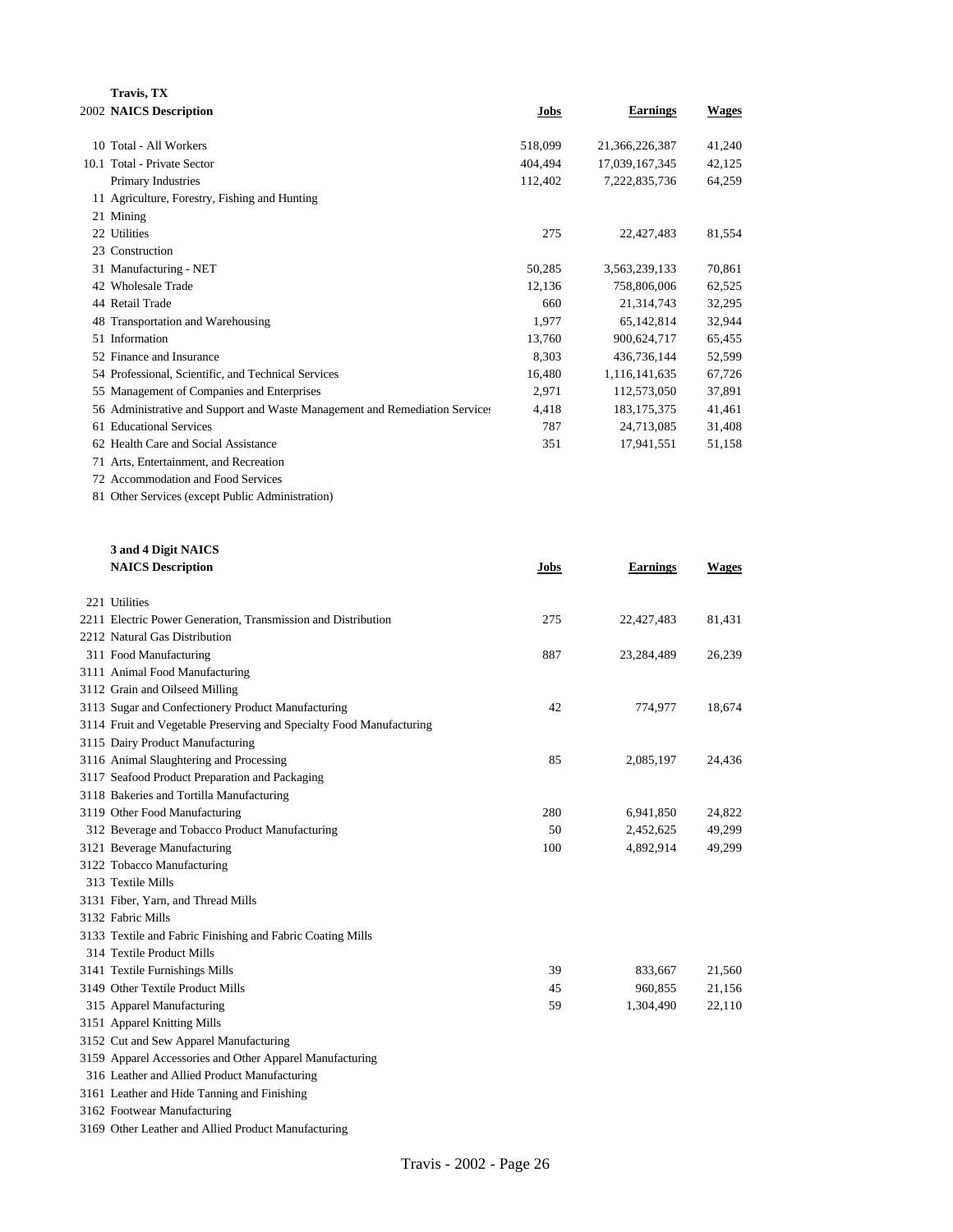| 3 and 4 Digit NAICS                                                                               |        |                 |              |
|---------------------------------------------------------------------------------------------------|--------|-----------------|--------------|
| <b>NAICS Description</b>                                                                          | Jobs   | <b>Earnings</b> | <b>Wages</b> |
|                                                                                                   |        |                 |              |
| 321 Wood Product Manufacturing                                                                    | 87     | 2,441,568       | 28,064       |
| 3211 Sawmills and Wood Preservation                                                               |        |                 |              |
| 3212 Veneer, Plywood, and Engineered Wood Product Manufacturing                                   |        |                 |              |
| 3219 Other Wood Product Manufacturing                                                             | 651    | 17,220,385      | 26,449       |
| 322 Paper Manufacturing                                                                           | 34     | 1,019,660       | 29,990       |
| 3221 Pulp, Paper, and Paperboard Mills                                                            |        |                 |              |
| 3222 Converted Paper Product Manufacturing                                                        |        |                 |              |
| 323 Printing and Related Support Activities                                                       |        |                 |              |
| 3231 Printing and Related Support Activities                                                      | 1,155  | 43,668,097      | 37,808       |
| 324 Petroleum and Coal Products Manufacturing                                                     |        |                 |              |
| 3241 Petroleum and Coal Products Manufacturing                                                    |        |                 |              |
| 325 Chemical Manufacturing                                                                        | 4      | 214,708         | 53,677       |
| 3251 Basic Chemical Manufacturing                                                                 | 353    | 28,038,430      | 79,504       |
| 3252 Resin, Synthetic Rubber, and Artificial Synthetic Fibers and Filaments Manufacturing         |        |                 |              |
| 3253 Pesticide, Fertilizer, and Other Agricultural Chemical Manufacturing                         |        |                 |              |
| 3254 Pharmaceutical and Medicine Manufacturing                                                    | 1,627  | 79,541,567      | 48,888       |
| 3255 Paint, Coating, and Adhesive Manufacturing                                                   |        |                 |              |
| 3256 Soap, Cleaning Compound, and Toilet Preparation Manufacturing                                | 21     | 836,440         | 39,362       |
| 3259 Other Chemical Product and Preparation Manufacturing                                         | 100    | 4,450,390       | 44,393       |
| 326 Plastics and Rubber Products Manufacturing                                                    |        |                 |              |
| 3261 Plastics Product Manufacturing                                                               | 723    | 26,531,770      | 36,688       |
| 3262 Rubber Product Manufacturing                                                                 | 13     | 415,851         | 33,268       |
| 327 Nonmetallic Mineral Product Manufacturing                                                     | 224    | 8,942,528       | 39,922       |
| 3271 Clay Product and Refractory Manufacturing                                                    | 126    | 5,952,834       | 47,339       |
| 3272 Glass and Glass Product Manufacturing                                                        | 177    | 8,798,732       | 49,734       |
| 3273 Cement and Concrete Product Manufacturing                                                    | 779    | 30,163,863      | 38,730       |
| 3274 Lime and Gypsum Product Manufacturing                                                        |        |                 |              |
| 3279 Other Nonmetallic Mineral Product Manufacturing                                              |        |                 |              |
| 331 Primary Metal Manufacturing                                                                   | 186    | 6,495,864       | 34,924       |
| 3311 Iron and Steel Mills and Ferroalloy Manufacturing                                            |        |                 |              |
| 3312 Steel Product Manufacturing from Purchased Steel                                             |        |                 |              |
| 3313 Alumina and Aluminum Production and Processing                                               |        |                 |              |
| 3314 Nonferrous Metal (except Aluminum) Production and Processing                                 |        |                 |              |
| 3315 Foundries                                                                                    |        |                 |              |
| 332 Fabricated Metal Product Manufacturing                                                        | 52     | 1,800,292       | 34,621       |
| 3321 Forging and Stamping                                                                         |        |                 |              |
| 3322 Cutlery and Handtool Manufacturing                                                           |        |                 |              |
| 3323 Architectural and Structural Metals Manufacturing                                            | 254    | 9,237,999       | 36,322       |
| 3324 Boiler, Tank, and Shipping Container Manufacturing                                           |        |                 |              |
| 3325 Hardware Manufacturing                                                                       |        |                 |              |
| 3326 Spring and Wire Product Manufacturing                                                        |        |                 |              |
| 3327 Machine Shops; Turned Product; and Screw, Nut, and Bolt Manufacturing                        | 394    | 13,254,411      | 33,662       |
| 3328 Coating, Engraving, Heat Treating, and Allied Activities                                     | 119    | 3,084,012       | 25,898       |
| 3329 Other Fabricated Metal Product Manufacturing                                                 | 85     | 4,052,054       | 47,531       |
| 333 Machinery Manufacturing                                                                       | 2,851  | 214,660,343     | 75,293       |
| 3331 Agriculture, Construction, and Mining Machinery Manufacturing                                | 107    | 4,411,877       | 41,200       |
| 3332 Industrial Machinery Manufacturing                                                           |        |                 |              |
| 3333 Commercial and Service Industry Machinery Manufacturing                                      | 72     | 4,380,828       | 60,986       |
| 3334 Ventilation, Heating, Air-Conditioning, and Commercial Refrigeration Equipment Manufacturing |        |                 |              |
| 3335 Metalworking Machinery Manufacturing                                                         | 69     | 2,727,695       | 39,820       |
| 3336 Engine, Turbine, and Power Transmission Equipment Manufacturing                              |        |                 |              |
| 3339 Other General Purpose Machinery Manufacturing                                                | 107    | 8,337,457       | 78,103       |
| 334 Computer and Electronic Product Manufacturing                                                 |        |                 |              |
| 3341 Computer and Peripheral Equipment Manufacturing                                              | 11,220 | 1,181,470,227   | 105,305      |
| 3342 Communications Equipment Manufacturing                                                       | 2,090  | 183,961,685     | 88,037       |
| 3343 Audio and Video Equipment Manufacturing                                                      | 20     | 1,823,432       | 93,509       |
| 3344 Semiconductor and Other Electronic Component Manufacturing                                   | 16,971 | 1,251,632,127   | 73,749       |
|                                                                                                   |        |                 |              |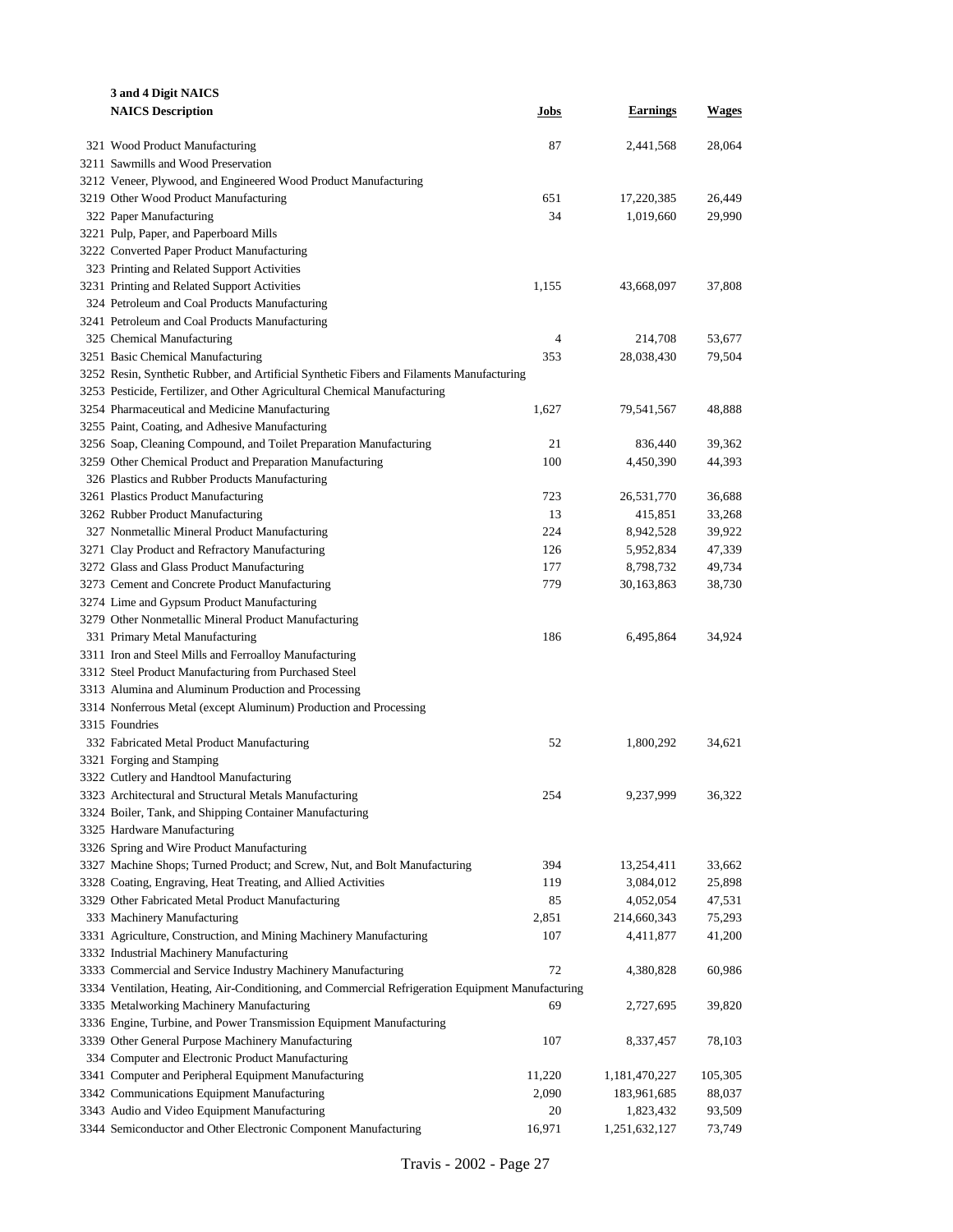| 3 and 4 Digit NAICS                                                              |              |                 |              |
|----------------------------------------------------------------------------------|--------------|-----------------|--------------|
| <b>NAICS Description</b>                                                         | Jobs         | <b>Earnings</b> | <b>Wages</b> |
|                                                                                  |              |                 |              |
| 3345 Navigational, Measuring, Electromedical, and Control Instruments Manufactur | 2,079        | 124,606,722     | 59,931       |
| 3346 Manufacturing and Reproducing Magnetic and Optical Media                    | 160          | 14,698,328      | 91,960       |
| 335 Electrical Equipment, Appliance, and Component Manufacturing                 | $\mathbf{1}$ | 40,168          | 40,168       |
| 3351 Electric Lighting Equipment Manufacturing                                   | 519          | 18,351,658      | 35,343       |
| 3352 Household Appliance Manufacturing                                           |              |                 |              |
| 3353 Electrical Equipment Manufacturing                                          | 255          | 11,330,789      | 44,391       |
| 3359 Other Electrical Equipment and Component Manufacturing                      | 83           | 4,774,957       | 57,299       |
| 336 Transportation Equipment Manufacturing                                       | 174          | 5,633,598       | 32,377       |
| 3361 Motor Vehicle Manufacturing                                                 |              |                 |              |
| 3362 Motor Vehicle Body and Trailer Manufacturing                                |              |                 |              |
| 3363 Motor Vehicle Parts Manufacturing                                           | 50           | 1,514,732       | 30,601       |
| 3364 Aerospace Product and Parts Manufacturing                                   |              |                 |              |
| 3365 Railroad Rolling Stock Manufacturing                                        |              |                 |              |
| 3366 Ship and Boat Building                                                      |              |                 |              |
| 3369 Other Transportation Equipment Manufacturing                                |              |                 |              |
| 337 Furniture and Related Product Manufacturing                                  |              |                 |              |
| 3371 Household and Institutional Furniture and Kitchen Cabinet Manufacturing     | 601          | 17, 111, 465    | 28,456       |
| 3372 Office Furniture (including Fixtures) Manufacturing                         | 135          | 3,303,172       | 24,498       |
| 3379 Other Furniture Related Product Manufacturing                               | 300          | 7,297,200       | 24,365       |
| 339 Miscellaneous Manufacturing                                                  |              |                 |              |
| 3391 Medical Equipment and Supplies Manufacturing                                | 1,485        | 85,013,259      | 57,232       |
| 3399 Other Miscellaneous Manufacturing                                           | 2,112        | 71,360,809      | 33,795       |
| 423 Merchant Wholesalers, Durable Goods                                          |              |                 |              |
| 4231 Motor Vehicle and Motor Vehicle Parts and Supplies Merchant Wholesalers     | 626          | 23,158,325      | 37,031       |
| 4232 Furniture and Home Furnishing Merchant Wholesalers                          | 144          | 5,386,361       | 37,438       |
| 4233 Lumber and Other Construction Materials Merchant Wholesalers                | 582          | 21,658,802      | 37,226       |
| 4234 Professional and Commercial Equipment and Supplies Merchant Wholesalers     | 6,423        | 491,874,513     | 76,579       |
| 4235 Metal and Mineral (except Petroleum) Merchant Wholesalers                   | 108          | 4,139,255       | 38,438       |
| 4236 Electrical and Electronic Goods Merchant Wholesalers                        | 1,055        | 64,109,881      | 60,782       |
| 4237 Hardware, and Plumbing and Heating Equipment and Supplies Merchant Who      | 554          | 25,261,666      | 45,640       |
| 4238 Machinery, Equipment, and Supplies Merchant Wholesalers                     | 1,107        | 50,883,254      | 45,957       |
| 4239 Miscellaneous Durable Goods Merchant Wholesalers                            | 506          | 18,522,865      | 36,661       |
| 424 Merchant Wholesalers, Nondurable Goods                                       |              |                 |              |
| 4241 Paper and Paper Product Merchant Wholesalers                                |              |                 |              |
| 4242 Drugs and Druggists' Sundries Merchant Wholesalers                          |              |                 |              |
| 4243 Apparel, Piece Goods, and Notions Merchant Wholesalers                      |              |                 |              |
| 4244 Grocery and Related Product Wholesalers                                     |              |                 |              |
|                                                                                  |              |                 |              |
| 4245 Farm Product Raw Material Merchant Wholesalers                              |              |                 |              |
| 4246 Chemical and Allied Products Merchant Wholesalers                           |              |                 |              |
| 4247 Petroleum and Petroleum Products Merchant Wholesalers                       |              |                 |              |
| 4248 Beer, Wine, and Distilled Alcoholic Beverage Merchant Wholesalers           | 434          | 15,054,013      | 34,649       |
| 4249 Miscellaneous Nondurable Goods Merchant Wholesalers                         |              |                 |              |
| 425 Wholesale Electronic Markets and Agents and Brokers                          |              |                 |              |
| 4251 Wholesale Electronic Markets and Agents and Brokers                         | 599          | 38,757,073      | 64,762       |
| 454 Nonstore Retailers                                                           |              |                 |              |
| 4541 Electronic Shopping and Mail-Order Houses                                   | 660          | 21,314,743      | 32,291       |
| 481 Air Transportation                                                           | 1            | 29,479          | 40,382       |
| 4811 Scheduled Air Transportation                                                | 517          | 22,119,767      | 42,793       |
| 4812 Nonscheduled Air Transportation                                             | 144          | 4,573,315       | 31,734       |
| 483 Water Transportation                                                         |              |                 |              |
| 4831 Deep Sea, Coastal, and Great Lakes Water Transportation                     |              |                 |              |
| 4832 Inland Water Transportation                                                 |              |                 |              |
| 484 Truck Transportation                                                         | 640          | 21,999,682      | 34,396       |
| 4841 General Freight Trucking                                                    |              |                 |              |
| 48412 General Freight Trucking, Long-Distance                                    |              |                 |              |
| 4842 Specialized Freight Trucking                                                |              |                 |              |

Specialized Freight (except Used Goods) Trucking, Long-Distance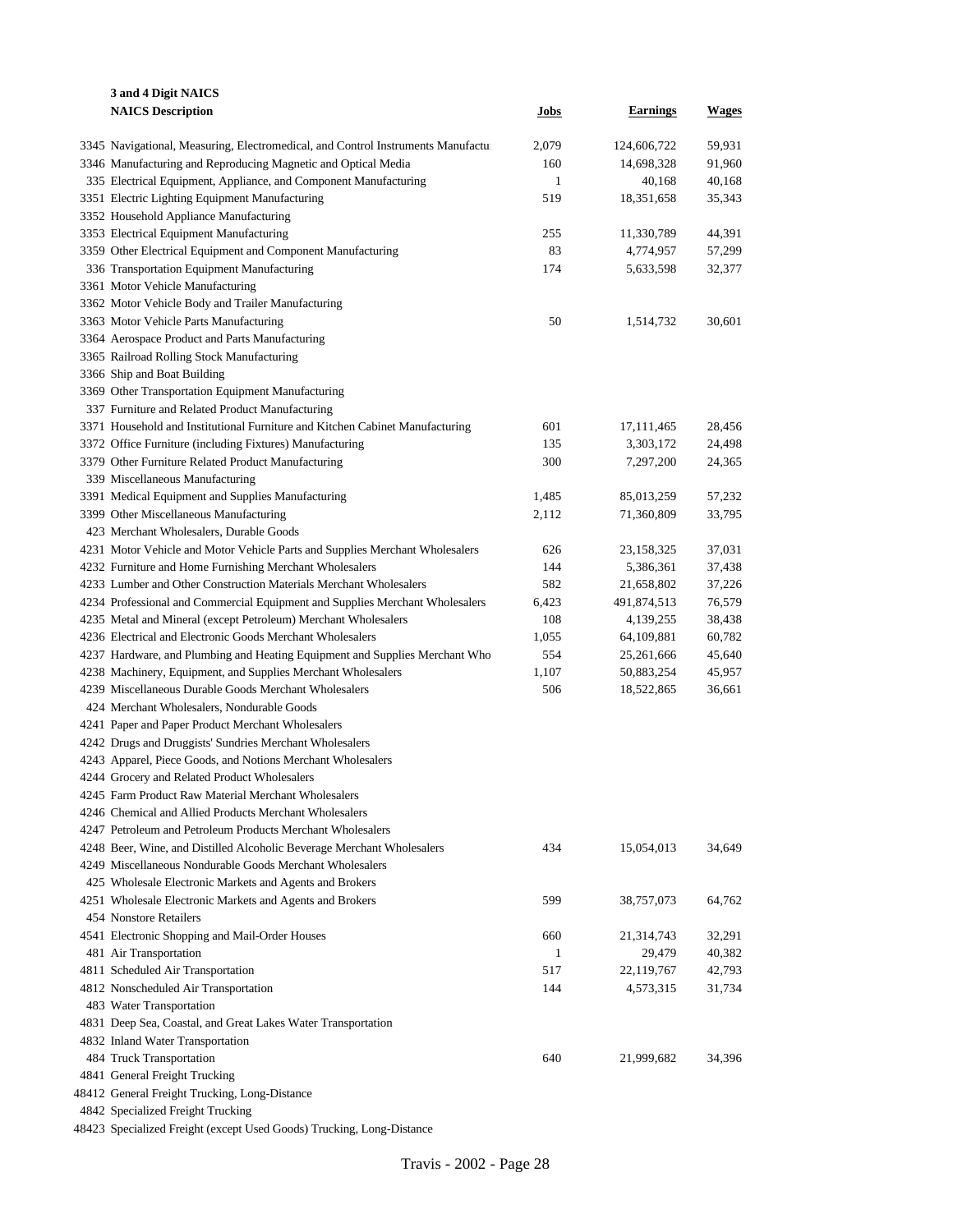| 3 and 4 Digit NAICS                                                                                                                                                                                |       |                 |        |  |  |
|----------------------------------------------------------------------------------------------------------------------------------------------------------------------------------------------------|-------|-----------------|--------|--|--|
| <b>NAICS Description</b>                                                                                                                                                                           | Jobs  | <b>Earnings</b> | Wages  |  |  |
|                                                                                                                                                                                                    |       |                 |        |  |  |
| 486 Pipeline Transportation                                                                                                                                                                        |       |                 |        |  |  |
| 4861 Pipeline Transportation of Crude Oil                                                                                                                                                          |       |                 |        |  |  |
| 4862 Pipeline Transportation of Natural Gas                                                                                                                                                        | 5     | 465,082         | 91,492 |  |  |
| 4869 Other Pipeline Transportation                                                                                                                                                                 |       |                 |        |  |  |
| 488 Support Activities for Transportation                                                                                                                                                          | 234   | 6,273,072       | 26,808 |  |  |
| 4881 Support Activities for Air Transportation                                                                                                                                                     | 295   | 6,629,579       | 22,518 |  |  |
| 4883 Support Activities for Water Transportation                                                                                                                                                   |       |                 |        |  |  |
| 492 Couriers and Messengers                                                                                                                                                                        |       |                 |        |  |  |
| 4921 Couriers                                                                                                                                                                                      |       |                 |        |  |  |
| 4922 Local Messengers and Local Delivery                                                                                                                                                           | 143   | 3,052,839       | 21,365 |  |  |
| 493 Warehousing and Storage                                                                                                                                                                        |       |                 |        |  |  |
| 4931 Warehousing and Storage                                                                                                                                                                       |       |                 |        |  |  |
| 511 Publishing Industries (except Internet)                                                                                                                                                        |       |                 |        |  |  |
| 5111 Newspaper, Periodical, Book, and Directory Publishers                                                                                                                                         | 1,263 | 61,126,674      | 48,403 |  |  |
| 5112 Software Publishers                                                                                                                                                                           | 5,931 | 495,405,206     | 83,528 |  |  |
| 512 Motion Picture and Sound Recording Industries                                                                                                                                                  |       |                 |        |  |  |
| 5121 Motion Picture and Video Industries                                                                                                                                                           | 726   | 14,325,770      | 19,721 |  |  |
| 5122 Sound Recording Industries                                                                                                                                                                    | 537   | 24,365,887      | 45,395 |  |  |
| 515 Broadcasting (except Internet)                                                                                                                                                                 | 1,160 | 49,551,190      | 42,709 |  |  |
| 5151 Radio and Television Broadcasting                                                                                                                                                             |       |                 |        |  |  |
| 516 Internet Publishing and Broadcasting                                                                                                                                                           |       |                 |        |  |  |
| 5161 Internet Publishing and Broadcasting                                                                                                                                                          | 205   | 13,931,185      | 68,012 |  |  |
| 517 Telecommunications                                                                                                                                                                             |       |                 |        |  |  |
| 5171 Wired Telecommunications Carriers                                                                                                                                                             | 77    | 5,085,858       | 65,901 |  |  |
| 5172 Wireless Telecommunications Carriers (except Satellite)                                                                                                                                       | 954   | 57,438,369      | 60,188 |  |  |
| 5173 Telecommunications Resellers                                                                                                                                                                  | 736   | 42,006,871      | 57,094 |  |  |
| 5174 Satellite Telecommunications                                                                                                                                                                  |       |                 |        |  |  |
| 518 Internet Service Providers, Web Search Portals, and Data Processing Services                                                                                                                   |       |                 |        |  |  |
| 5181 Internet Service Providers and Web Search Portals                                                                                                                                             | 950   | 65,928,261      | 69,423 |  |  |
| 5182 Data Processing, Hosting, and Related Services                                                                                                                                                | 1,220 | 71,459,446      | 58,581 |  |  |
| 519 Other Information Services<br>5191 Other Information Services                                                                                                                                  |       |                 |        |  |  |
|                                                                                                                                                                                                    |       |                 |        |  |  |
| 521 Monetary Authorities - Central Bank<br>5211 Monetary Authorities - Central Bank                                                                                                                |       |                 |        |  |  |
| 522 Credit Intermediation and Related Activities                                                                                                                                                   |       |                 |        |  |  |
|                                                                                                                                                                                                    |       |                 |        |  |  |
| 5221 Depository Credit Intermediation                                                                                                                                                              | 1.494 |                 | 49,475 |  |  |
| 5222 Nondepository Credit Intermediation                                                                                                                                                           |       | 73,910,227      |        |  |  |
| 5223 Activities Related to Credit Intermediation                                                                                                                                                   |       |                 |        |  |  |
| 523 Securities, Commodity Contracts, and Other Financial Investments and Related Activities<br>5231 Securities and Commodity Contracts Intermediation and Brokerage<br>599<br>89,001<br>53,331,090 |       |                 |        |  |  |
| 5232 Securities and Commodity Exchanges                                                                                                                                                            |       |                 |        |  |  |
| 5239 Other Financial Investment Activities                                                                                                                                                         |       |                 |        |  |  |
| 524 Insurance Carriers and Related Activities                                                                                                                                                      |       |                 |        |  |  |
| 5241 Insurance Carriers                                                                                                                                                                            | 5,850 | 292,649,309     | 50,023 |  |  |
| 525 Funds, Trusts, and Other Financial Vehicles                                                                                                                                                    |       |                 |        |  |  |
| 5251 Insurance and Employee Benefit Funds                                                                                                                                                          | 281   | 13,093,234      | 46,581 |  |  |
| 5259 Other Investment Pools and Funds                                                                                                                                                              | 79    | 3,752,283       | 47,248 |  |  |
| 541 Professional, Scientific, and Technical Services                                                                                                                                               | 913   | 58,631,883      | 64,234 |  |  |
| 5413 Architectural, Engineering, and Related Services                                                                                                                                              | 3,859 | 227,781,023     | 59,021 |  |  |
| 5414 Specialized Design Services                                                                                                                                                                   | 106   | 4,087,263       | 38,516 |  |  |
| 5415 Computer Systems Design and Related Services                                                                                                                                                  | 5,954 | 500,002,781     | 83,983 |  |  |
| 5416 Management, Scientific, and Technical Consulting Services                                                                                                                                     | 1,285 | 84,561,053      | 65,795 |  |  |
| 5417 Scientific Research and Development Services                                                                                                                                                  | 3,662 | 222,513,164     | 60,757 |  |  |
| 5419 Other Professional, Scientific, and Technical Services                                                                                                                                        | 701   | 18,564,468      | 26,477 |  |  |
| 551 Management of Companies and Enterprises                                                                                                                                                        |       |                 |        |  |  |
| 5511 Management of Companies and Enterprises                                                                                                                                                       | 2,971 | 112,573,050     | 37,892 |  |  |
| 561 Administrative and Support Services                                                                                                                                                            |       |                 |        |  |  |
|                                                                                                                                                                                                    |       |                 |        |  |  |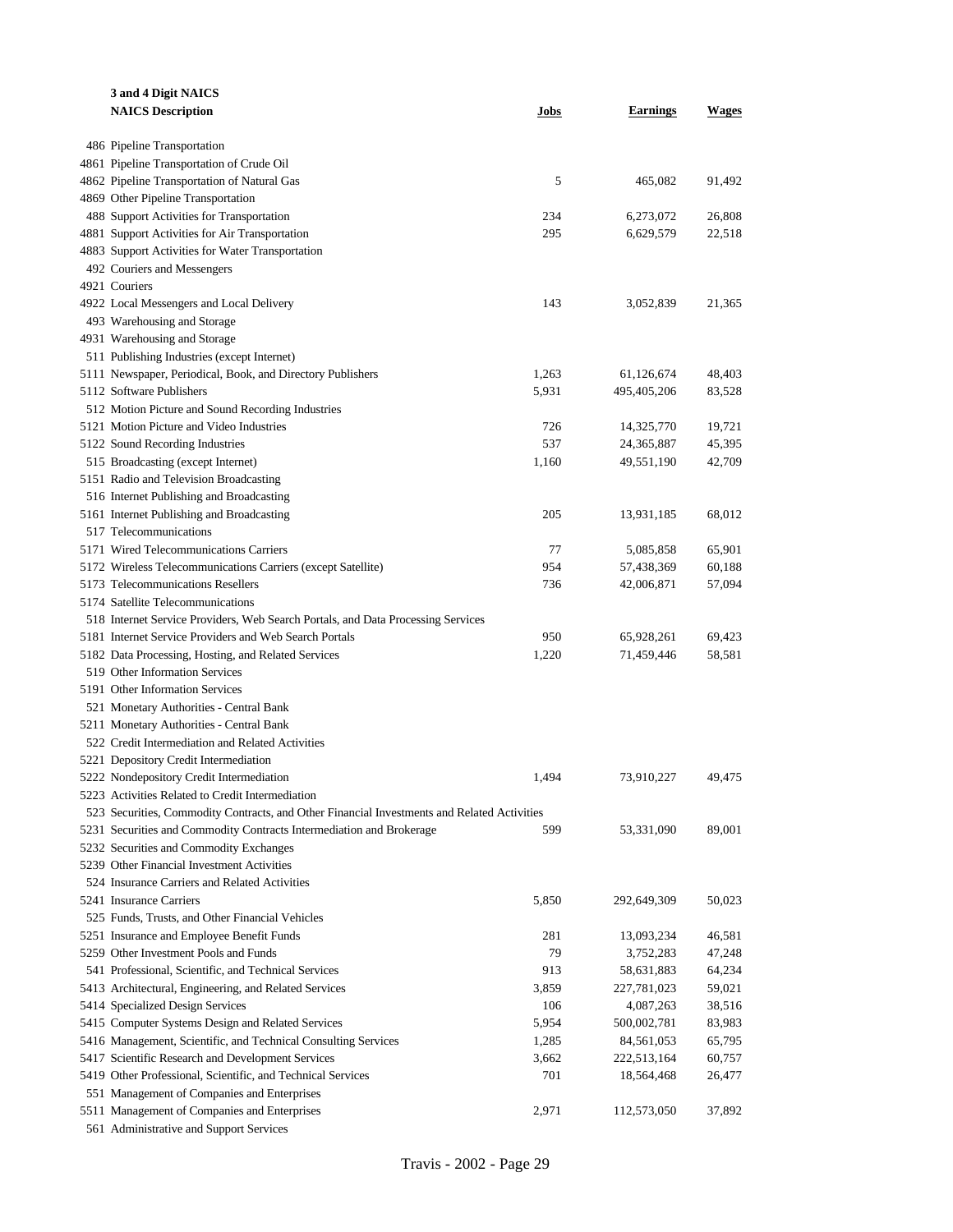| 3 and 4 Digit NAICS                                         |       |                 |              |  |  |  |
|-------------------------------------------------------------|-------|-----------------|--------------|--|--|--|
| <b>NAICS Description</b>                                    | Jobs  | <b>Earnings</b> | <b>Wages</b> |  |  |  |
|                                                             |       |                 |              |  |  |  |
| 5611 Office Administrative Services                         | 1,485 | 85,814,738      | 57,780       |  |  |  |
| 5614 Business Support Services                              | 2,933 | 97,360,637      | 33,197       |  |  |  |
| 611 Educational Services                                    |       |                 |              |  |  |  |
| 6112 Junior Colleges                                        |       |                 |              |  |  |  |
| 6113 Colleges, Universities, and Professional Schools       |       |                 |              |  |  |  |
| 6114 Business Schools and Computer and Management Training  | 401   | 17,583,481      | 43,886       |  |  |  |
| 6115 Technical and Trade Schools                            |       |                 |              |  |  |  |
| 6116 Other Schools and Instruction                          | 386   | 7.129.604       | 18,462       |  |  |  |
| 6215 Medical and Diagnostic Laboratories                    | 351   | 17,941,551      | 51,158       |  |  |  |
| 713 Amusement, Gambling, and Recreation Industries          |       |                 |              |  |  |  |
| 7131 Amusement Parks and Arcades                            |       |                 |              |  |  |  |
| 7132 Gambling Industries                                    |       |                 |              |  |  |  |
| 7139 Other Amusement and Recreation Industries              |       |                 |              |  |  |  |
| 721 Accommodation                                           |       |                 |              |  |  |  |
| 7211 Traveler Accommodation                                 |       |                 |              |  |  |  |
| 7212 RV (Recreational Vehicle) Parks and Recreational Camps |       |                 |              |  |  |  |
| 7213 Rooming and Boarding Houses                            |       |                 |              |  |  |  |
|                                                             |       |                 |              |  |  |  |
| 3 digit data is total of 3 digit Subsector less             |       |                 |              |  |  |  |
| the available data of the 4 digit Subsector.                |       |                 |              |  |  |  |
|                                                             |       |                 |              |  |  |  |

**If no data appears for a Subsector, either no contributory jobs were available or the data was suppressed.**